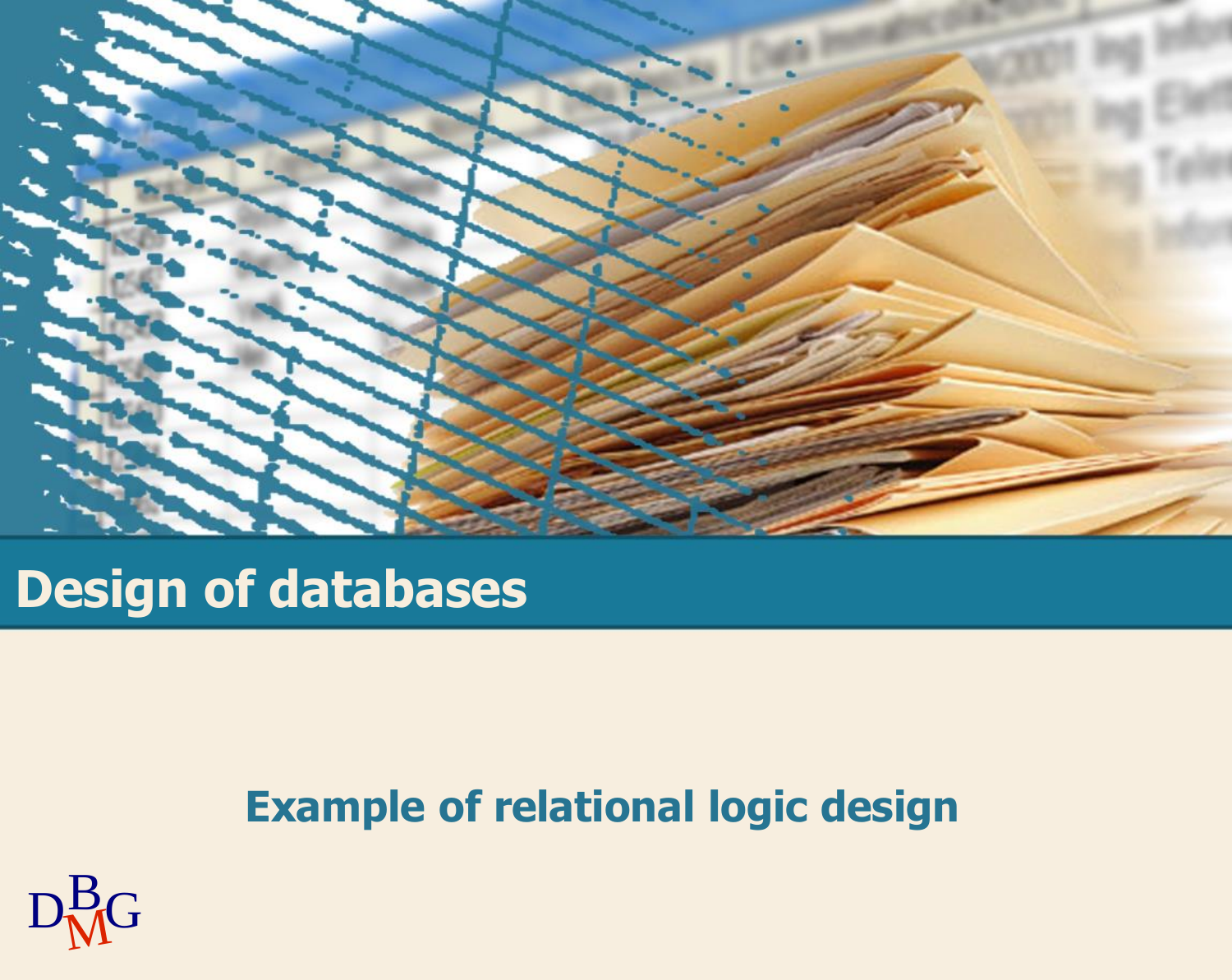### **Example of relational logic design**

- $\sum$  Introduction
- $\Sigma$  ER scheme restructuration
- $\Sigma$  Translation of the entities with an external identifier
- $\Sigma$  Translation of the entities without an external identifier
- $\Sigma$  Translation of the relationships

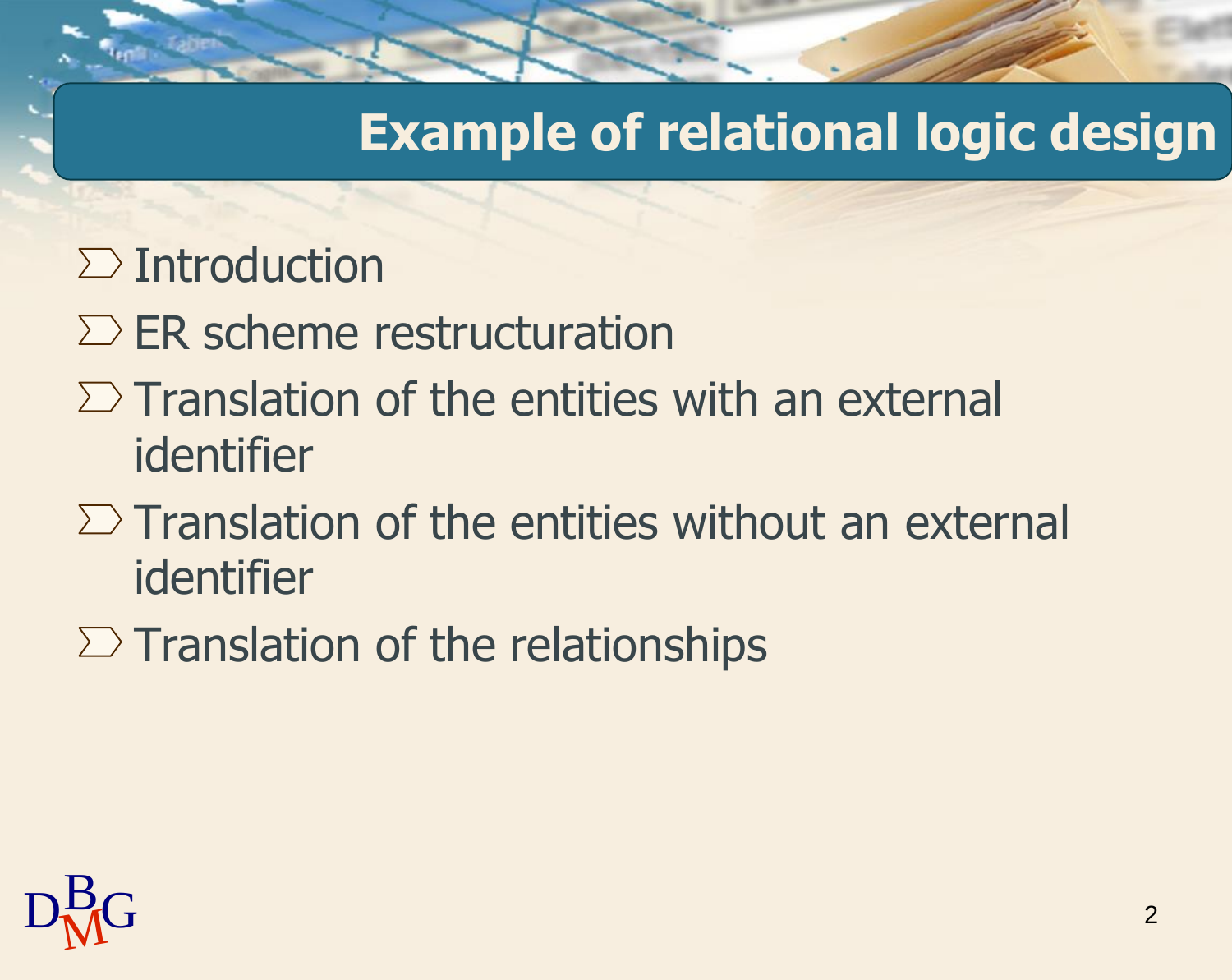

# **Example of relational logic design**

#### **Introduction**

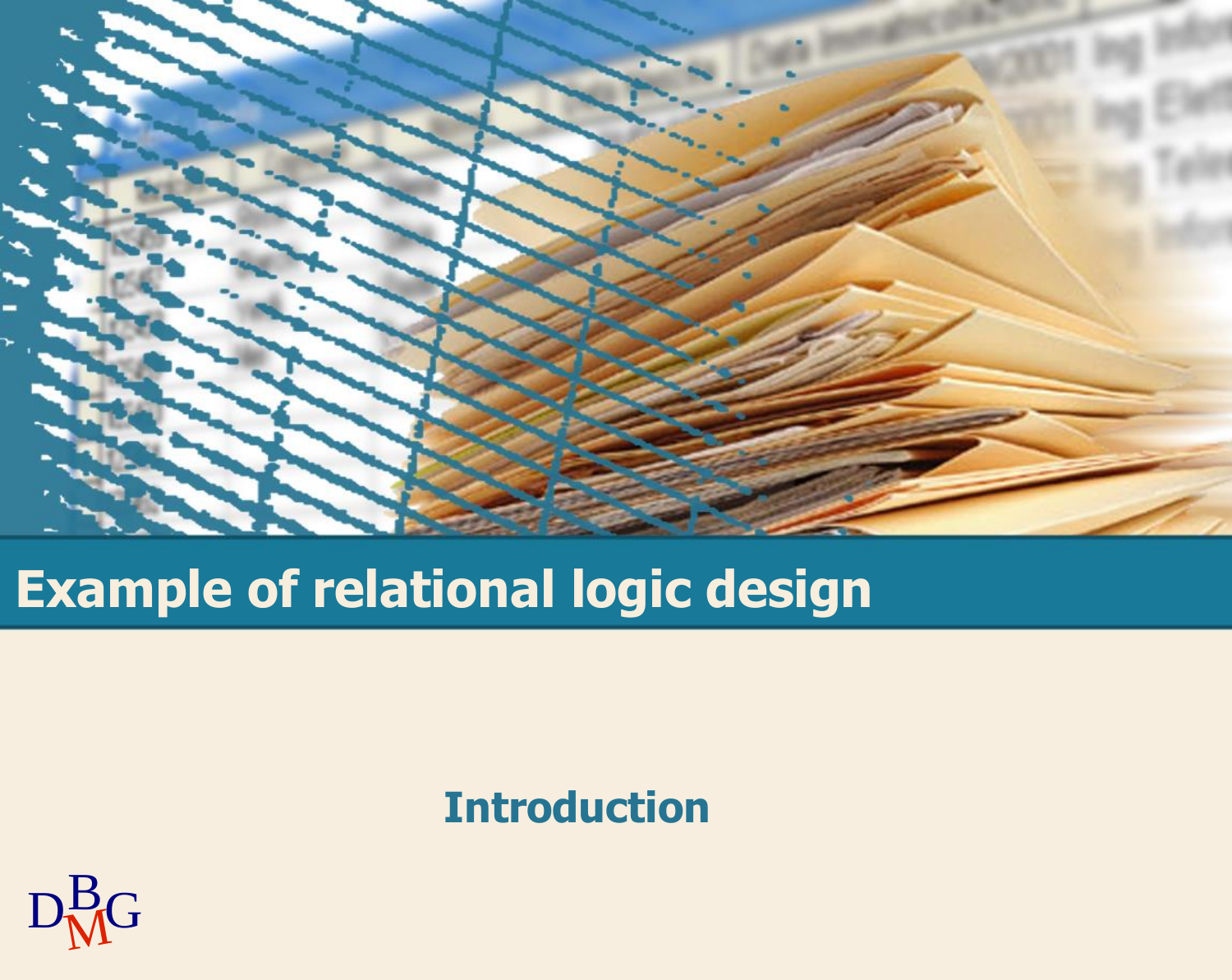## **Starting conceptual model**

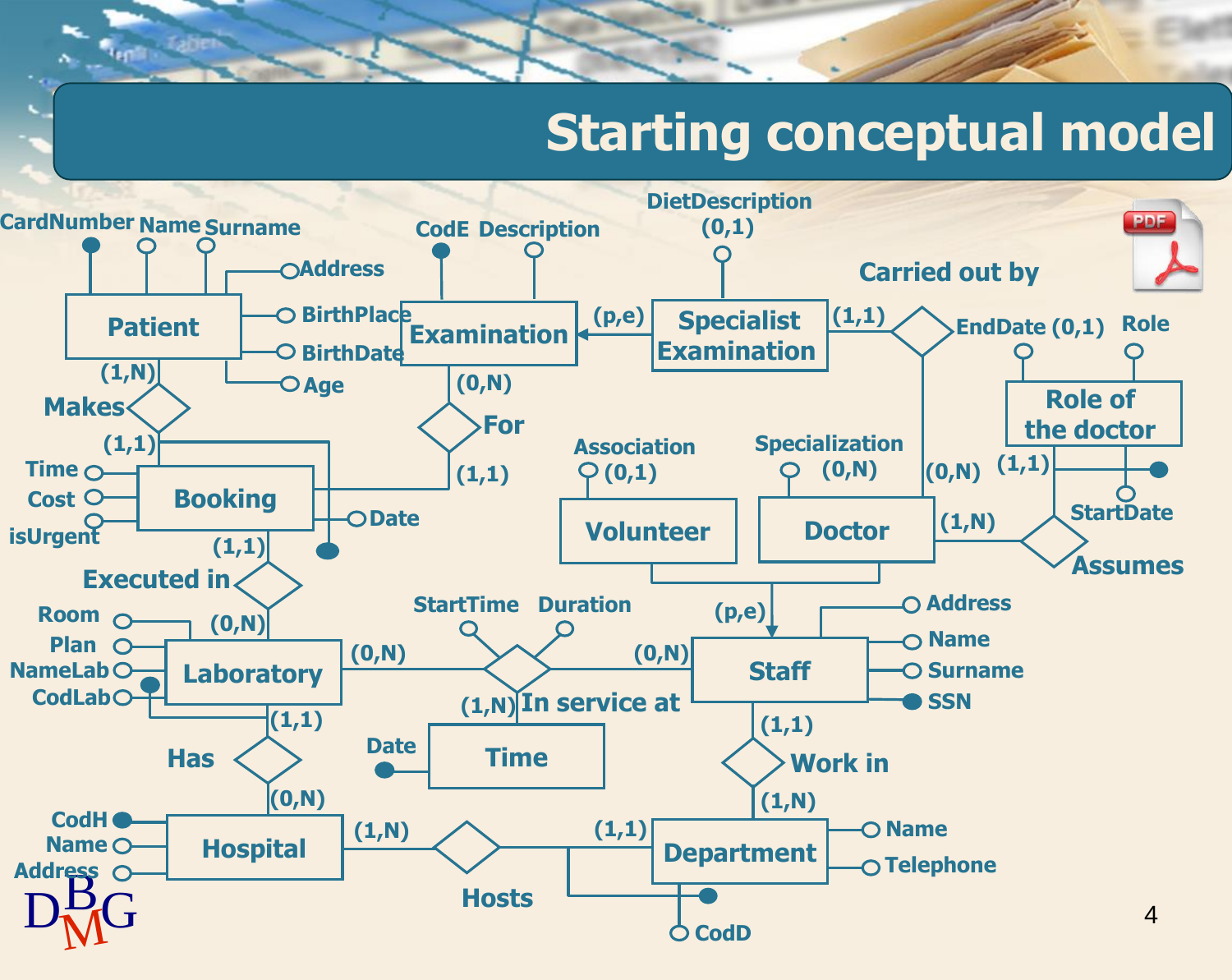

# **Example of relational logic design**

#### **ER scheme restructuration**

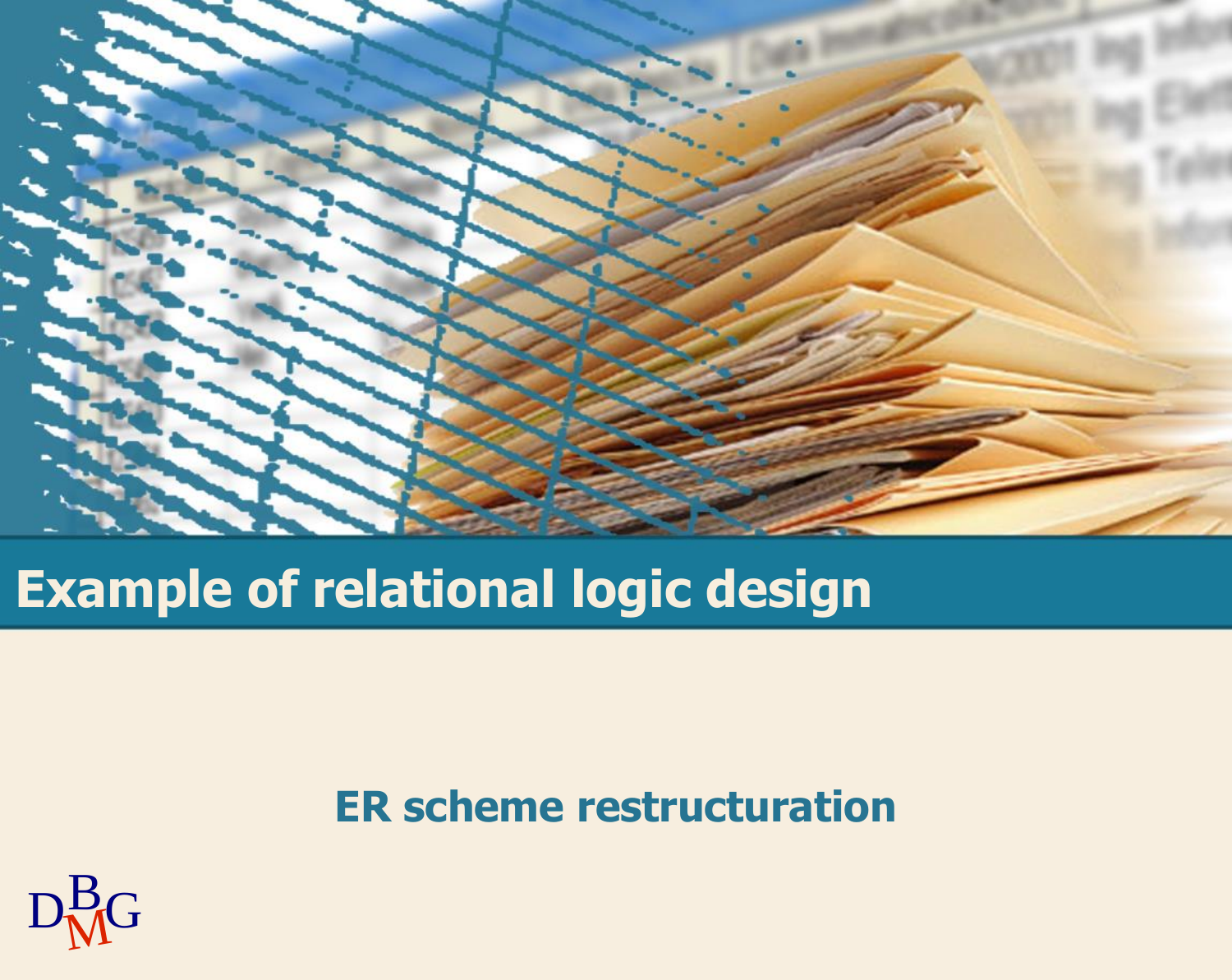#### **Analysis of the derived attributes**

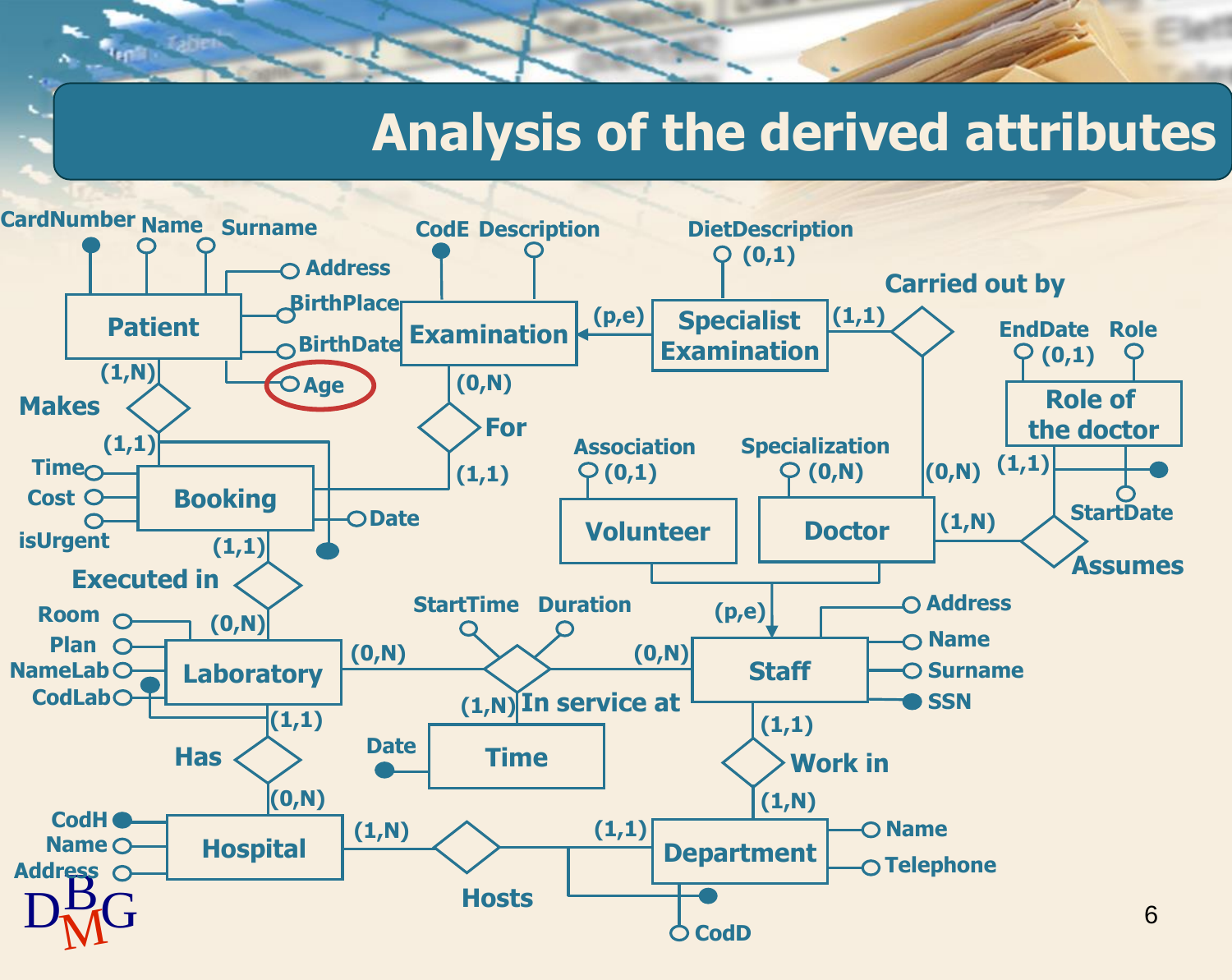## **Derived Age attribute**



 $\Sigma$  The Age attribute can be removed since

- It can be easily calculated from the date of birth (BirthDate)
- It is not generally present in an interrogation

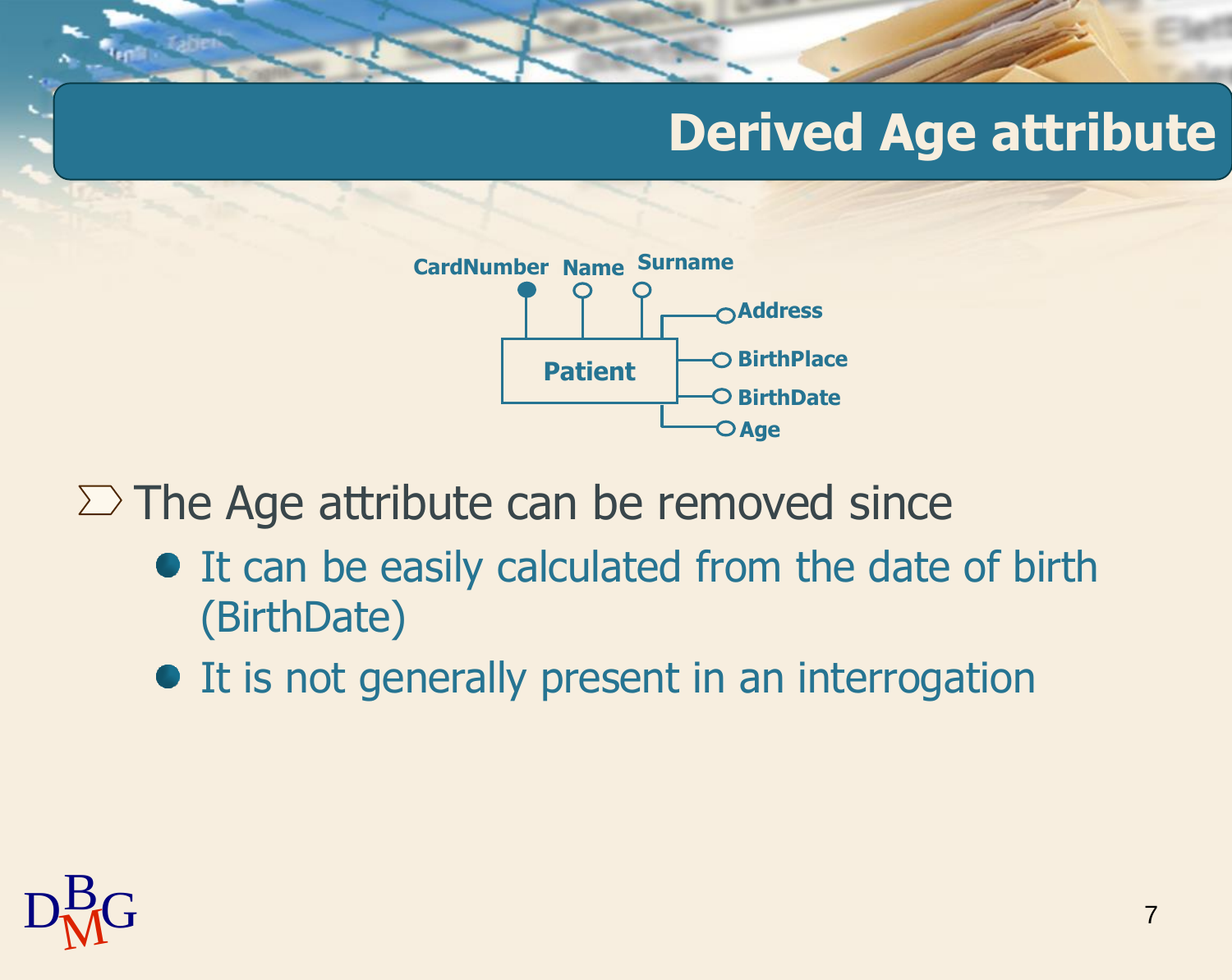### **Elimination of the Age attribute**



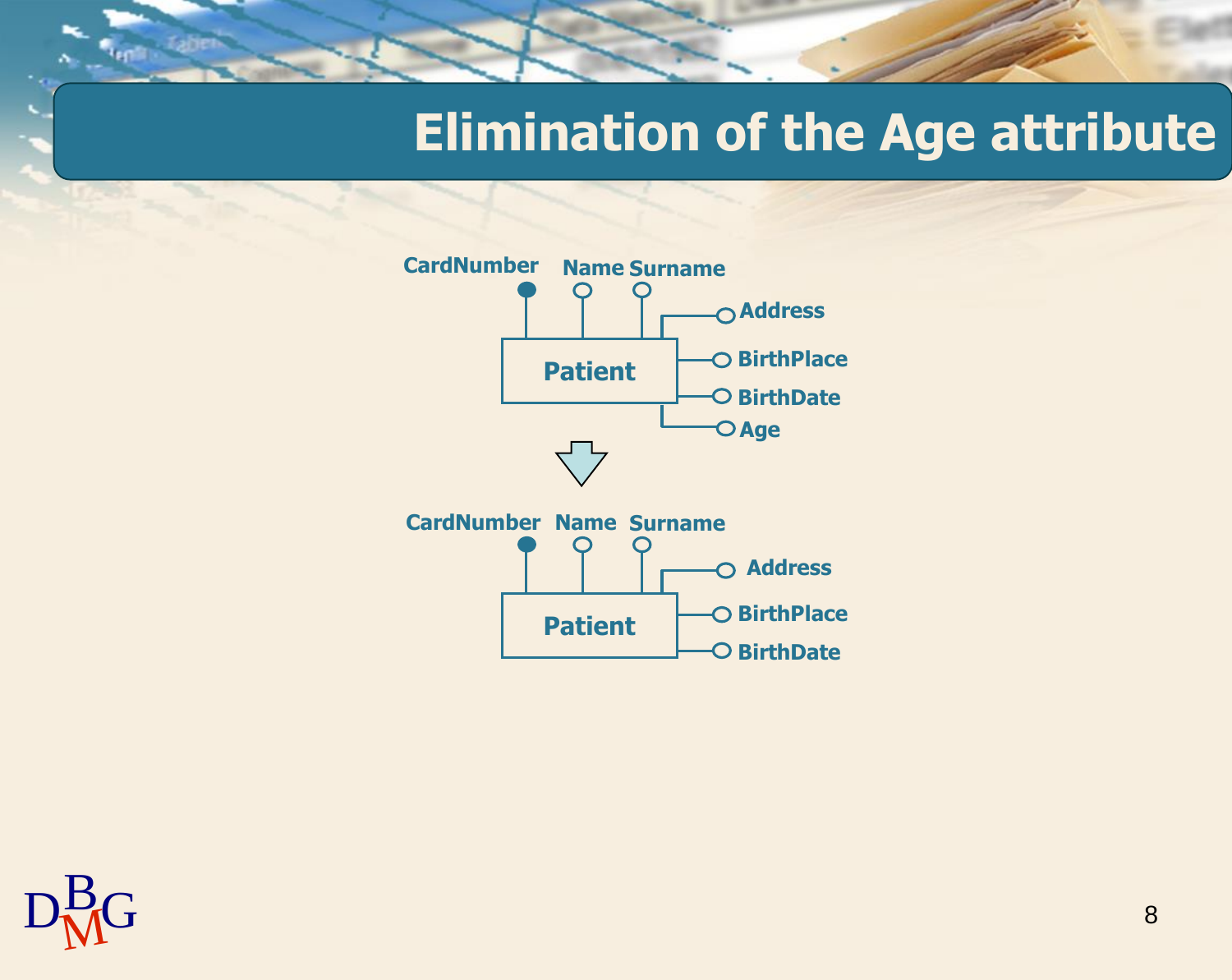# **Simplified scheme (n. 1)**

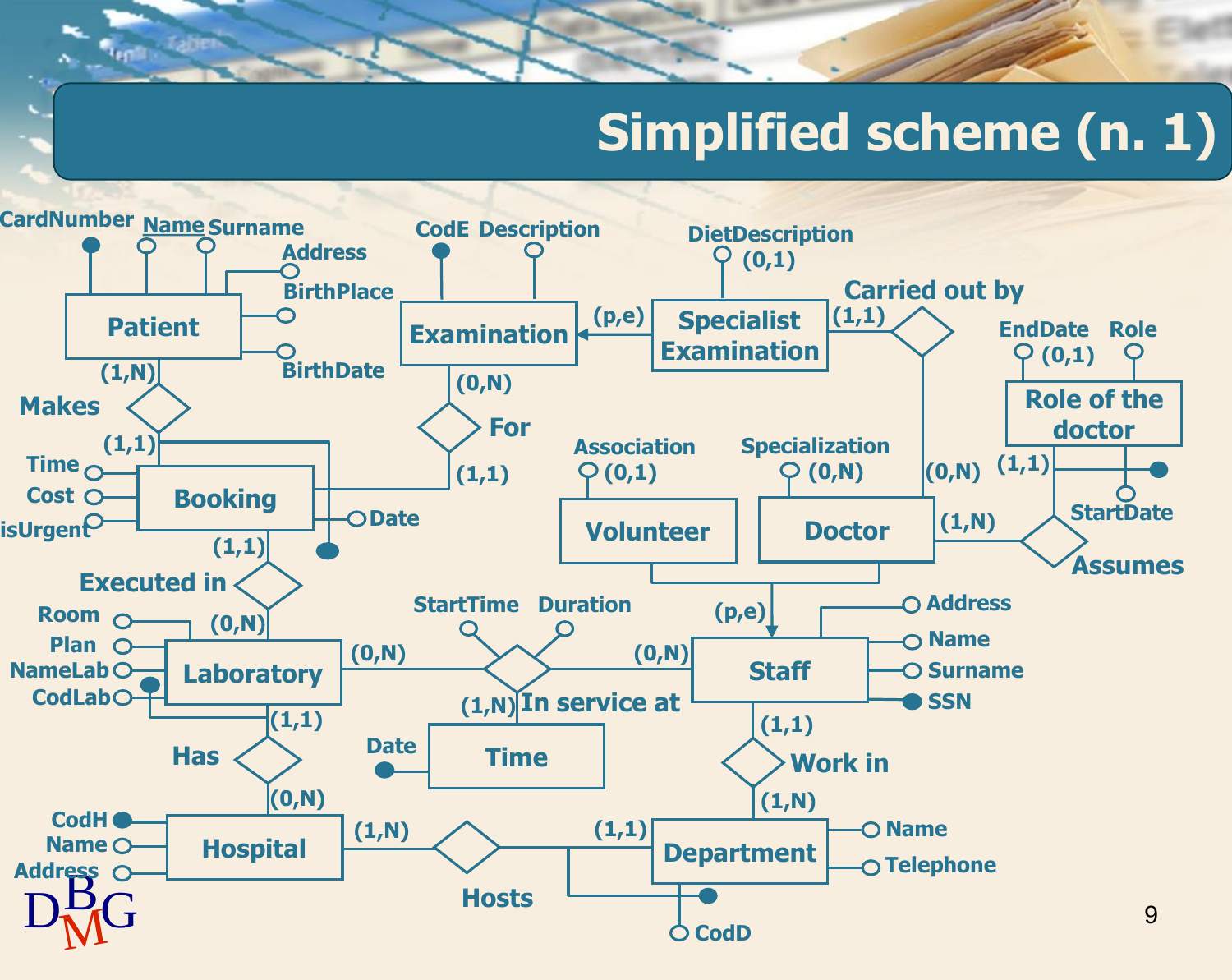### **Elimination of the hierarchies**

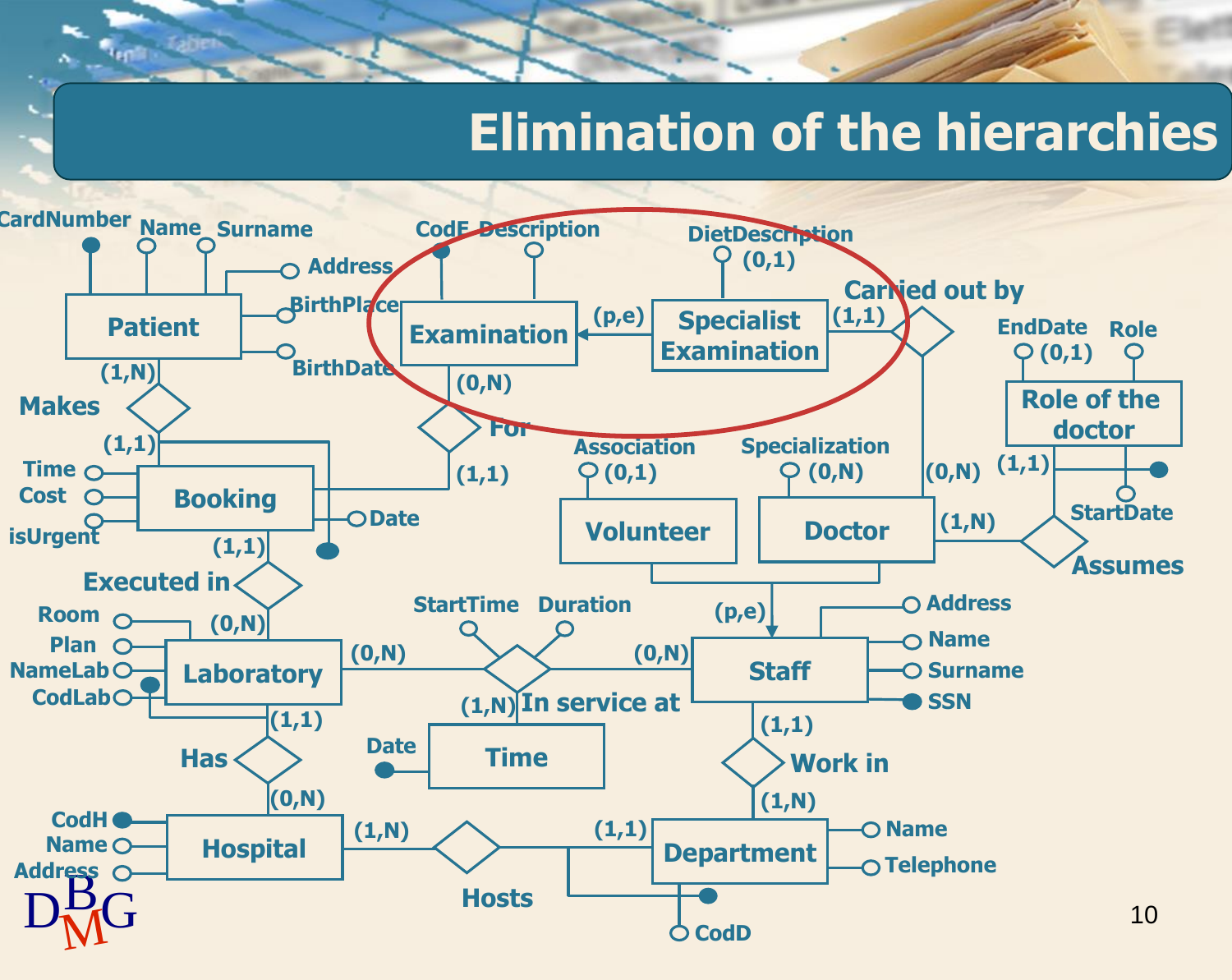#### **Examination of the hierarchies**



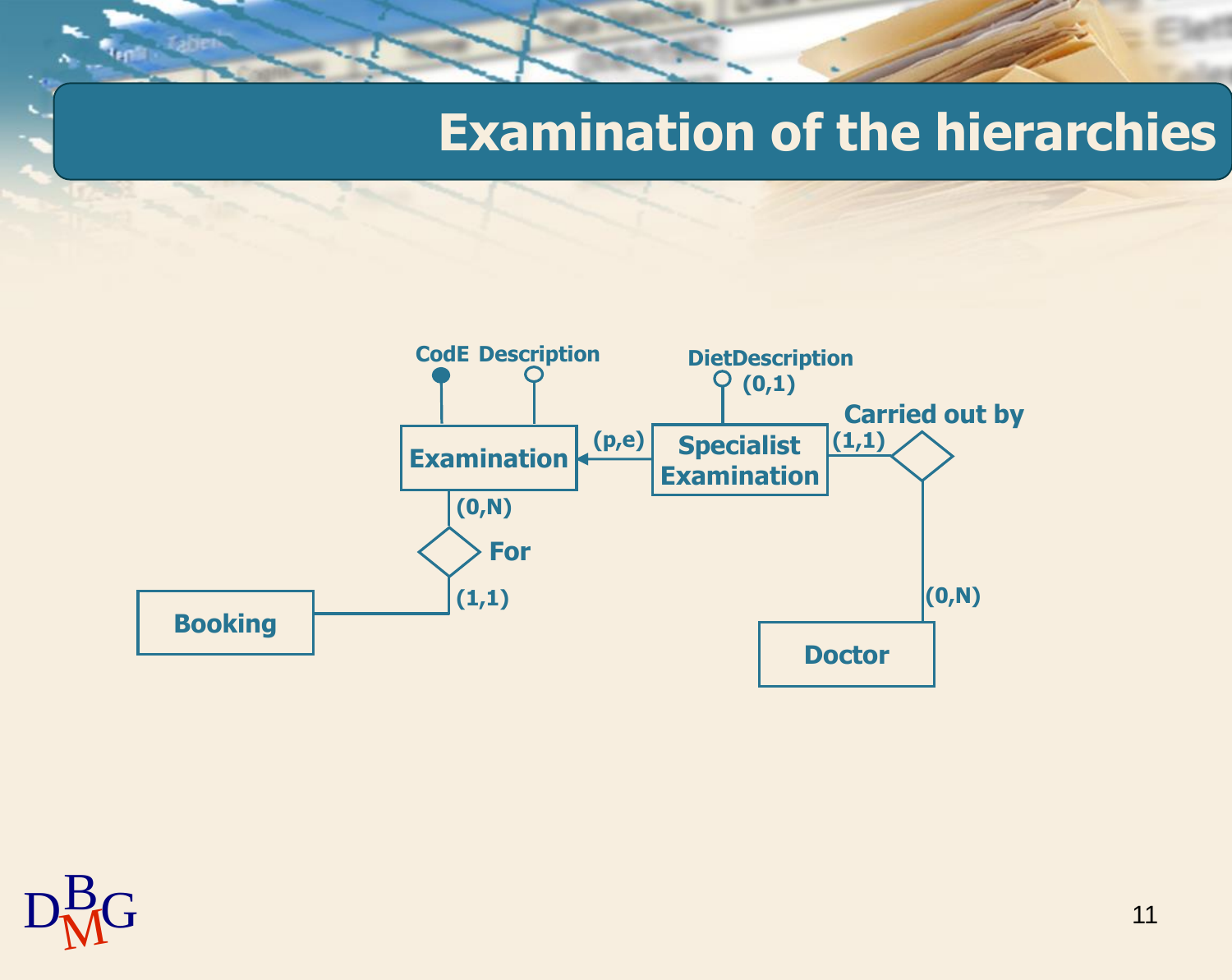## **Merge into the parent entity**



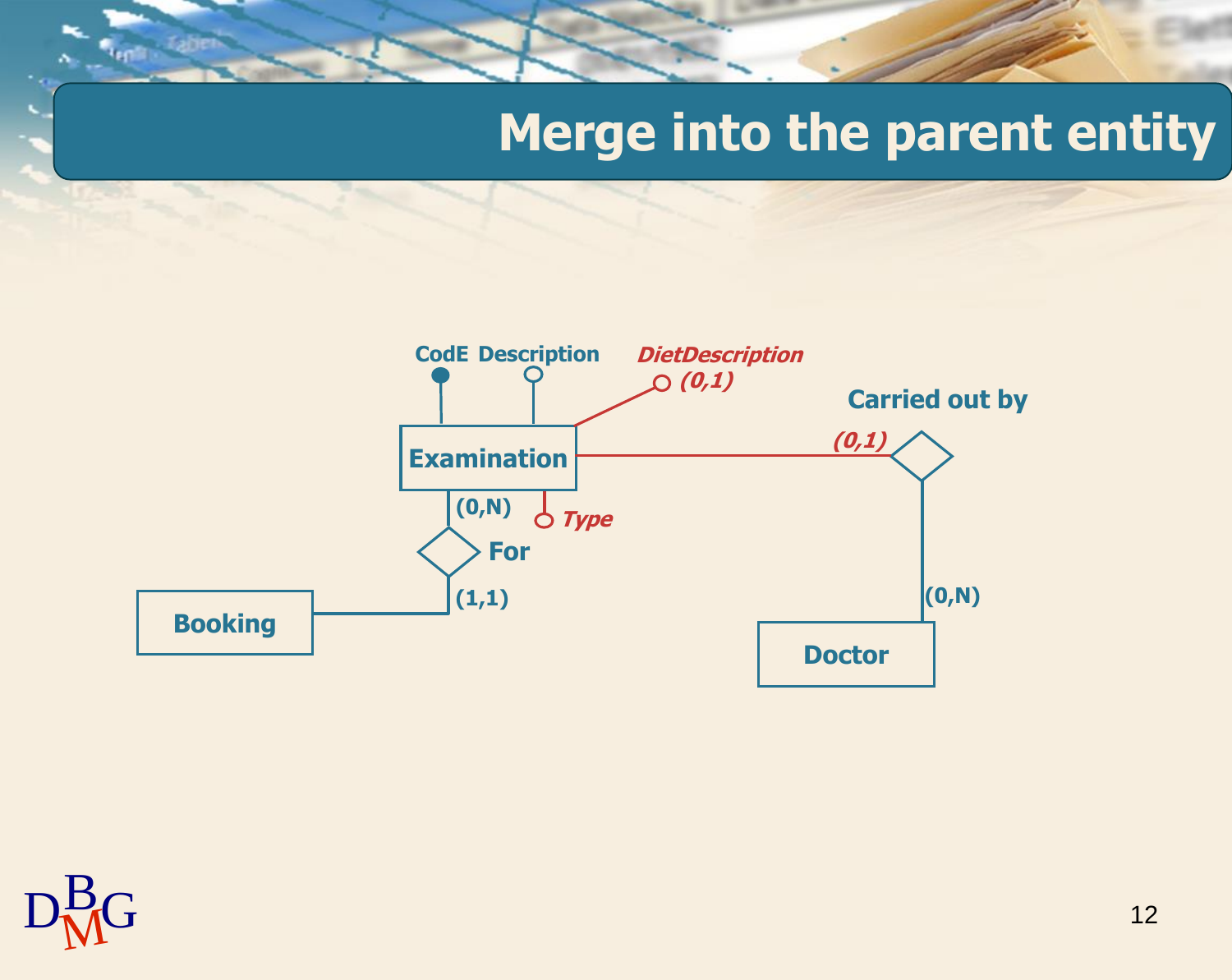# **Simplified scheme (n. 2)**

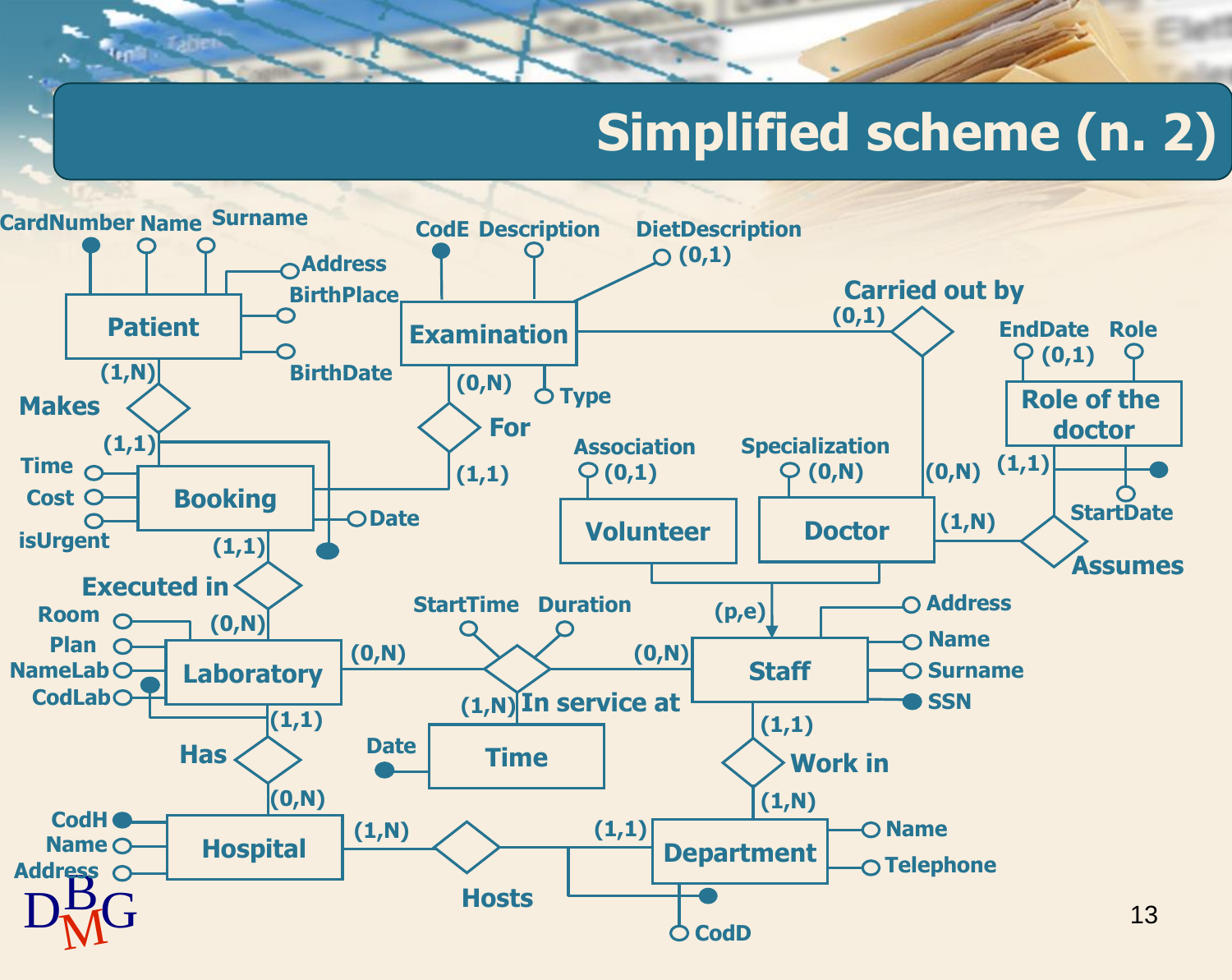#### **Elimination of the hierarchies**

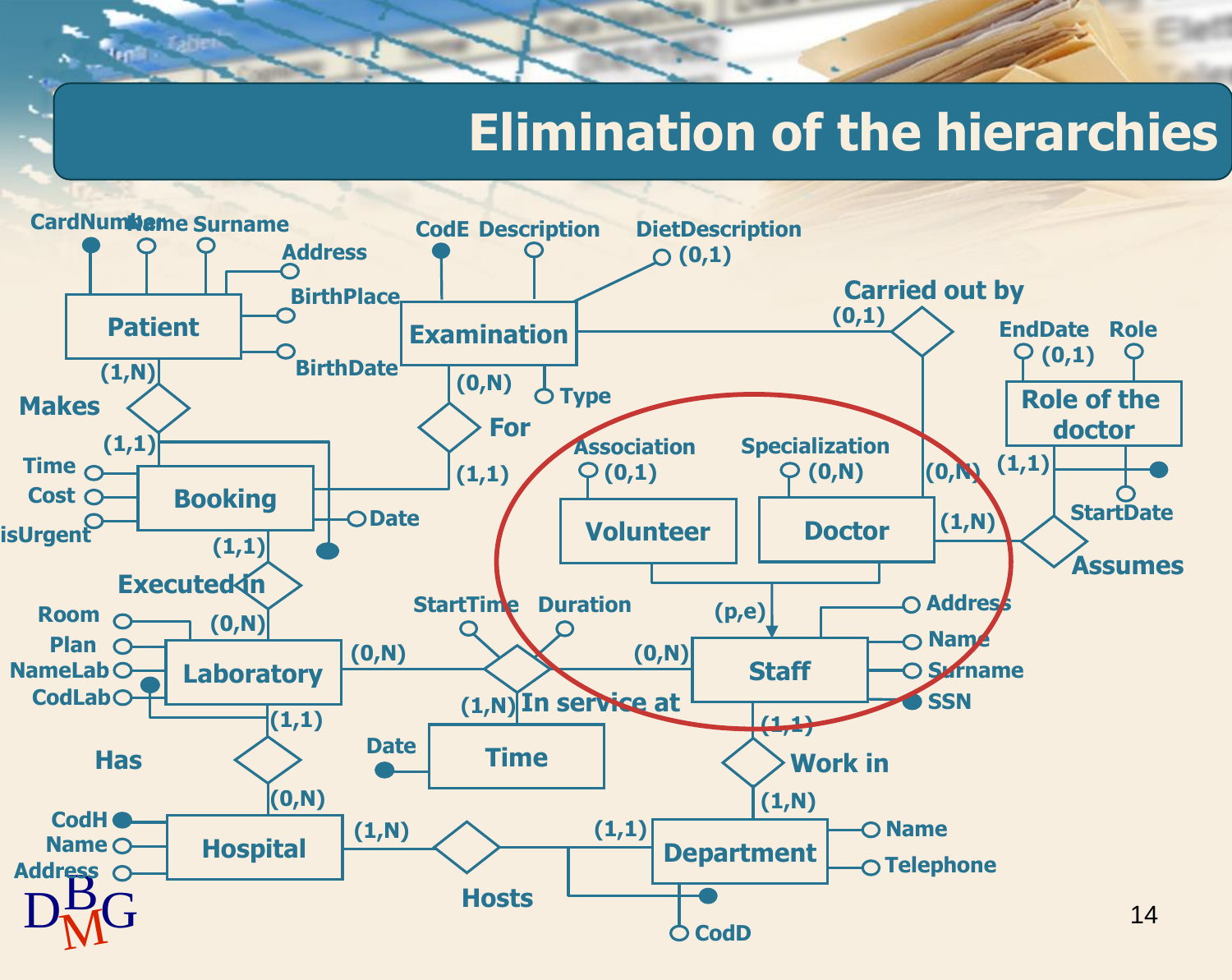## **Staff hierarchies**



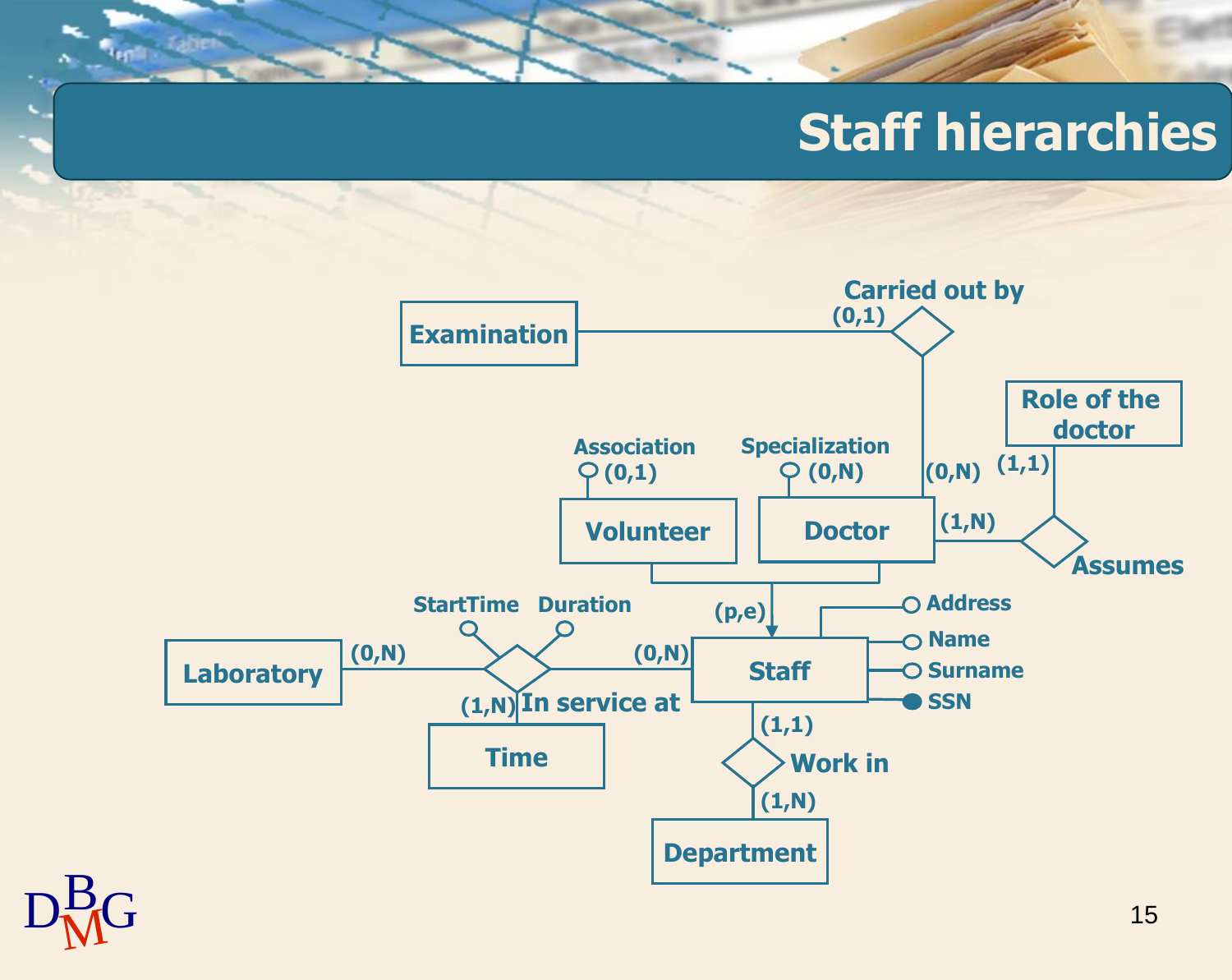### **Merge into the parent entity**

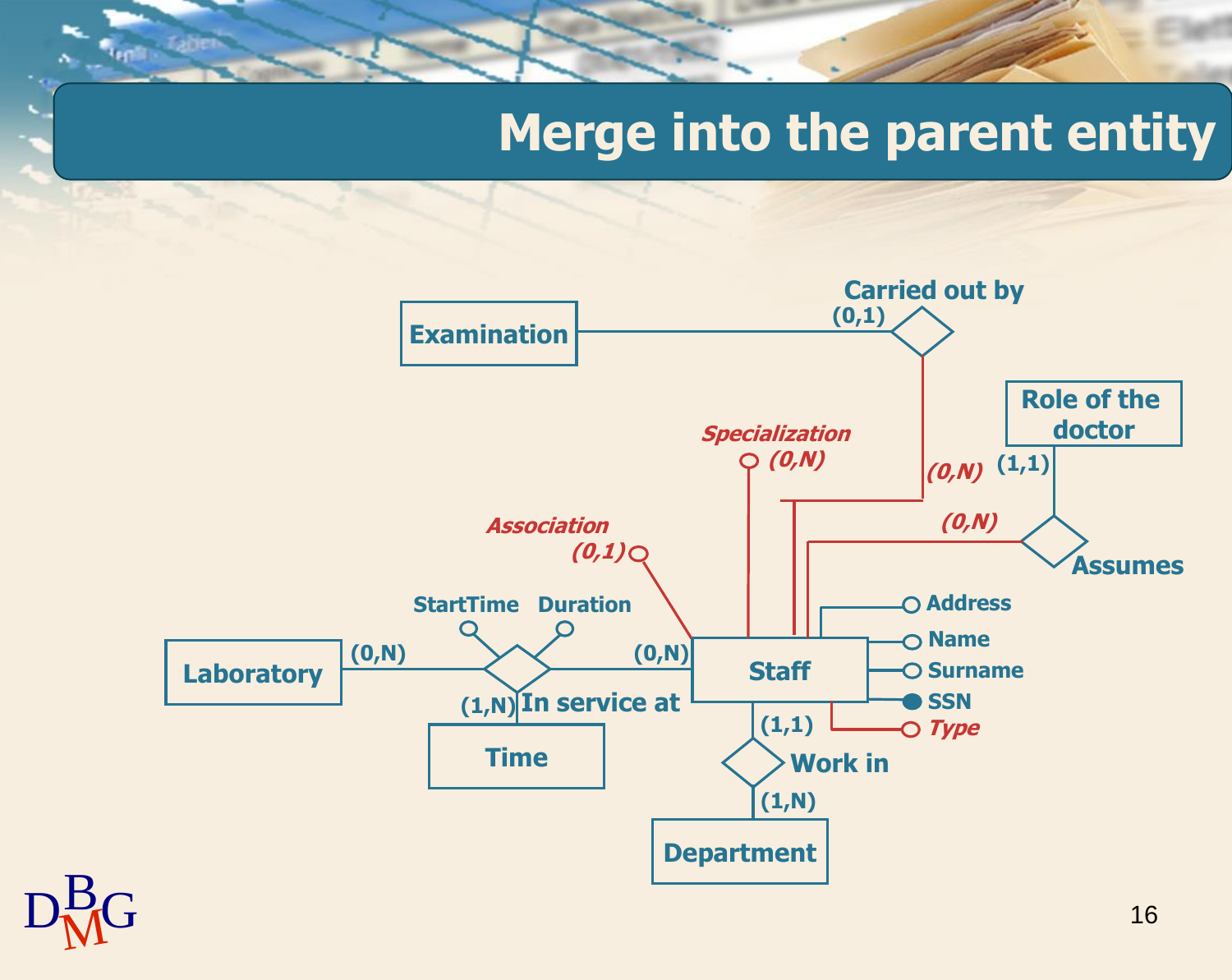# **Simplified scheme (n. 3)**

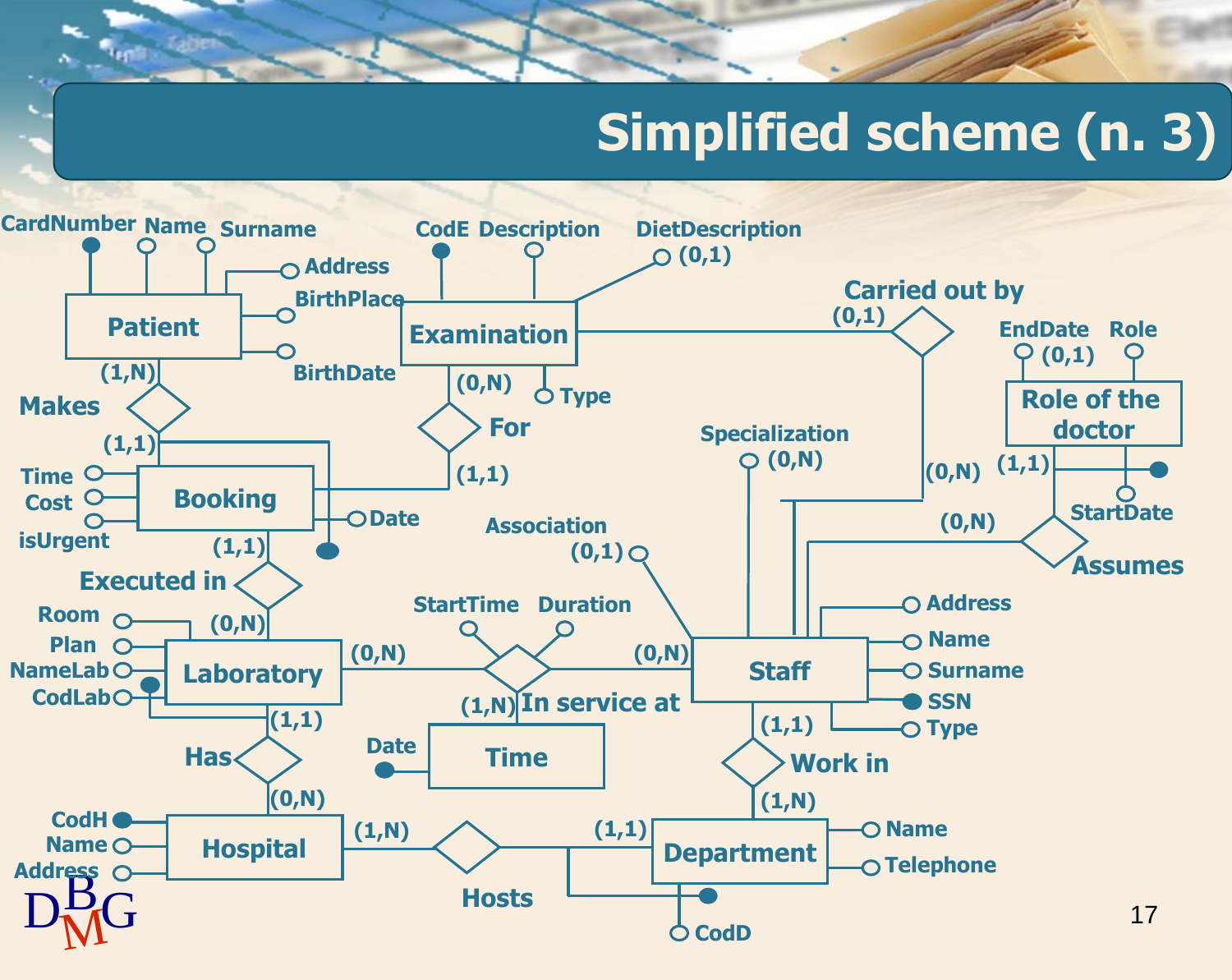### **Elimination of the multivalued attributes**

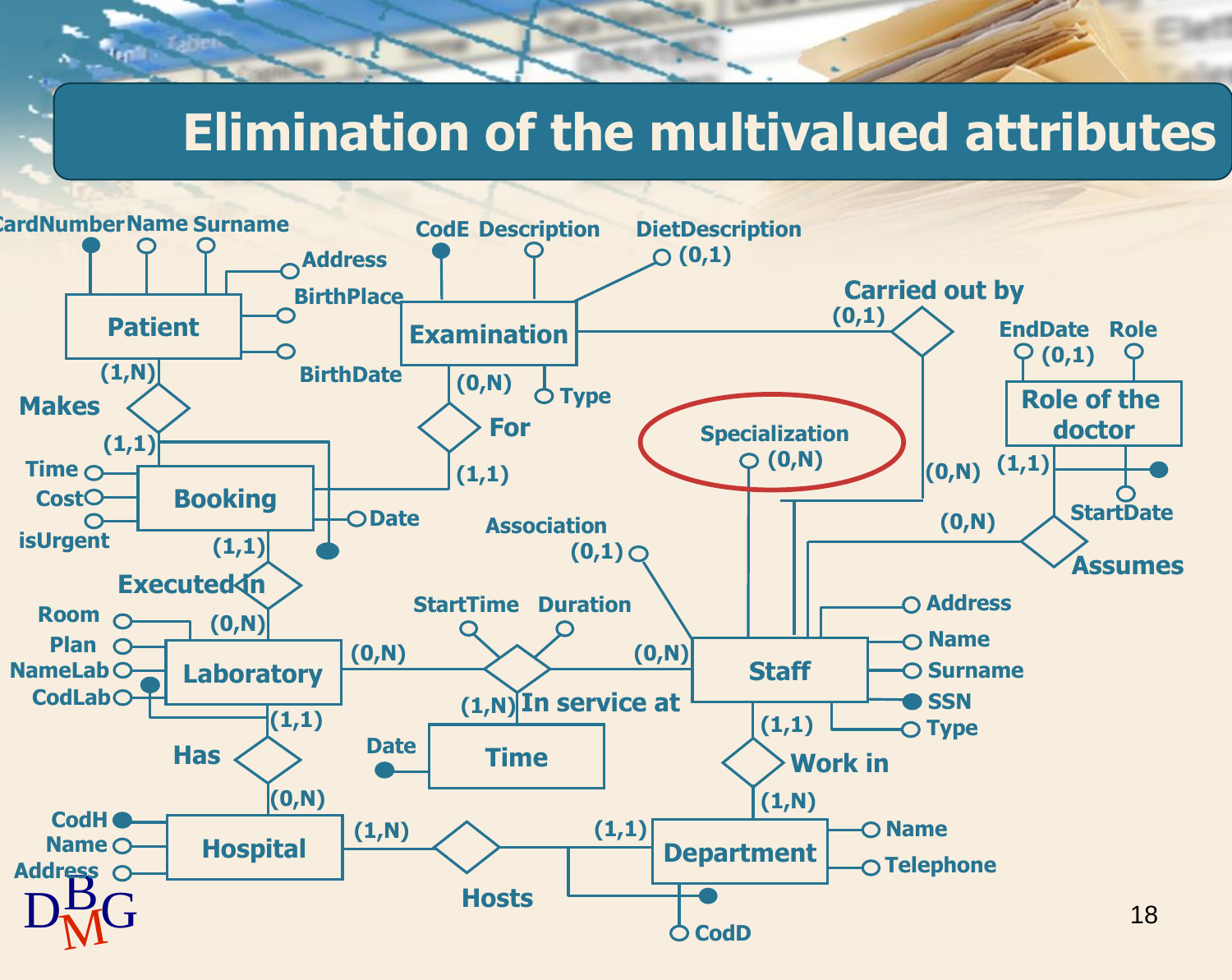### **Multivalued Spacialization attribute**



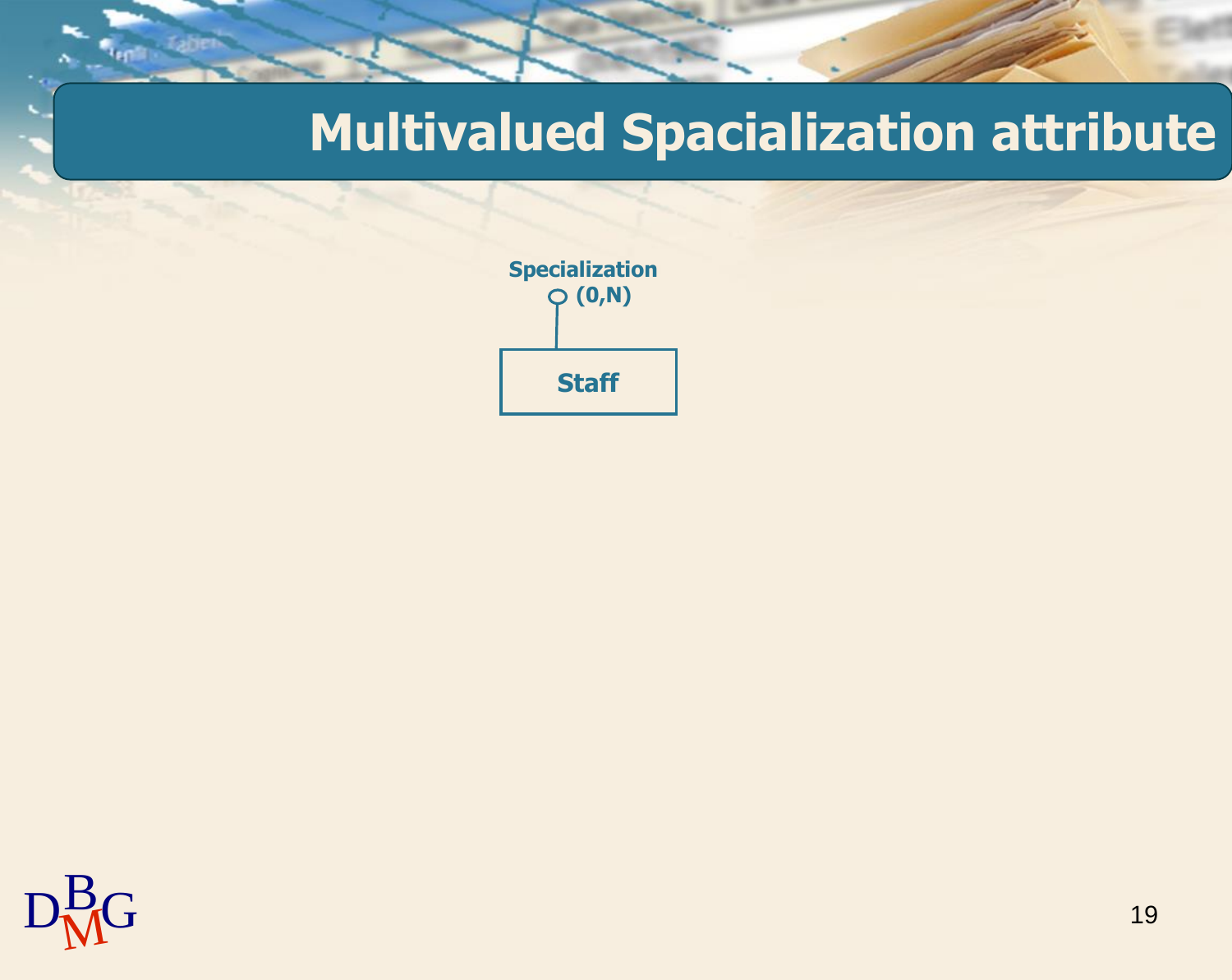#### **Introduction of the Specialization entity**



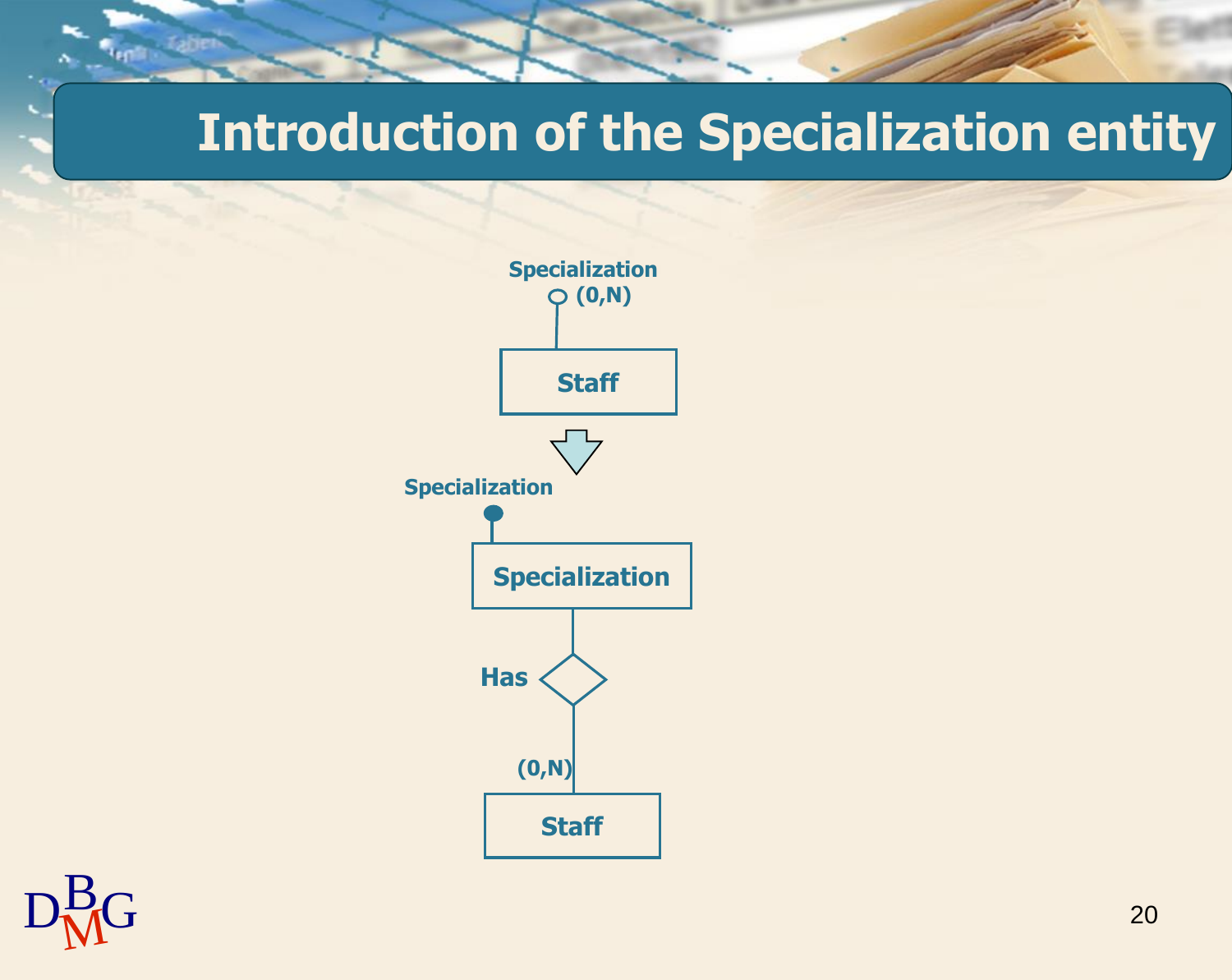#### **Cardinality of the Hosts relationship**



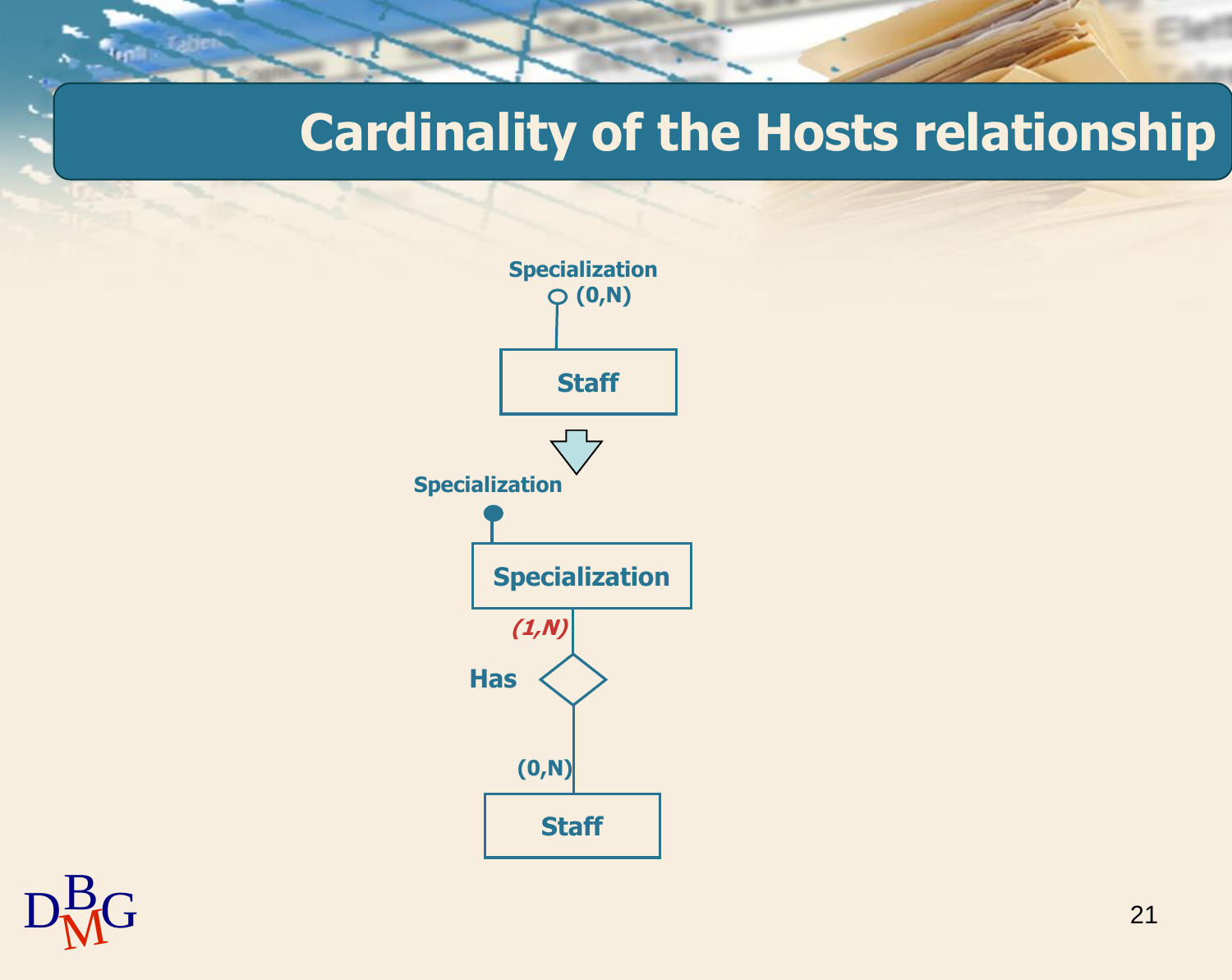#### **Final restructured ER scheme**

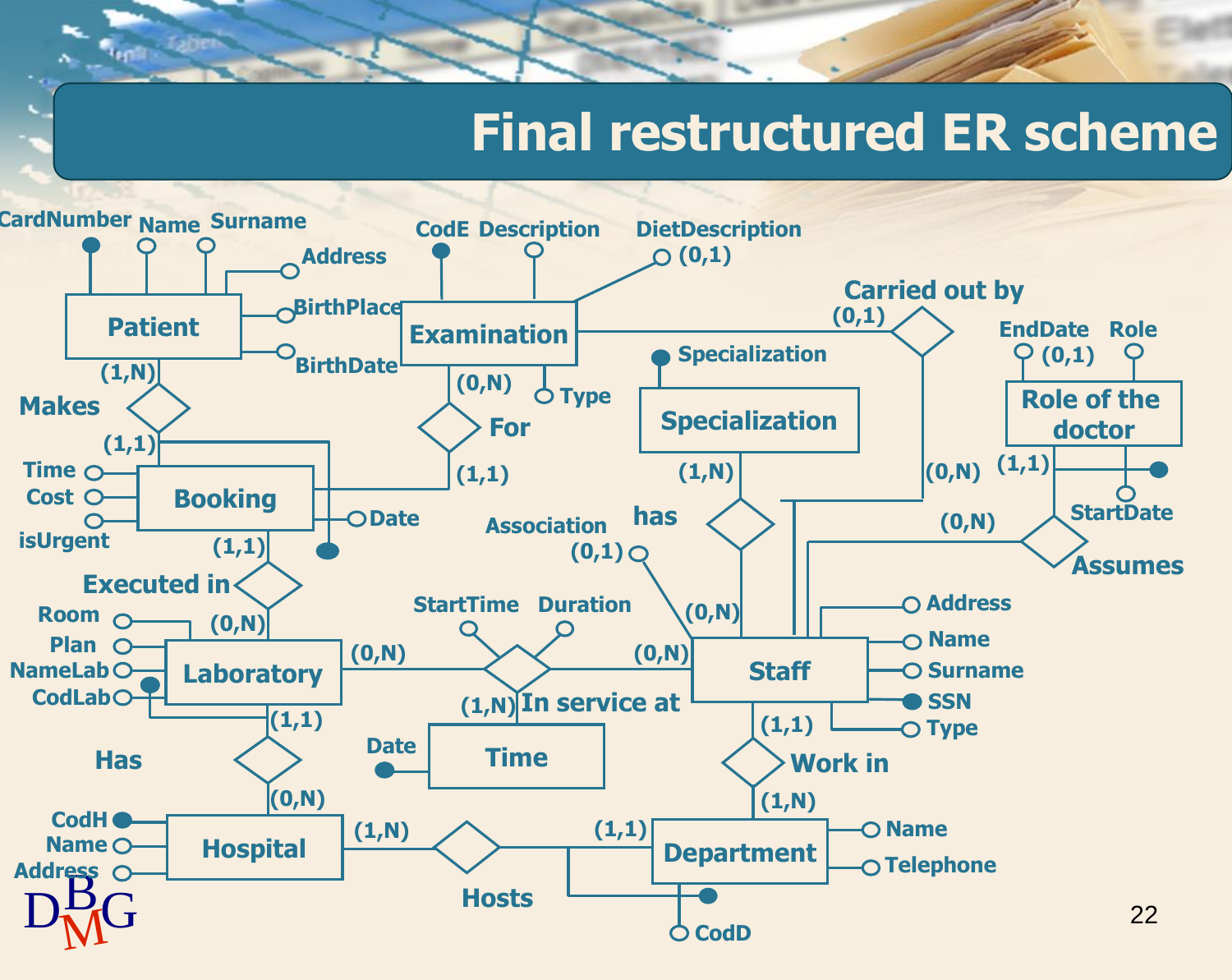

# **Example of relational logic design**

#### **Translation of the entities without an external identifier**

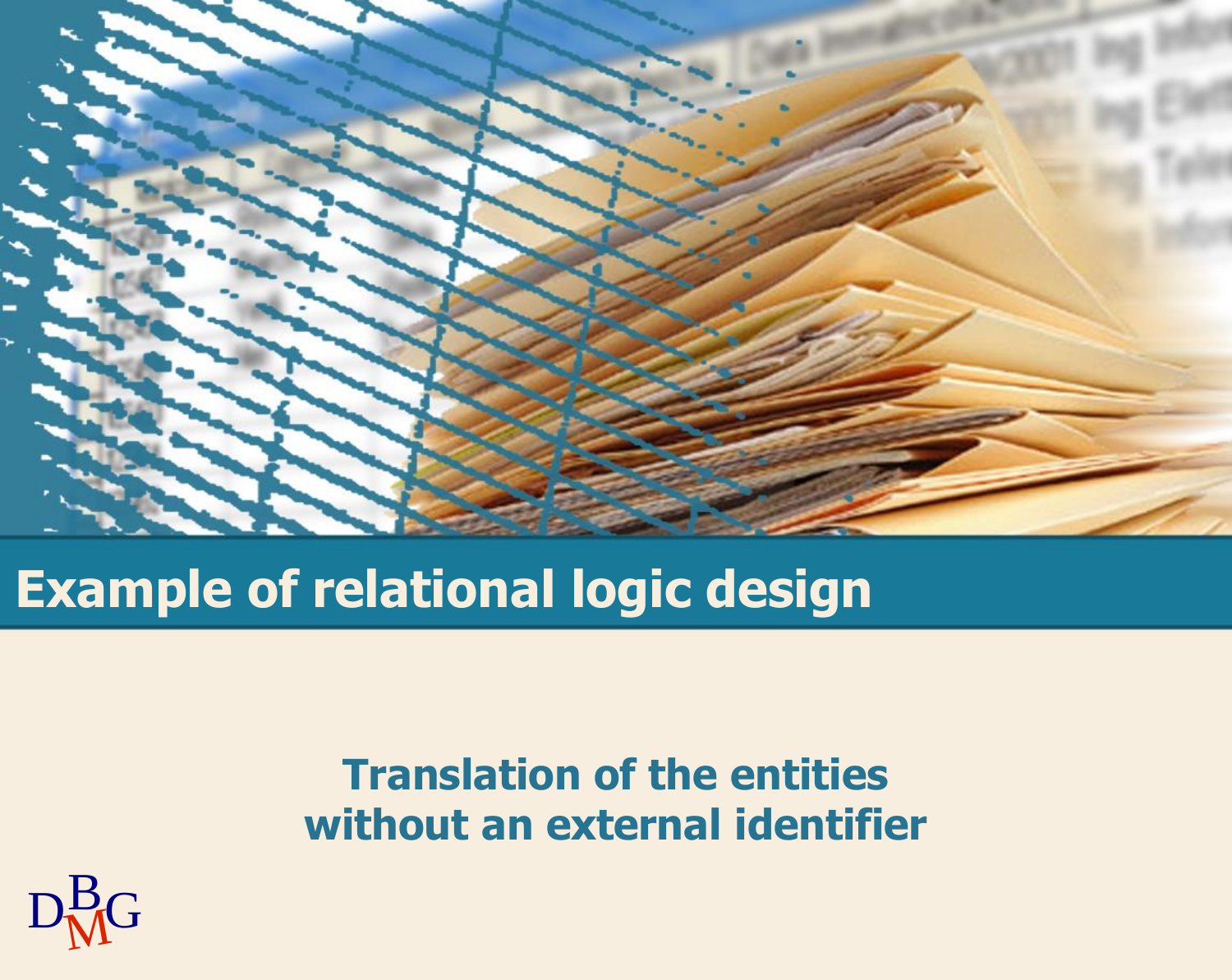#### **Translation of the Patient entity**

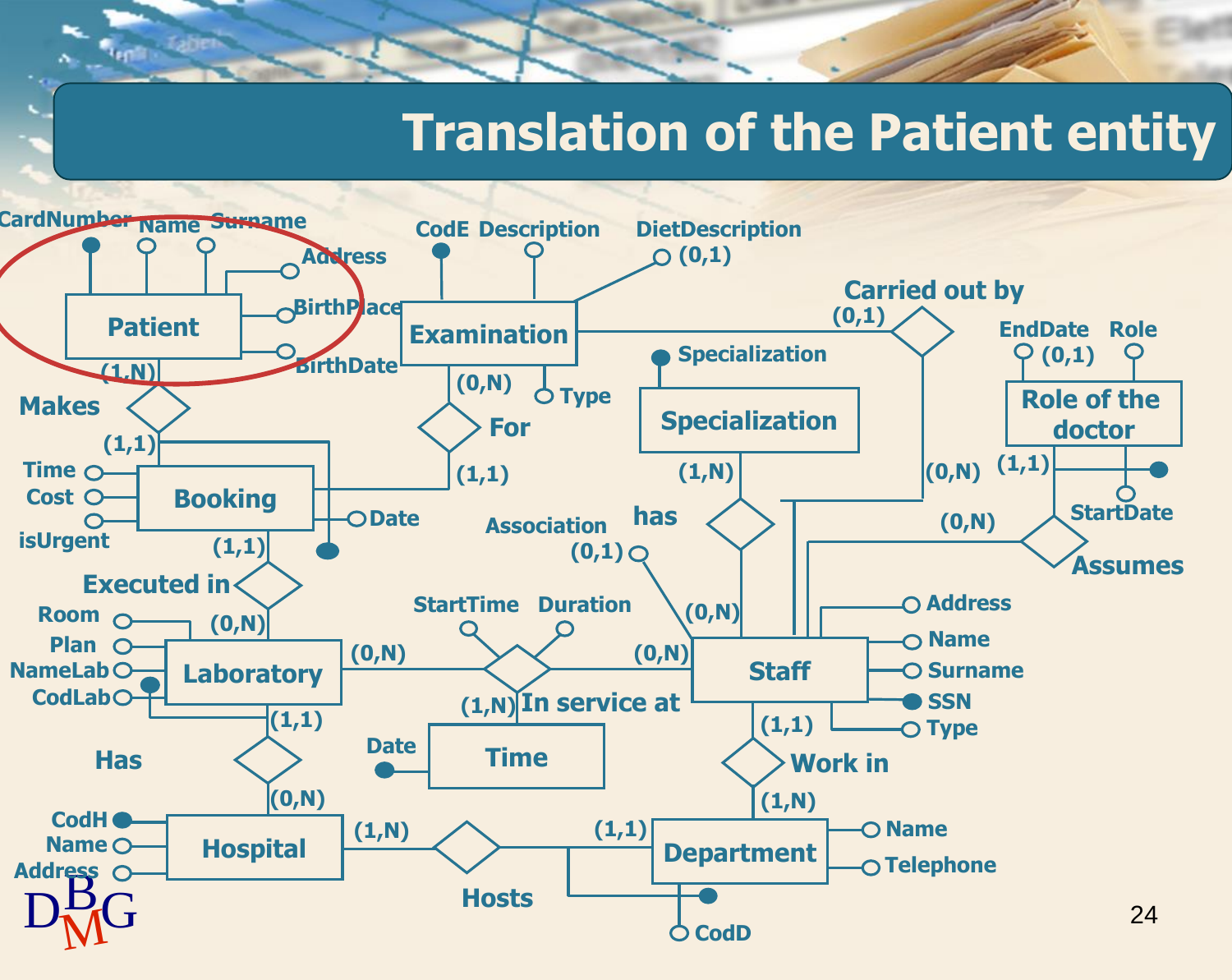#### **Translation of the Patient Entity**

Patient(CardNumber, Name, Surname, Address, BirthPlace, BirthDate)

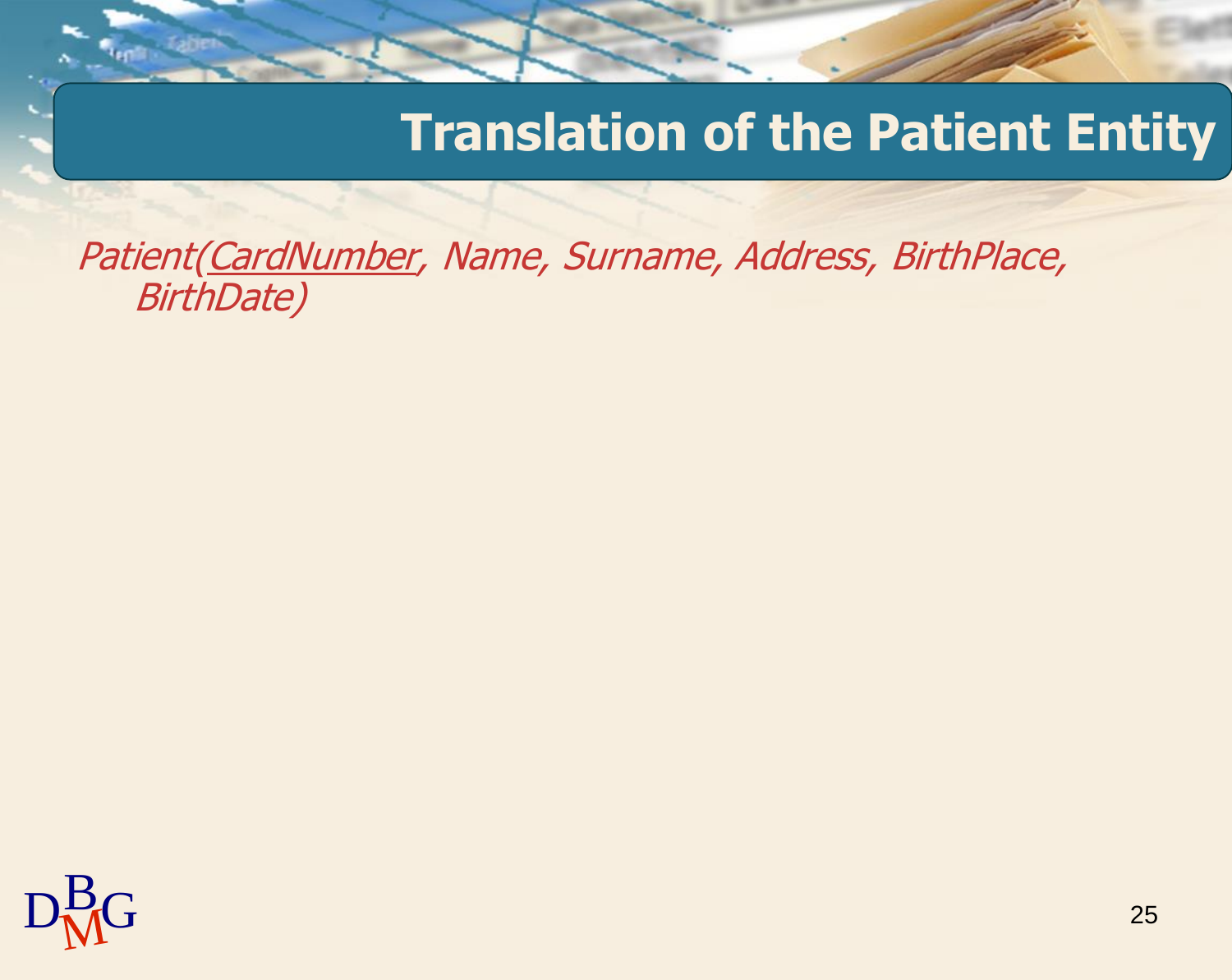#### **Translation of the Hospital entity**

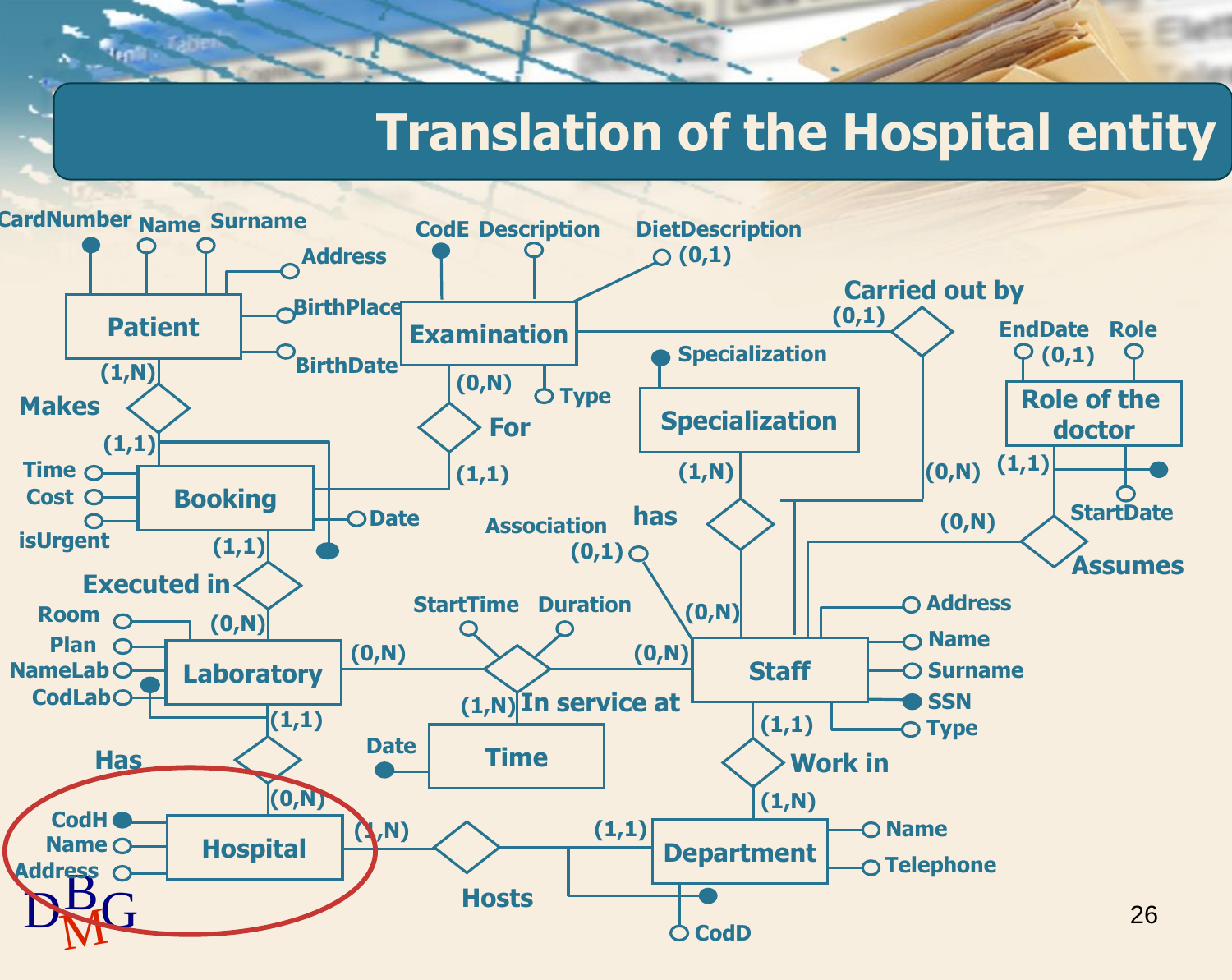### **Translation of the Hospital Entity**

Patient(CardNumber, Name, Surname, Address, BirthPlace, BirthDate) Hospital(CodH, Name, Address)

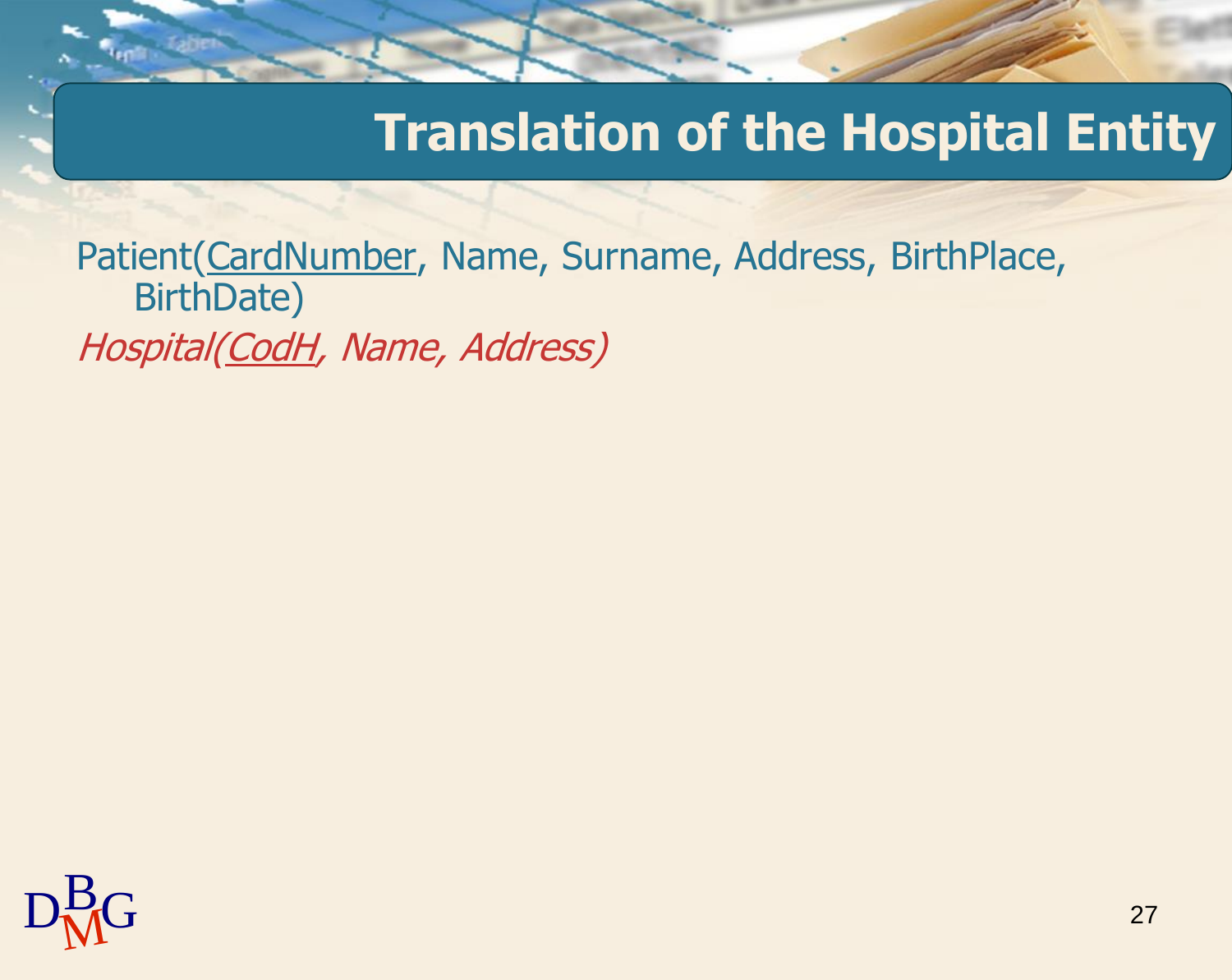#### **Translation of the Examination entity**

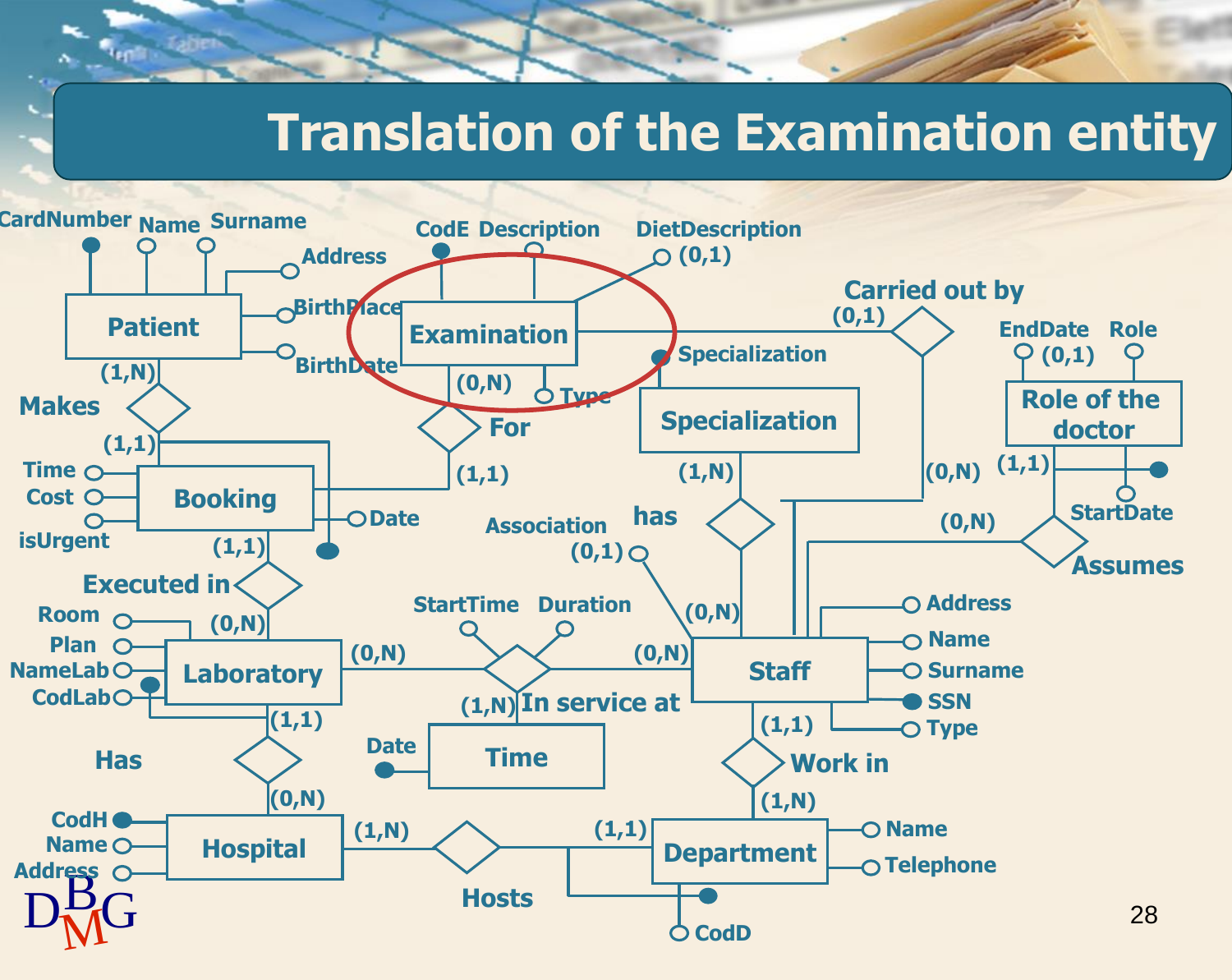### **Translation of the Examination entity**

Patient(CardNumber, Name, Surname, Address, BirthPlace, BirthDate) Hospital(CodH, Name, Address) Examination(CodE, Description, DietDescription\*, Type)

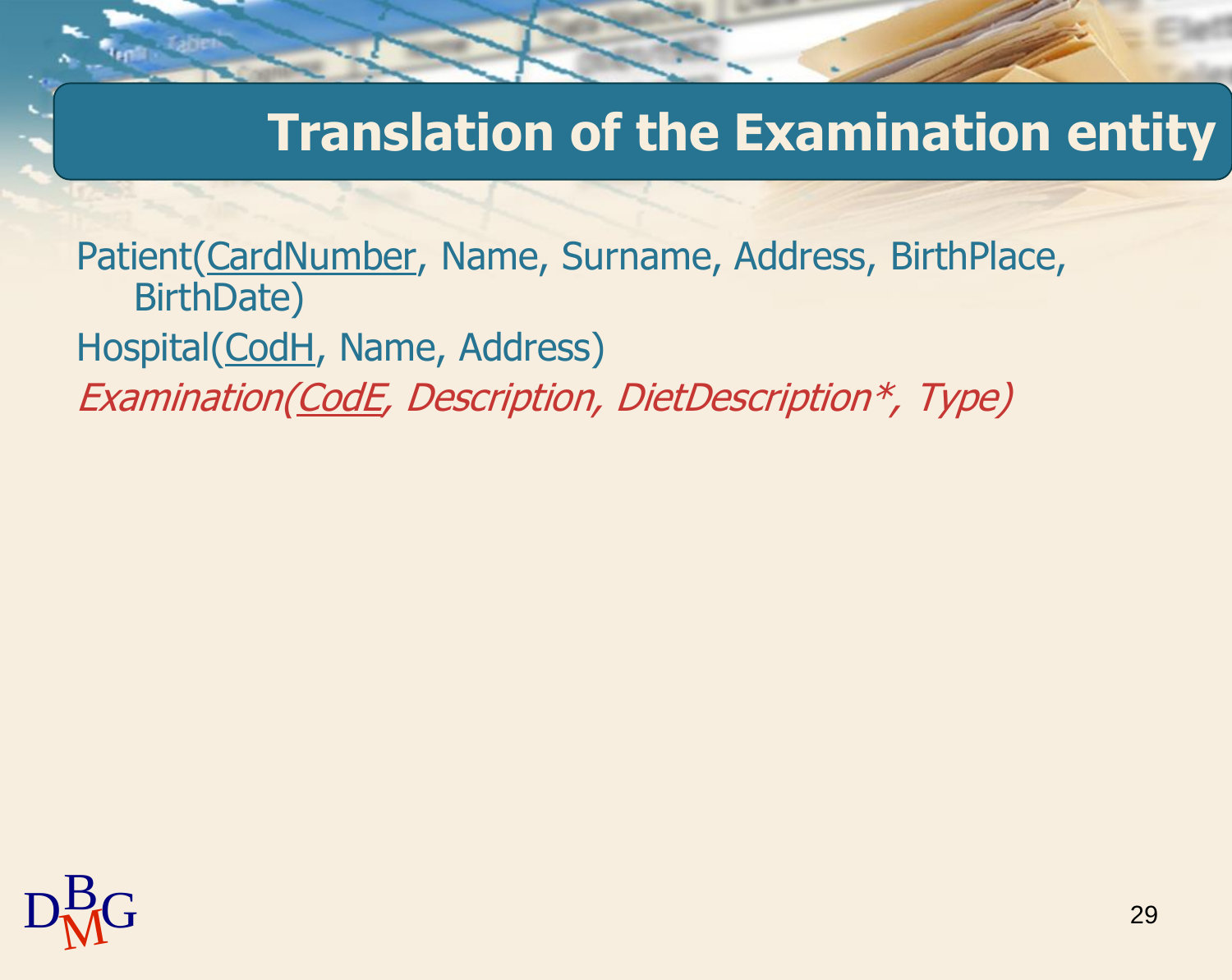#### **Translation of the Staff entity**

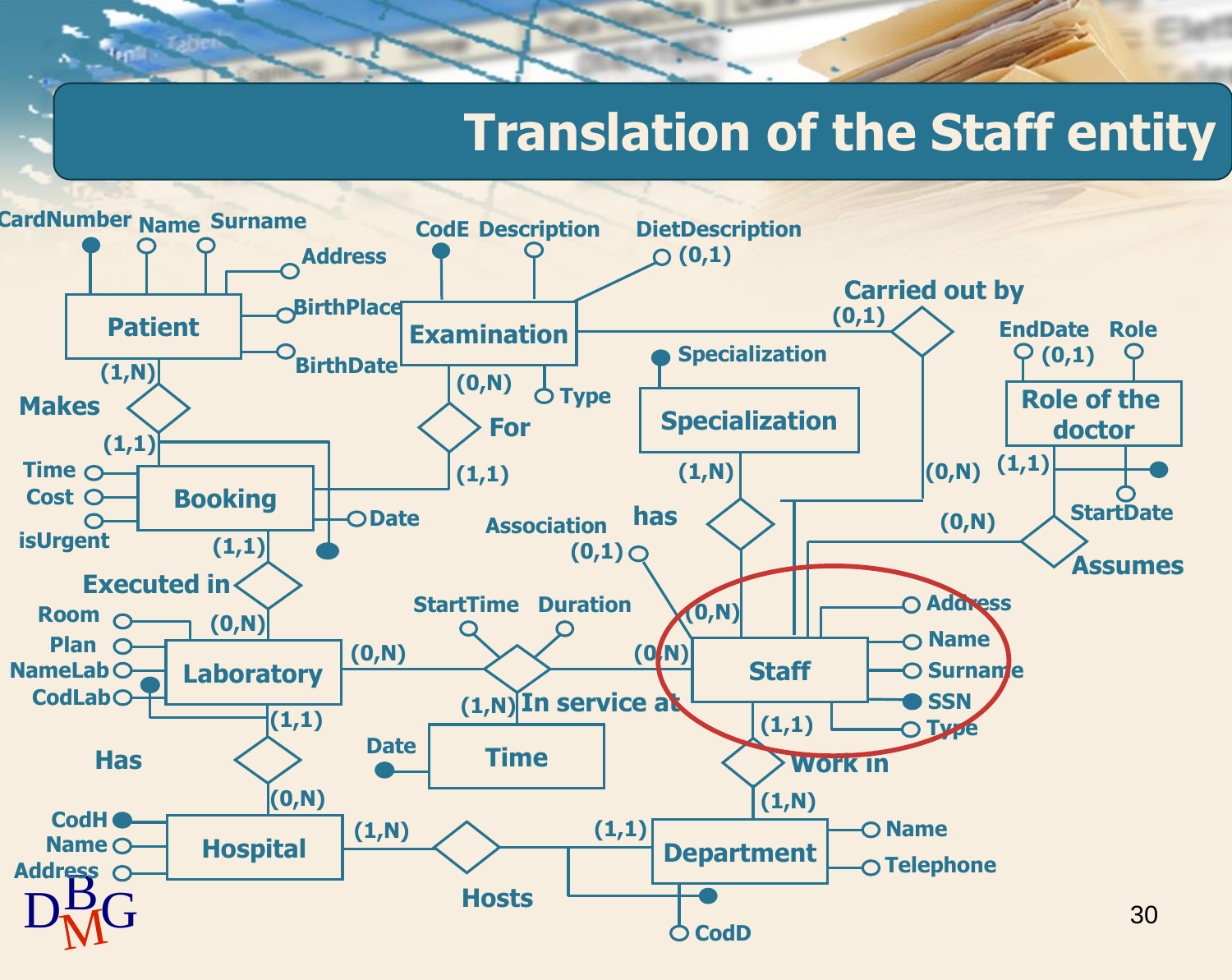### **Translation of the Staff entity**

Patient(CardNumber, Name, Surname, Address, BirthPlace, BirthDate) Hospital(CodH, Name, Address) Examination(CodE, Description, DietDescription\*, Type) Staff(SSN, Name, Surname, Address, Association\*,Type)

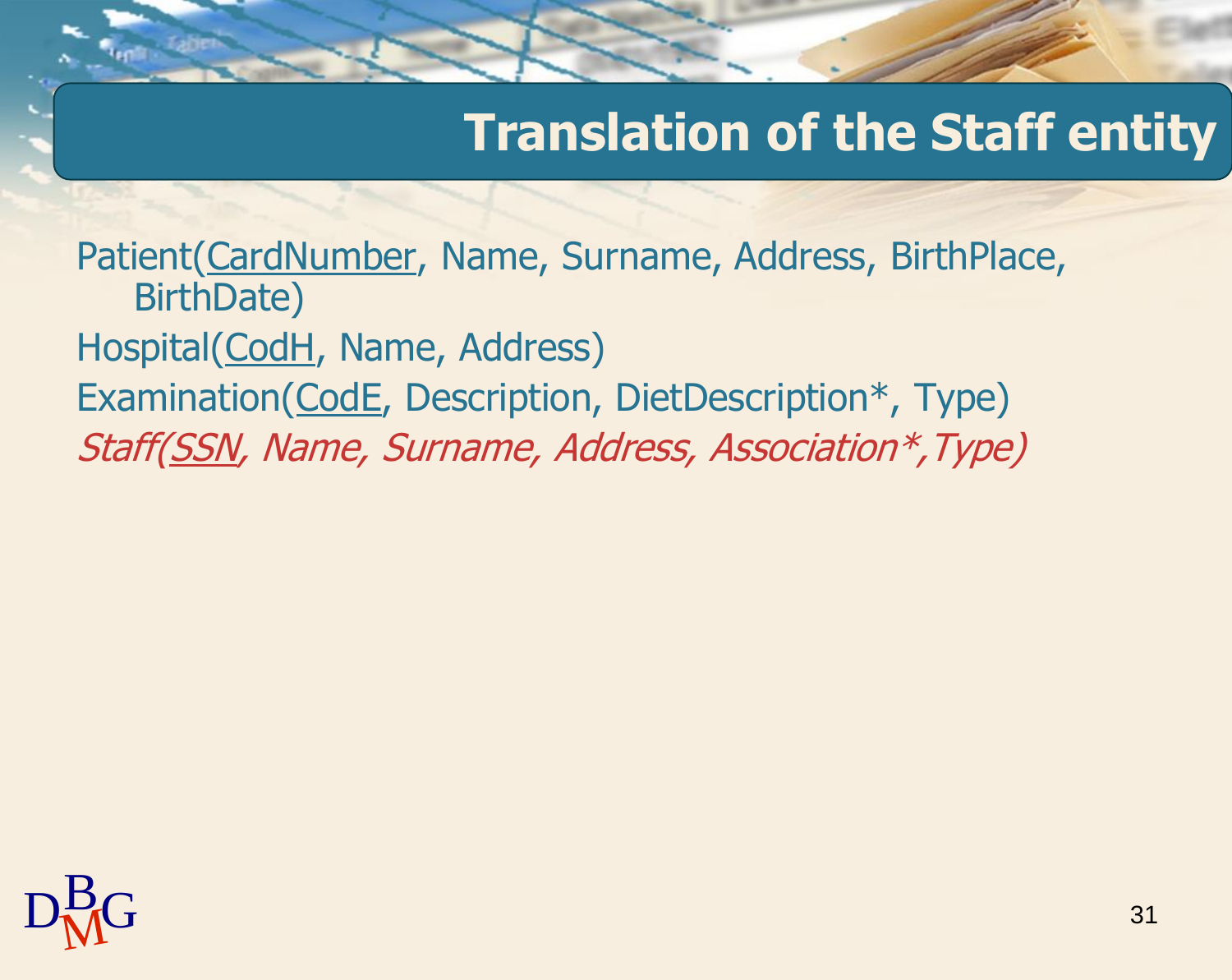#### **Translation of the Time entity**

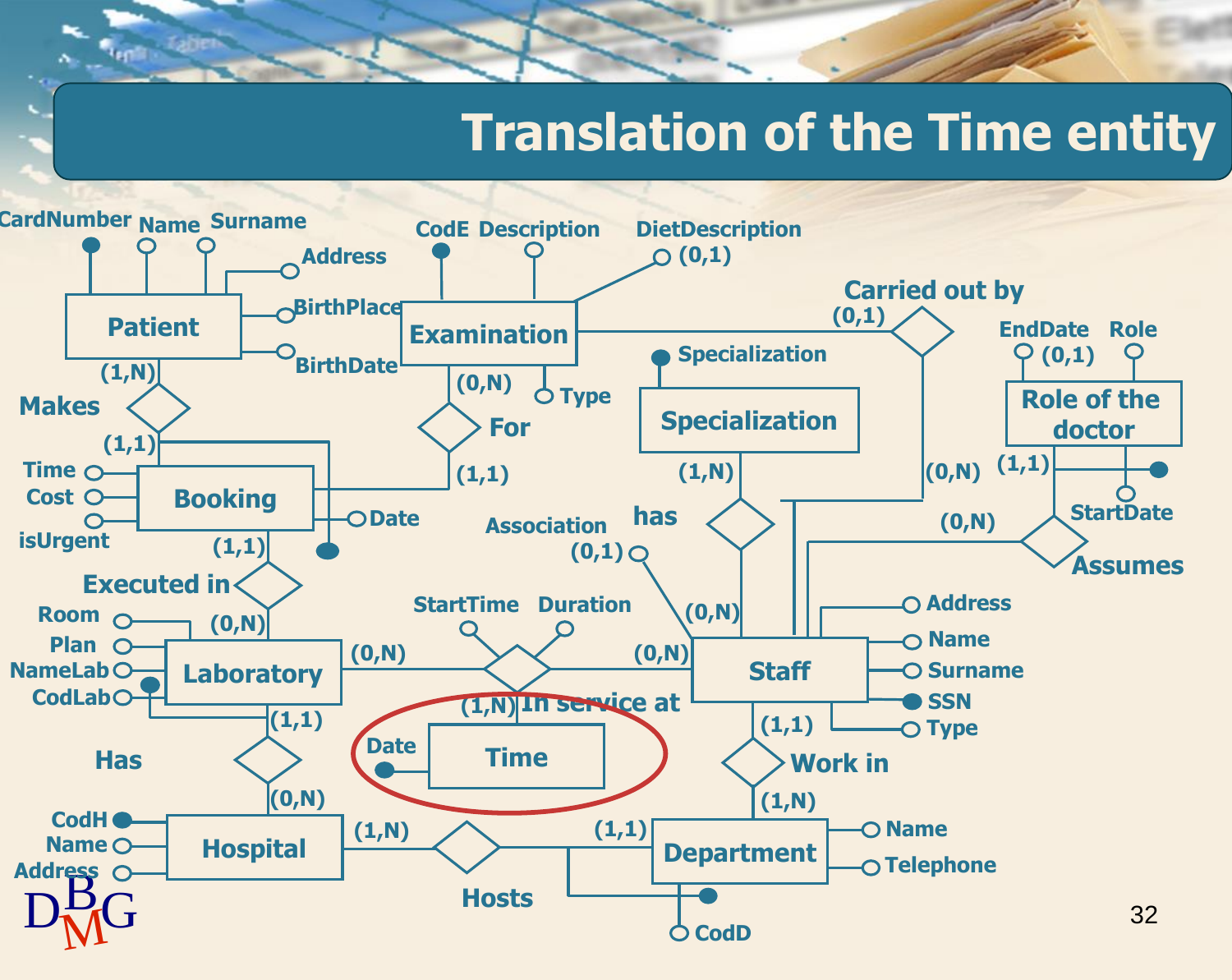### **Translation of the Time entity**

Patient(CardNumber, Name, Surname, Address, BirthPlace, BirthDate) Hospital(CodH, Name, Address) Examination(CodE, Description, DietDescription\*, Type) Staff(SSN, Name, Surname, Address, Association\*,Type) Time(Date)

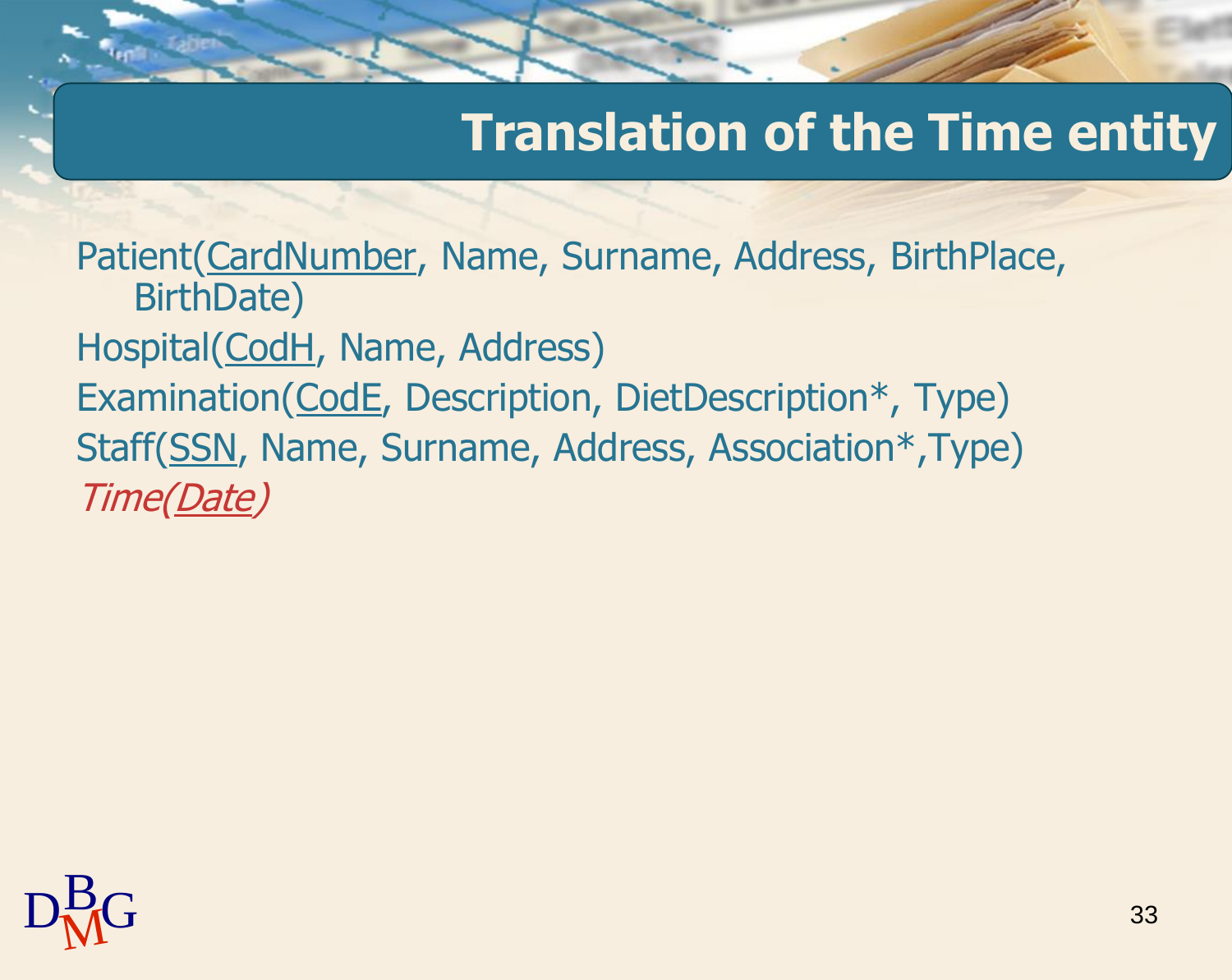#### **Translation of the Specialization entity**

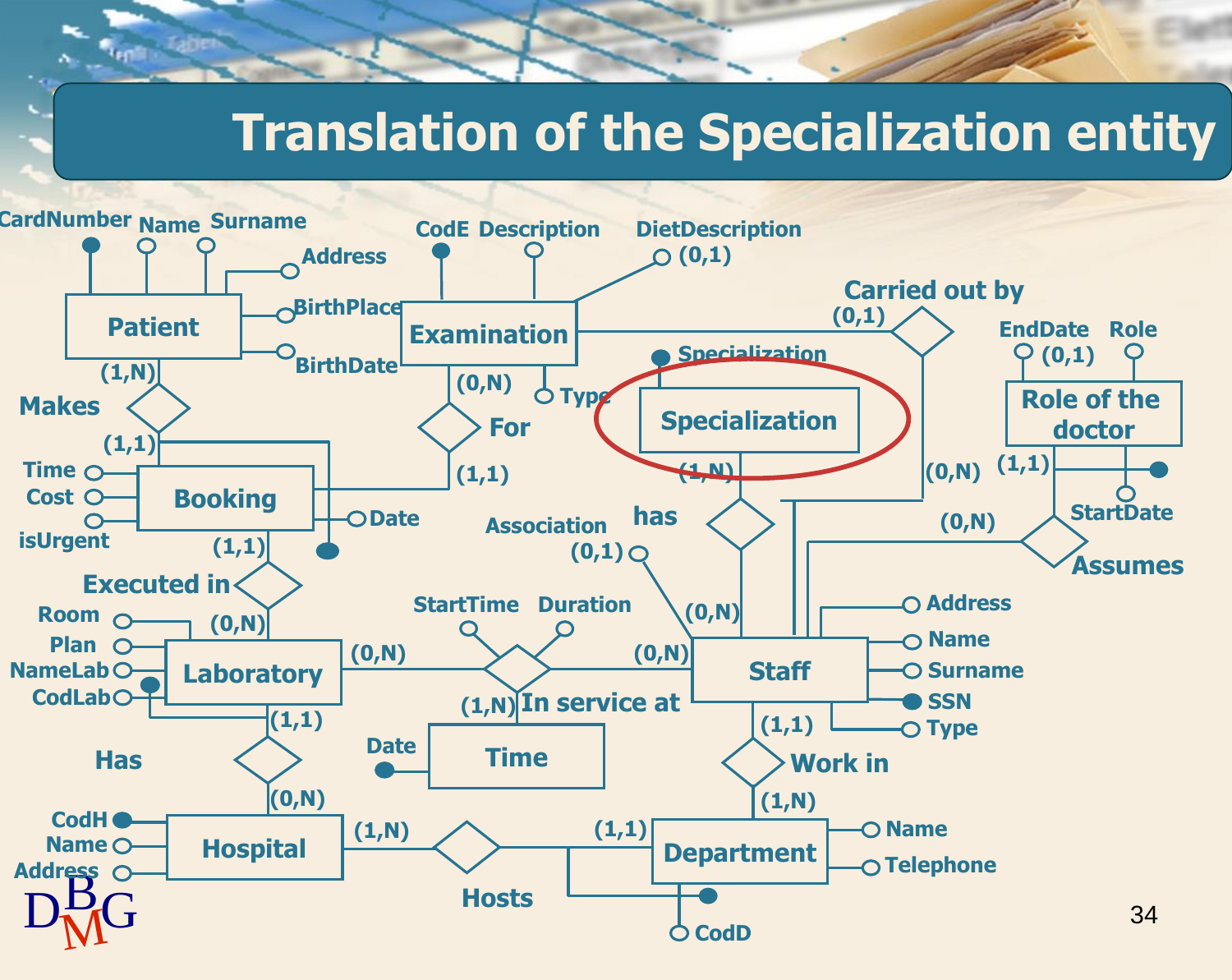### **Translation of the Specialization entity**

Patient(CardNumber, Name, Surname, Address, BirthPlace, BirthDate) Hospital(CodH, Name, Address) Examination(CodE, Description, DietDescription\*, Type) Staff(SSN, Name, Surname, Address, Association\*,Type) Time(Date) Specialization(Specialization)

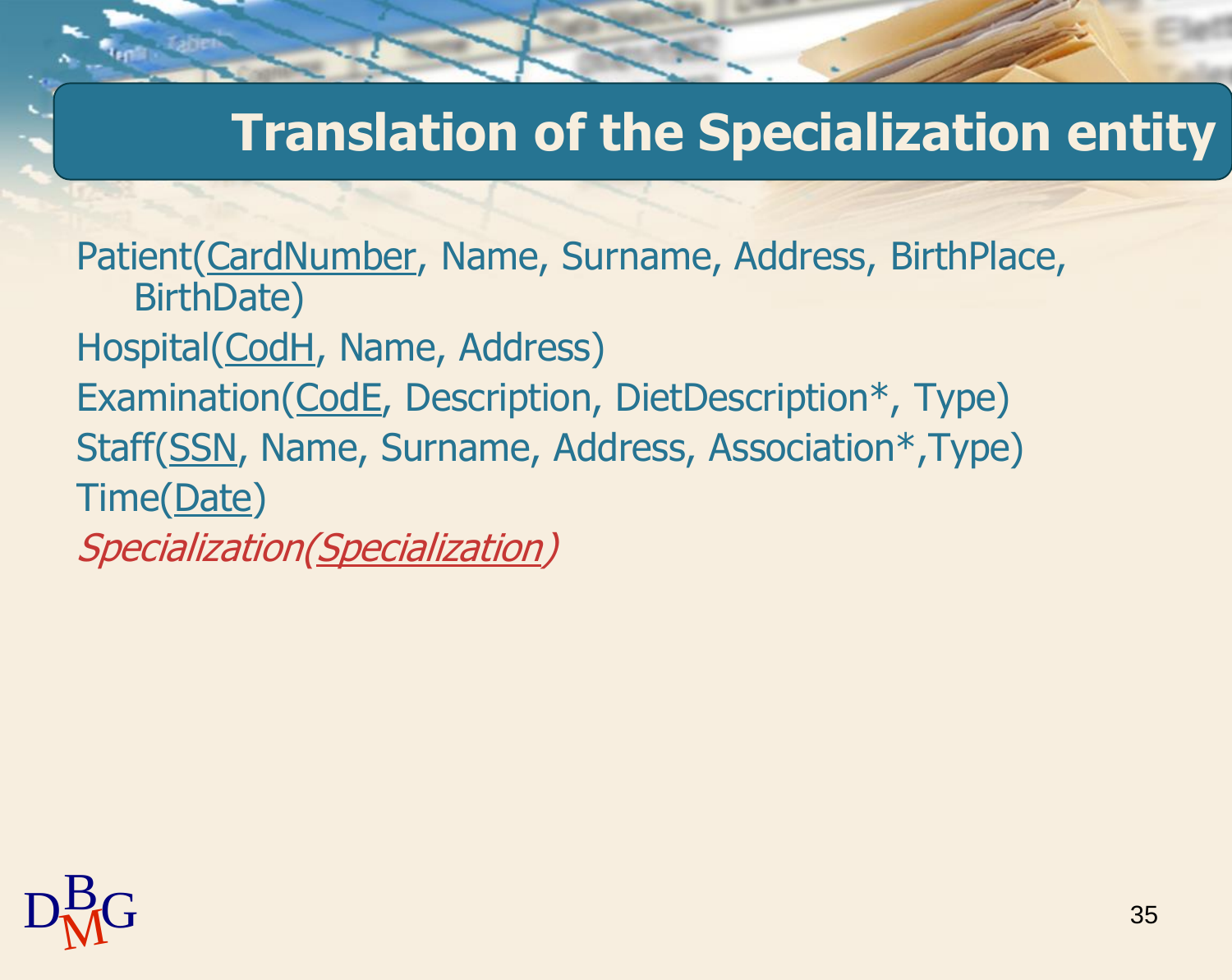

# **Example of relational logic design**

**Translation of the entities with an external identifier**

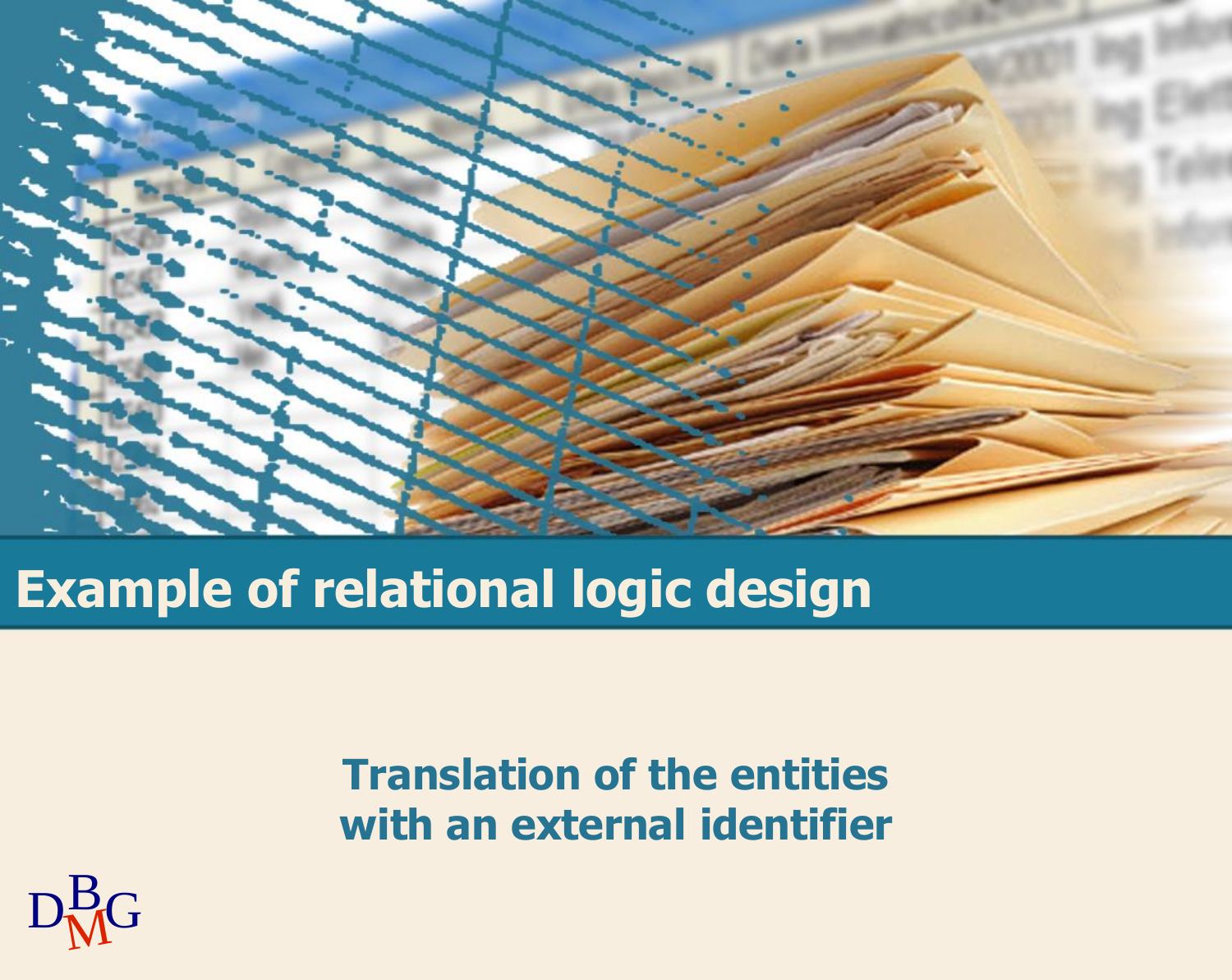#### **Translation of the Laboratory entity**

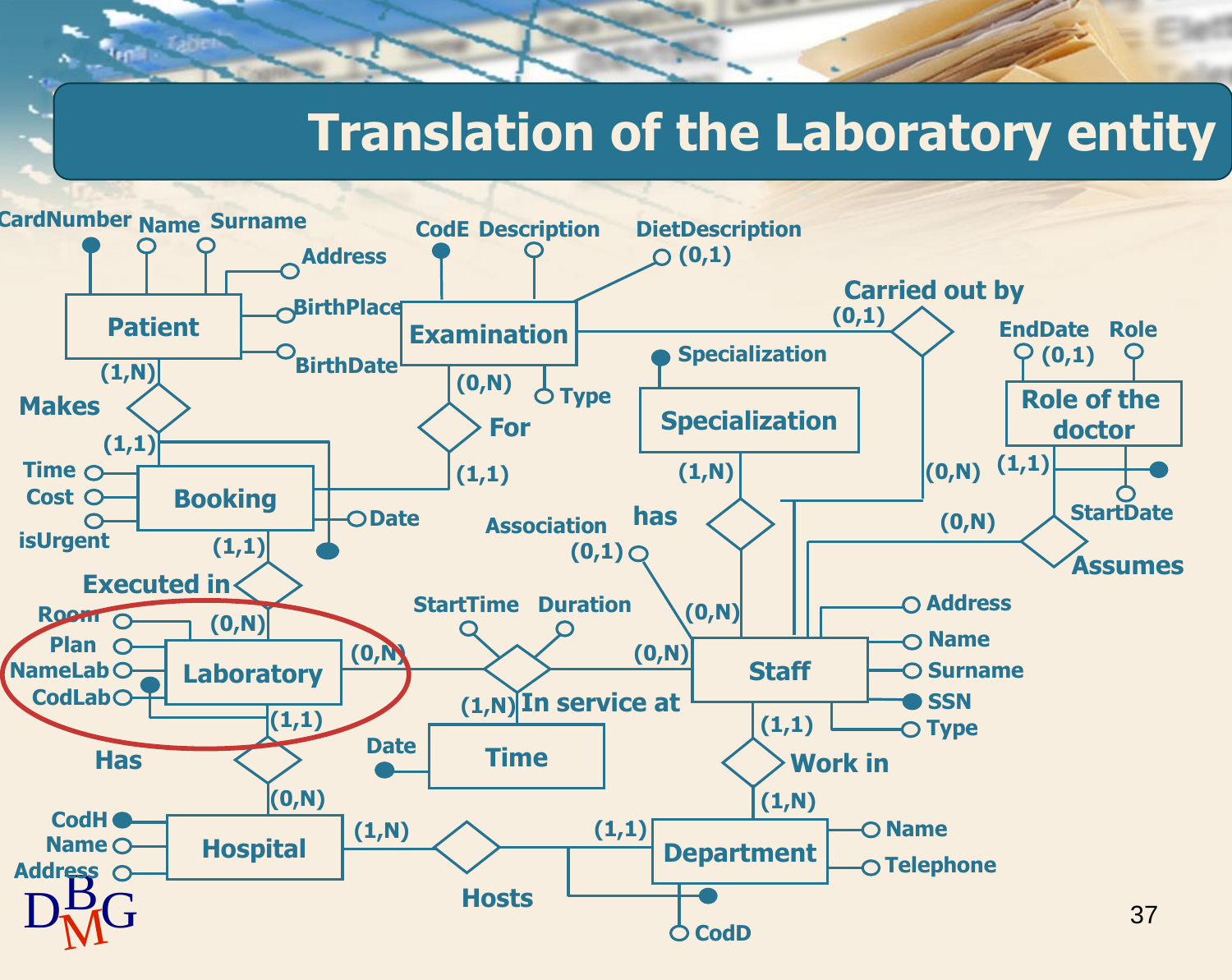### **Translation of the Laboratory entity**

Patient(CardNumber, Name, Surname, Address, BirthPlace, BirthDate) Hospital(CodH, Name, Address) Examination(CodE, Description, DietDescription\*, Type) Staff(SSN, Name, Surname, Address, Association\*,Type) Time(Date) Specialization(Specialization) Laboratory(CodLab, CodH,

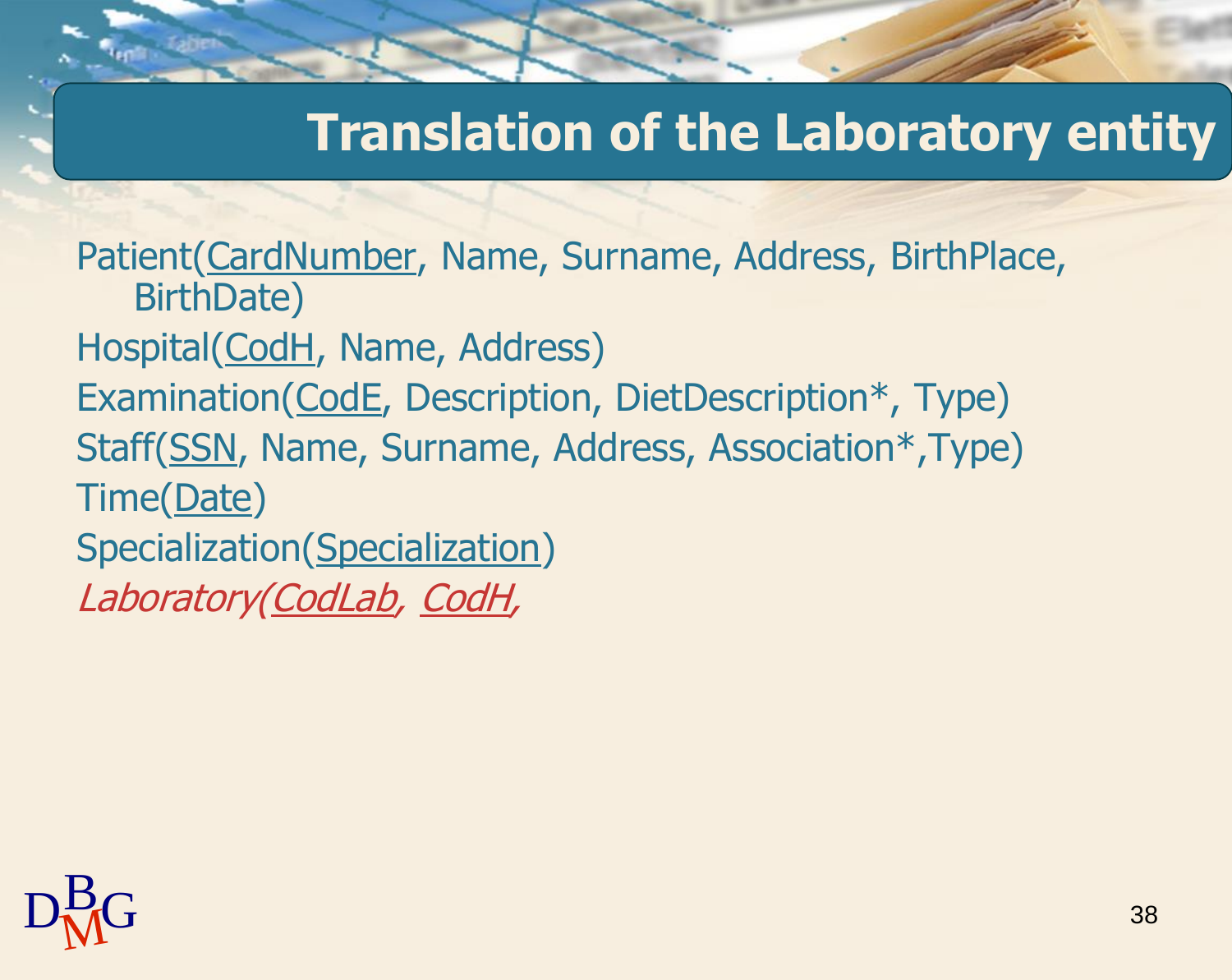### **Translation of the Laboratory entity**

Patient(CardNumber, Name, Surname, Address, BirthPlace, BirthDate) Hospital(CodH, Name, Address) Examination(CodE, Description, DietDescription\*, Type) Staff(SSN, Name, Surname, Address, Association\*,Type) Time(Date) Specialization(Specialization) Laboratory(CodLab, CodH, NameLab, Plan, Room)

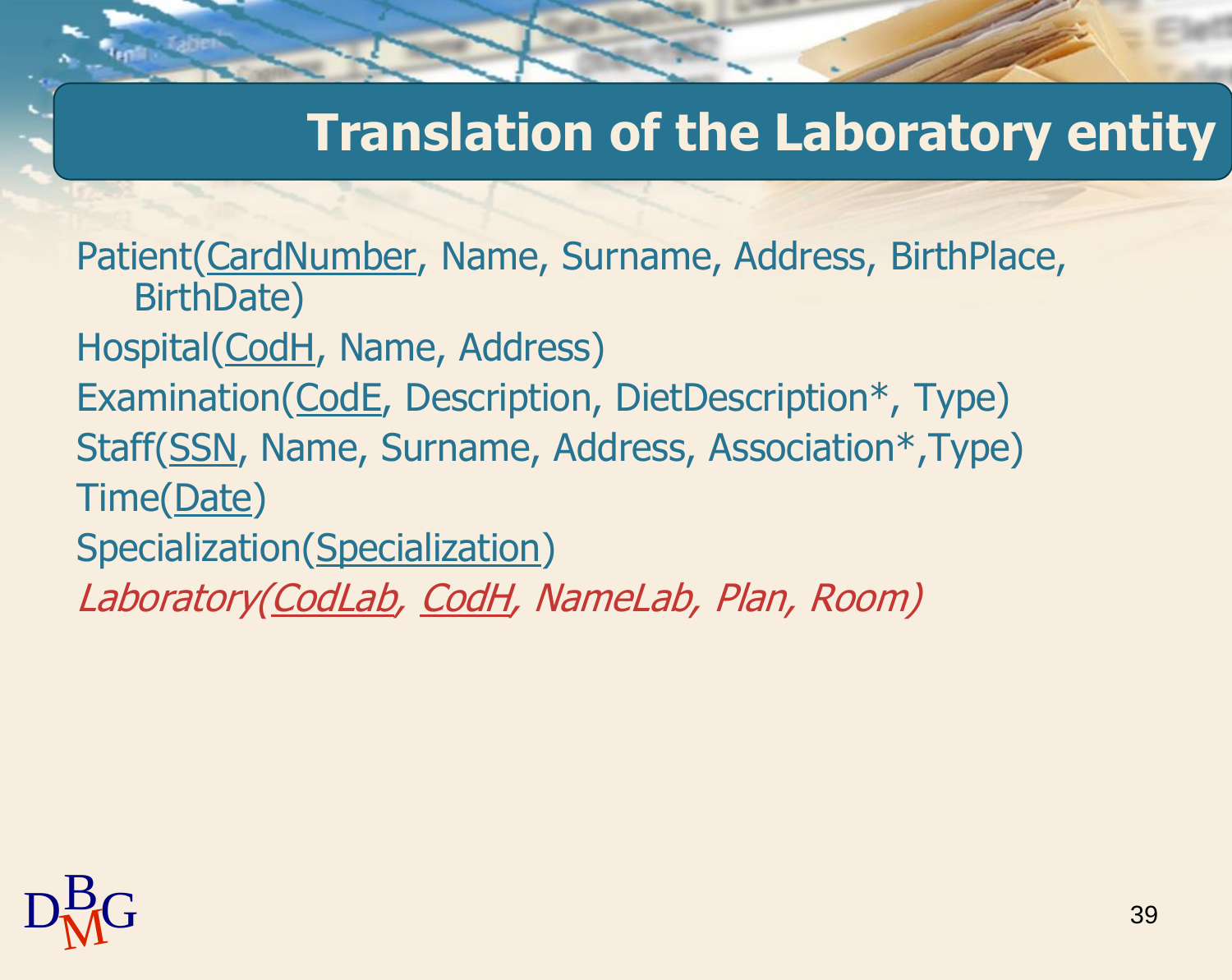#### **Translation of the Department entity**

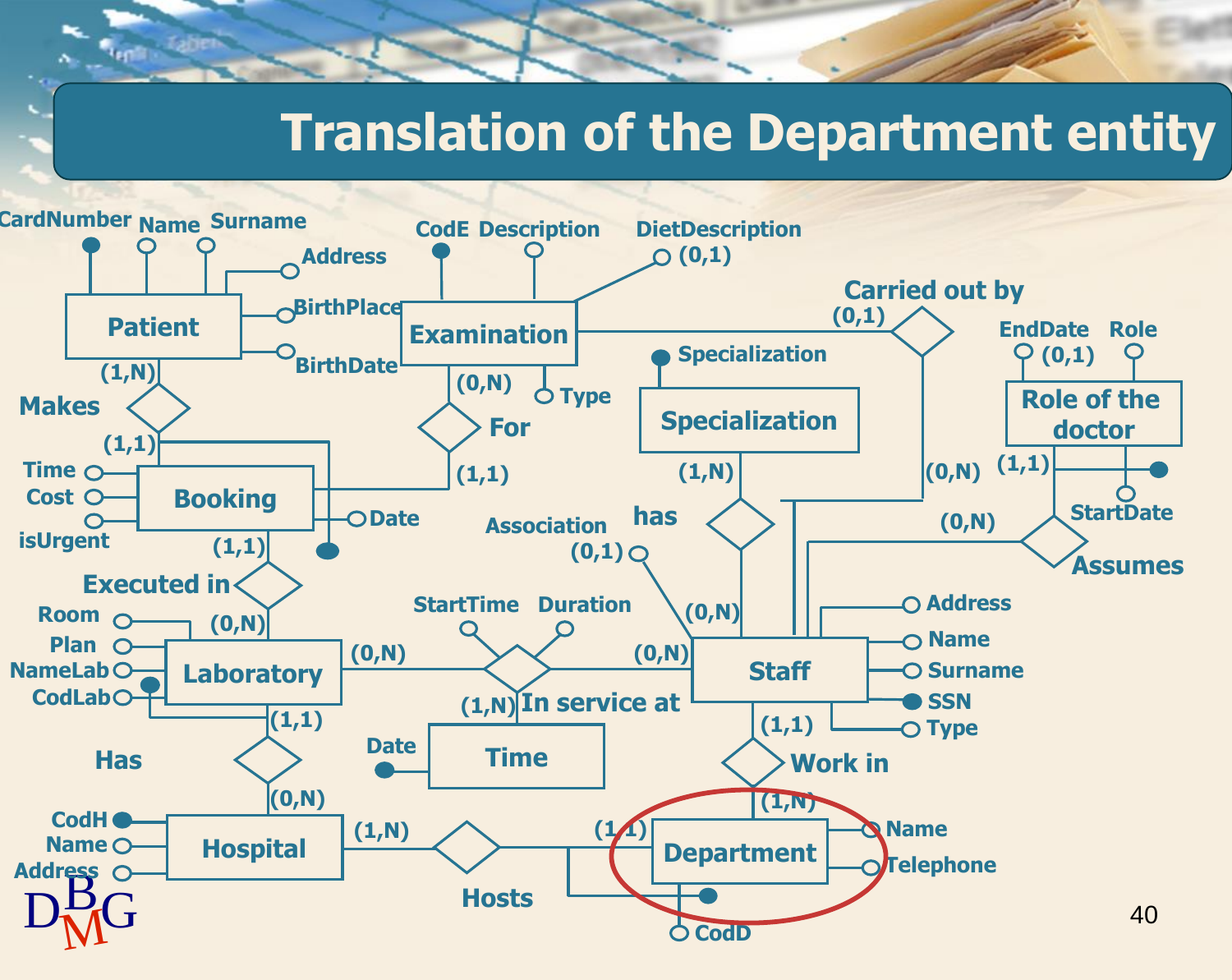### **Translation of the Department entity**

Patient(CardNumber, Name, Surname, Address, BirthPlace, BirthDate) Hospital(CodH, Name, Address) Examination(CodE, Description, DietDescription\*, Type) Staff(SSN, Name, Surname, Address, Association\*,Type) Time(Date) Specialization(Specialization) Laboratory(CodLab, CodH, NameLab, Plan, Room) Department(CodD, CodH,

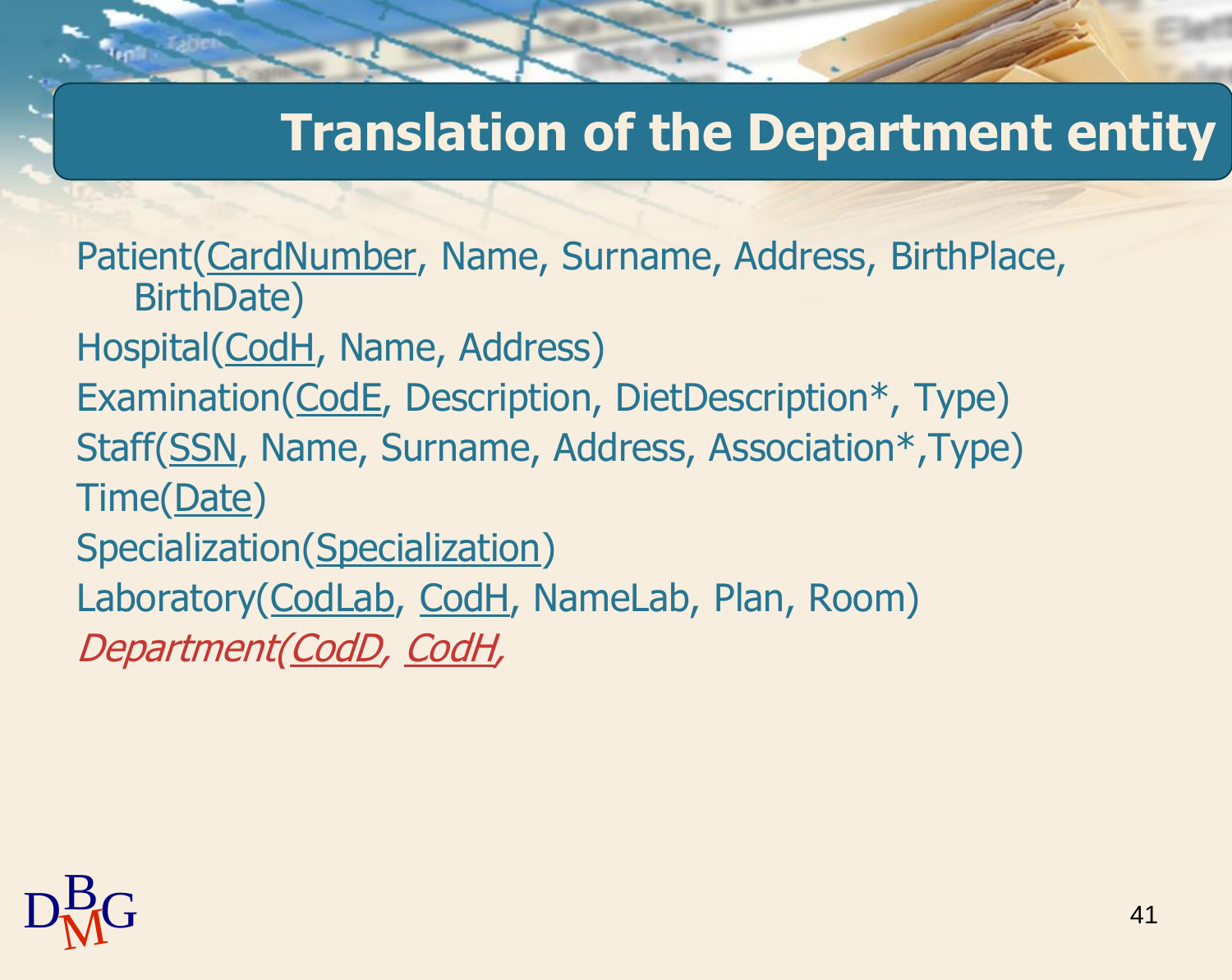### **Translation of the Department entity**

Patient(CardNumber, Name, Surname, Address, BirthPlace, BirthDate) Hospital(CodH, Name, Address) Examination(CodE, Description, DietDescription\*, Type) Staff(SSN, Name, Surname, Address, Association\*,Type) Time(Date) Specialization(Specialization) Laboratory(CodLab, CodH, NameLab, Plan, Room) Department(CodD, CodH, Name, Telephone)

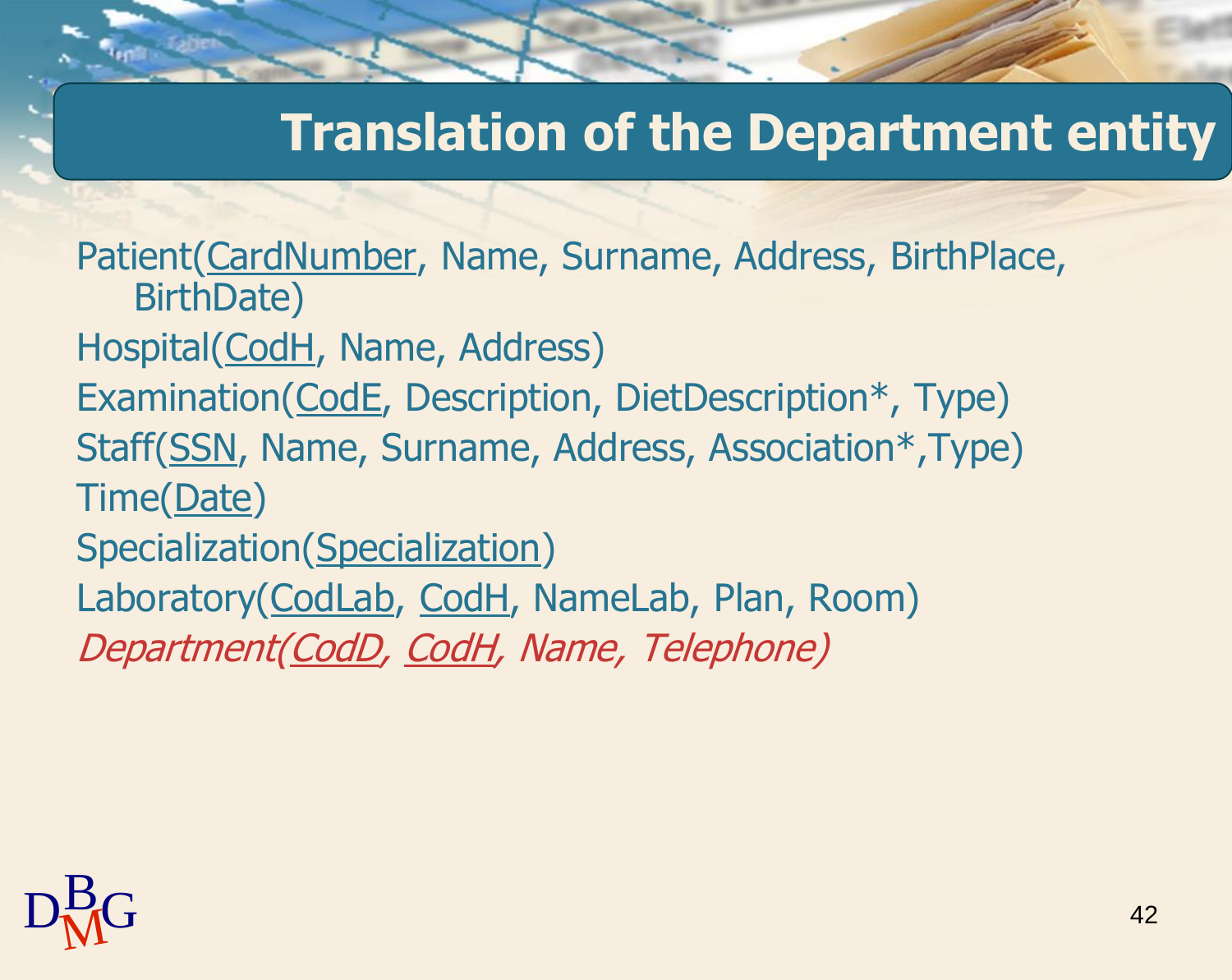#### **Translation of the Booking entity**

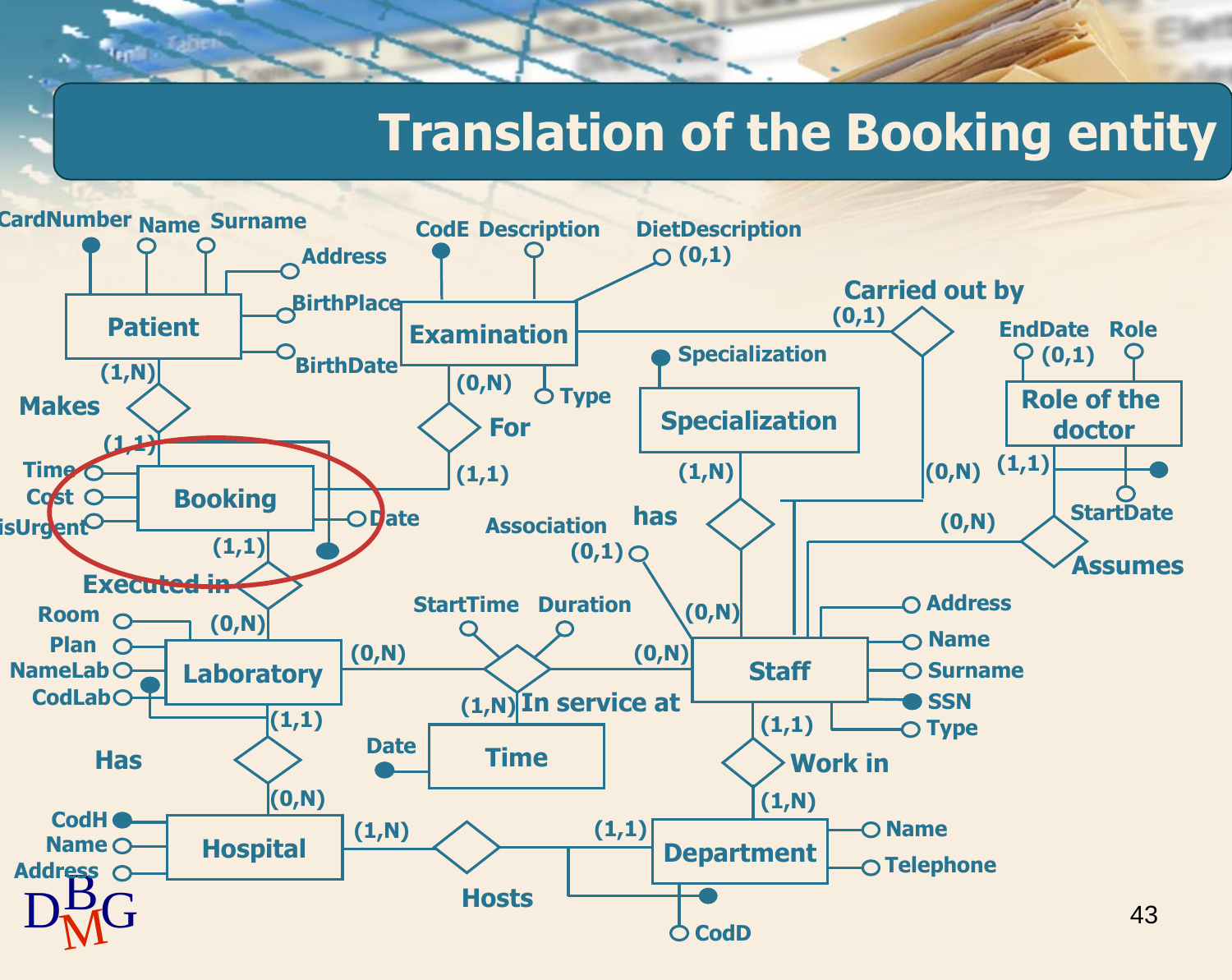#### **Translation of the Booking entity**

Patient(CardNumber, Name, Surname, Address, BirthPlace, BirthDate) Hospital(CodH, Name, Address) Examination(CodE, Description, DietDescription\*, Type) Staff(SSN, Name, Surname, Address, Association\*,Type) Time(Date) Specialization(Specialization) Laboratory(CodLab, CodH, NameLab, Plan, Room) Department(CodD, CodH, Name, Telephone) Booking(CardNumber, CodE, Date,

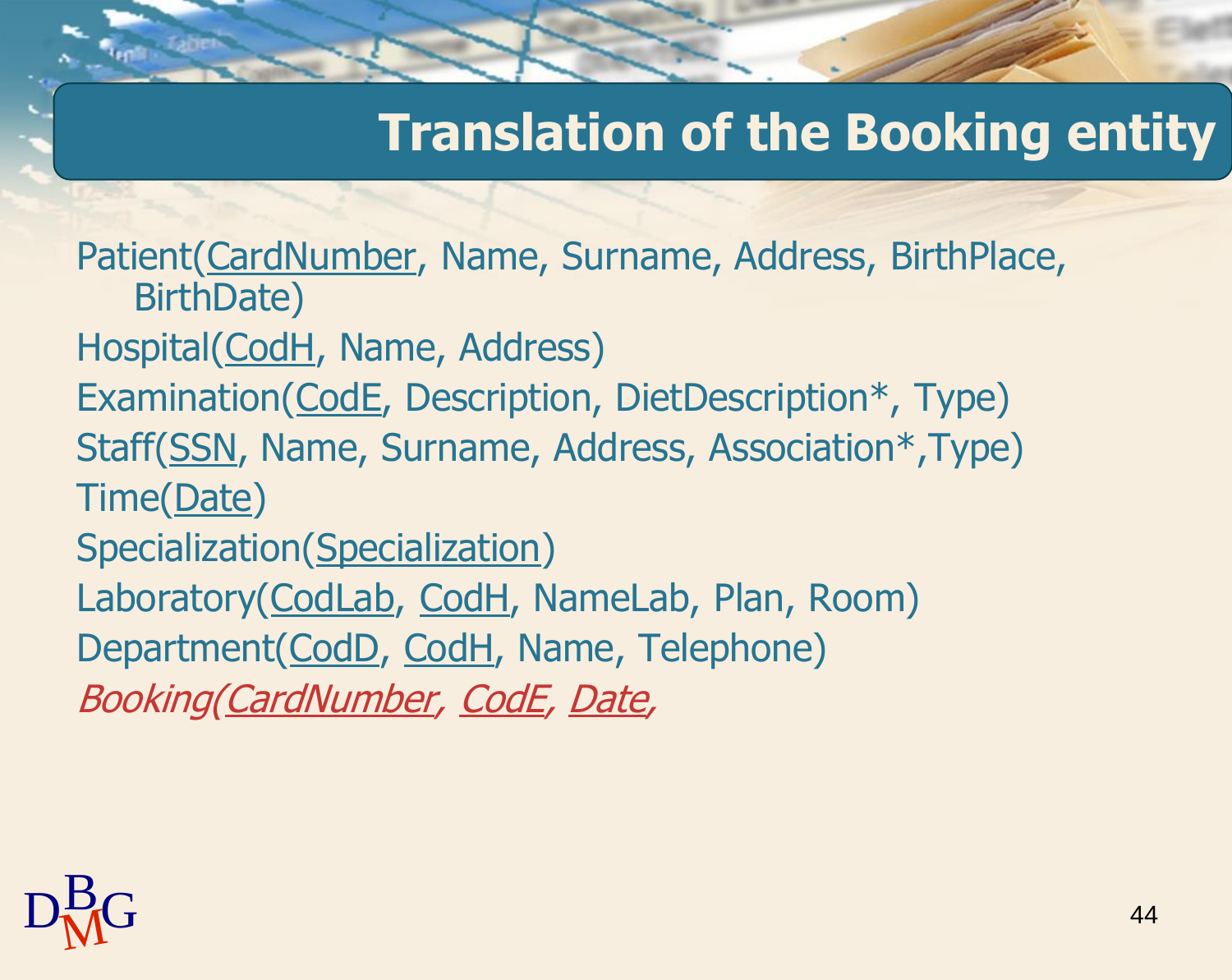#### **Translation of the Booking entity**

Patient(CardNumber, Name, Surname, Address, BirthPlace, BirthDate) Hospital(CodH, Name, Address) Examination(CodE, Description, DietDescription\*, Type) Staff(SSN, Name, Surname, Address, Association\*,Type) Time(Date) Specialization(Specialization) Laboratory(CodLab, CodH, NameLab, Plan, Room) Department(CodD, CodH, Name, Telephone) Booking(CardNumber, CodE, Date, Time, Cost, isUrgent)

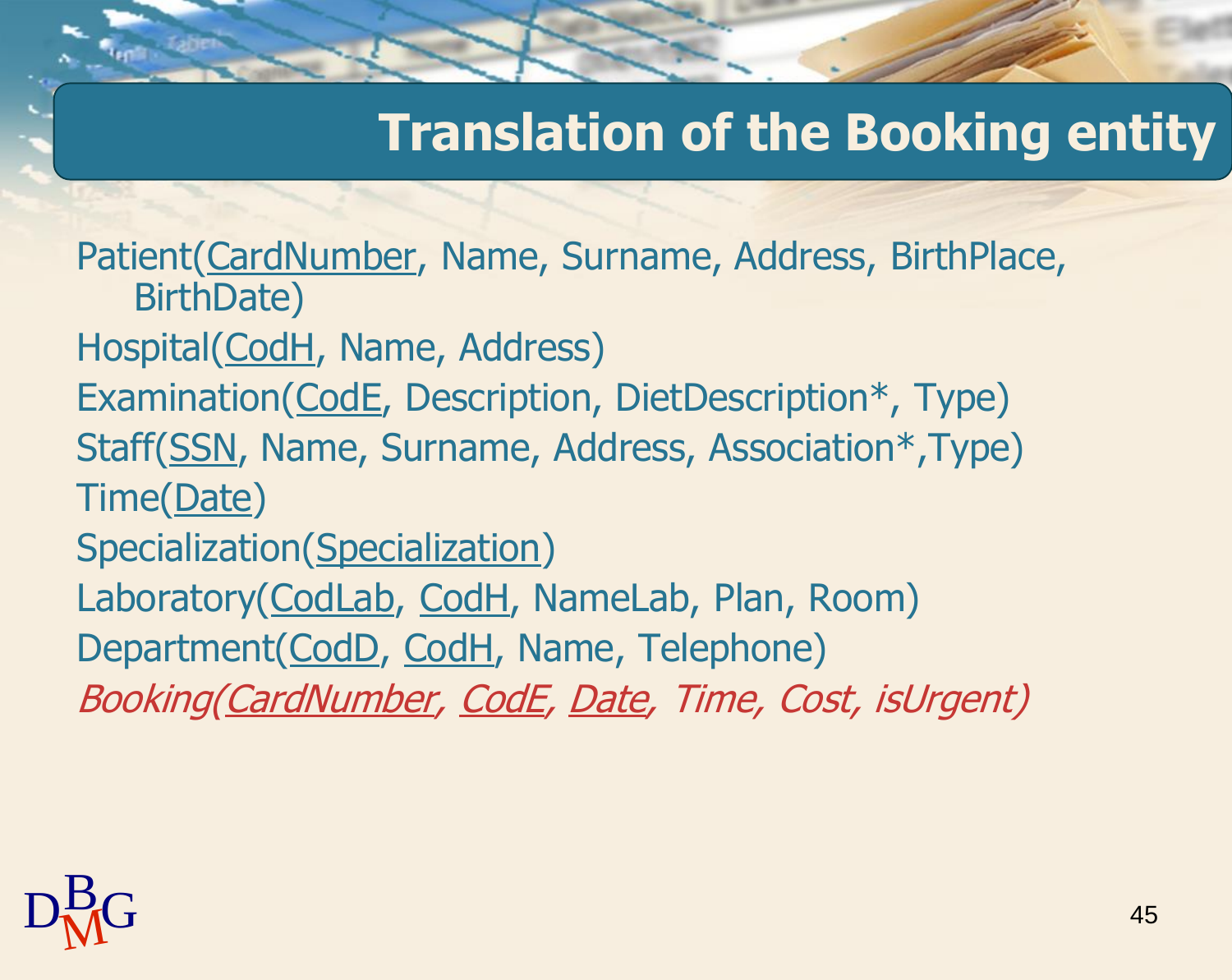# **Translation of the Role of the doctor entity**

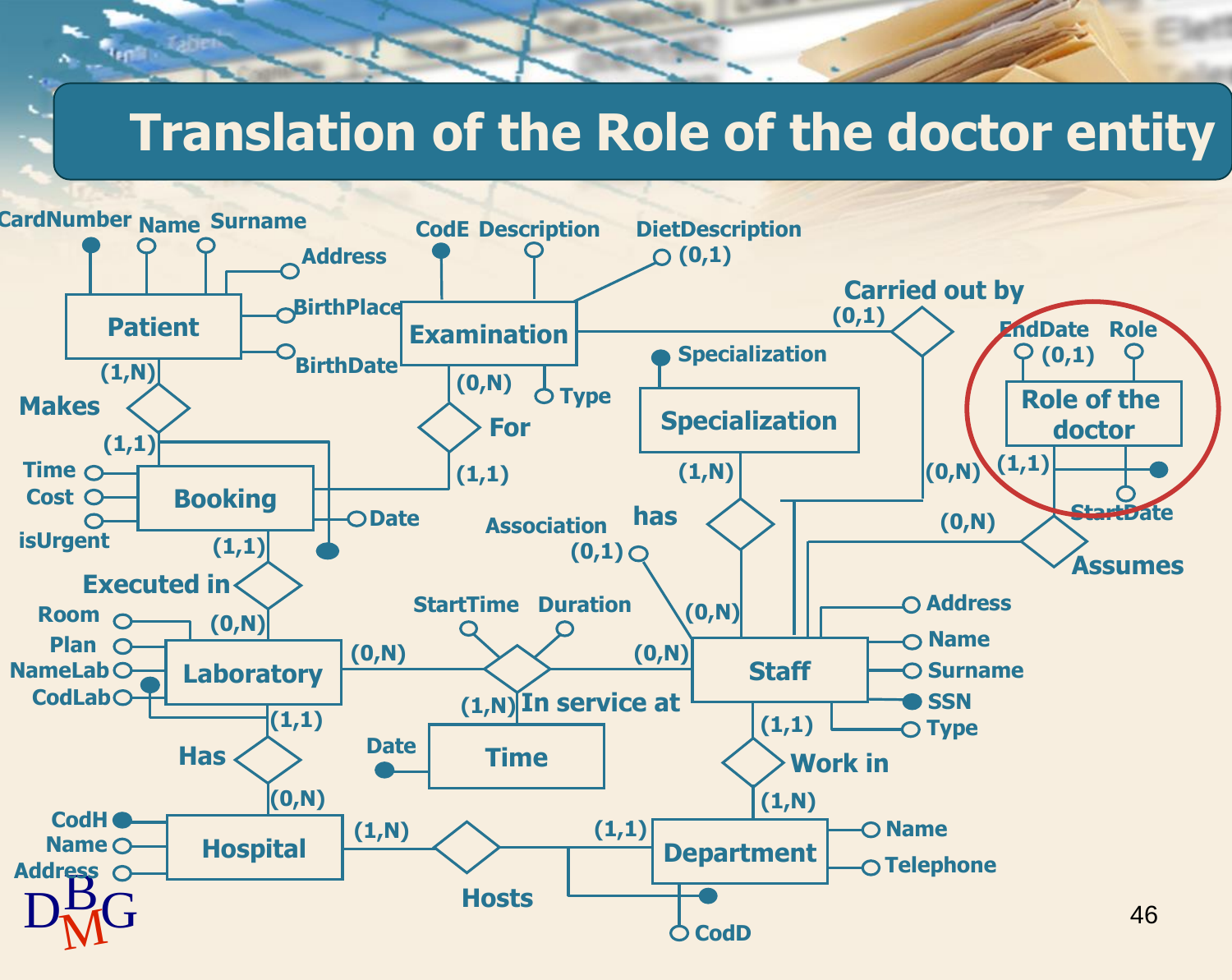## **Translation of the Role of the doctor entity**

Patient(CardNumber, Name, Surname, Address, BirthPlace, BirthDate) Hospital(CodH, Name, Address) Examination(CodE, Description, DietDescription\*, Type) Staff(SSN, Name, Surname, Address, Association\*,Type) Time(Date) Specialization(Specialization)

Laboratory(CodLab, CodH, NameLab, Plan, Room) Department(CodD, CodH, Name, Telephone) Booking(CardNumber, CodE, Date, Time, Cost, isUrgent) DoctorRole(SSN, StartDate,

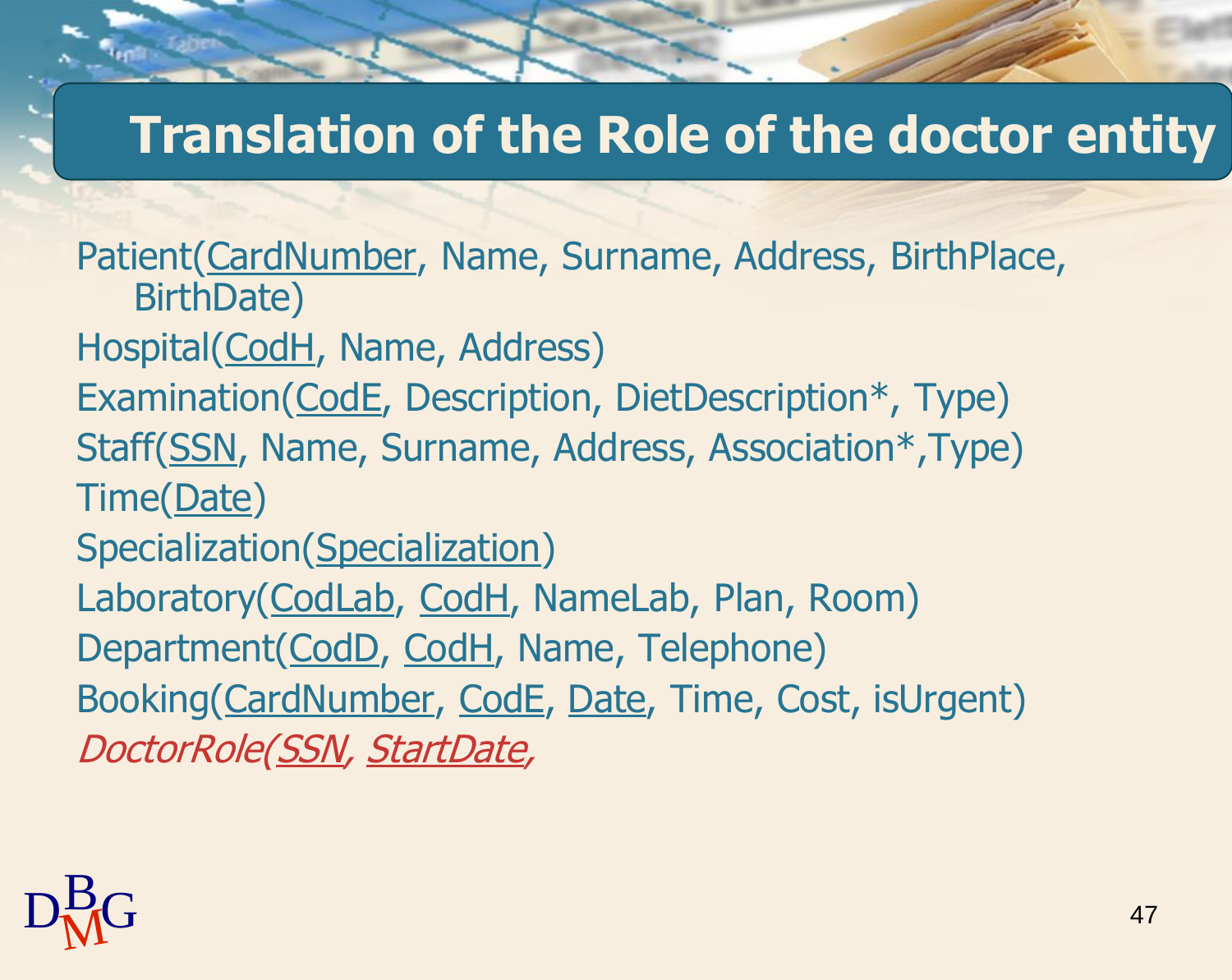#### **Translation of the Role of the doctor entity**

Patient(CardNumber, Name, Surname, Address, BirthPlace, BirthDate) Hospital(CodH, Name, Address) Examination(CodE, Description, DietDescription\*, Type) Staff(SSN, Name, Surname, Address, Association\*,Type) Time(Date) Specialization(Specialization) Laboratory(CodLab, CodH, NameLab, Plan, Room) Department(CodD, CodH, Name, Telephone) Booking(CardNumber, CodE, Date, Time, Cost, isUrgent) DoctorRole(SSN, StartDate, EndDate\*, Role)

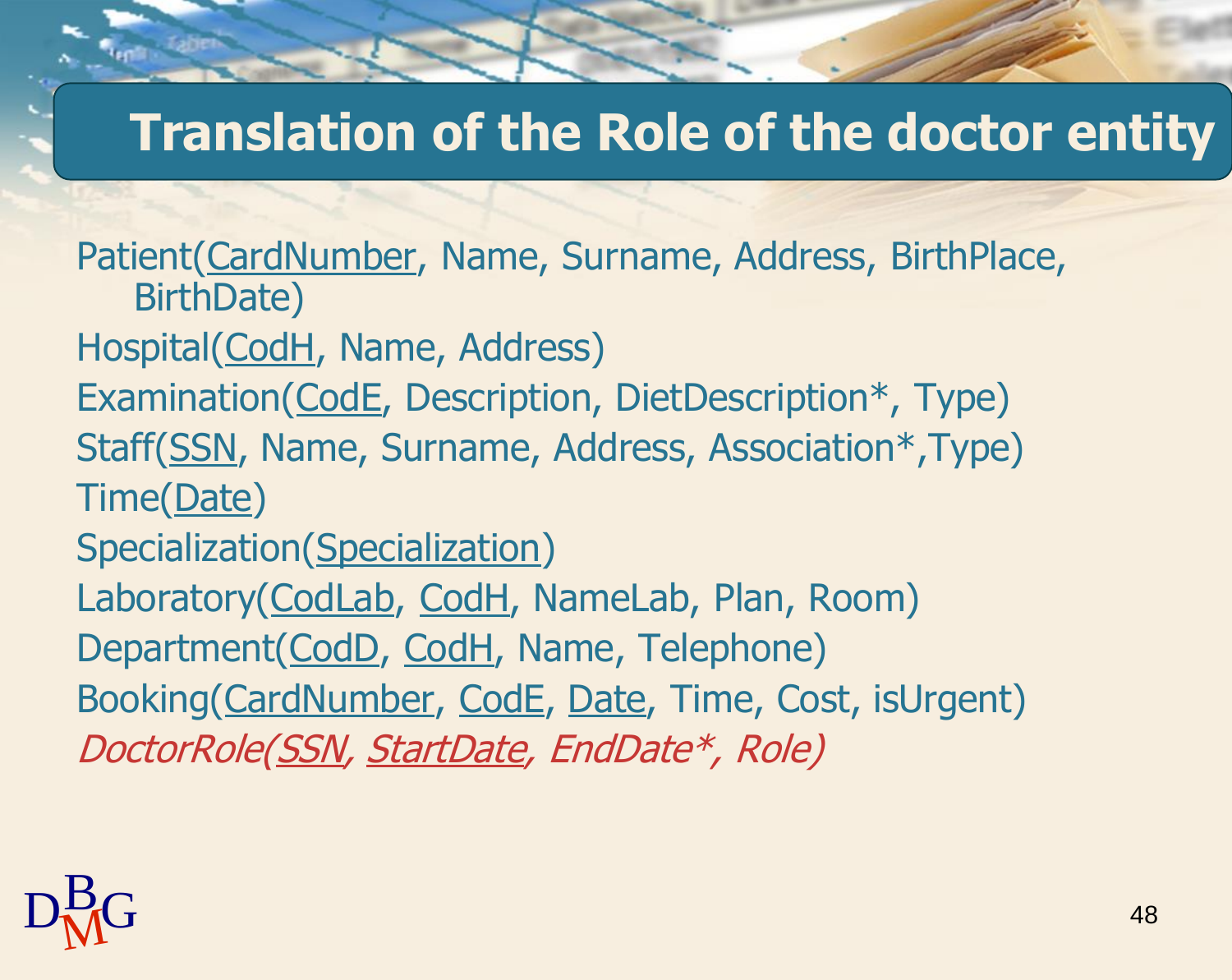

## **Example of relational logic design**

#### **Translation of the relationships**

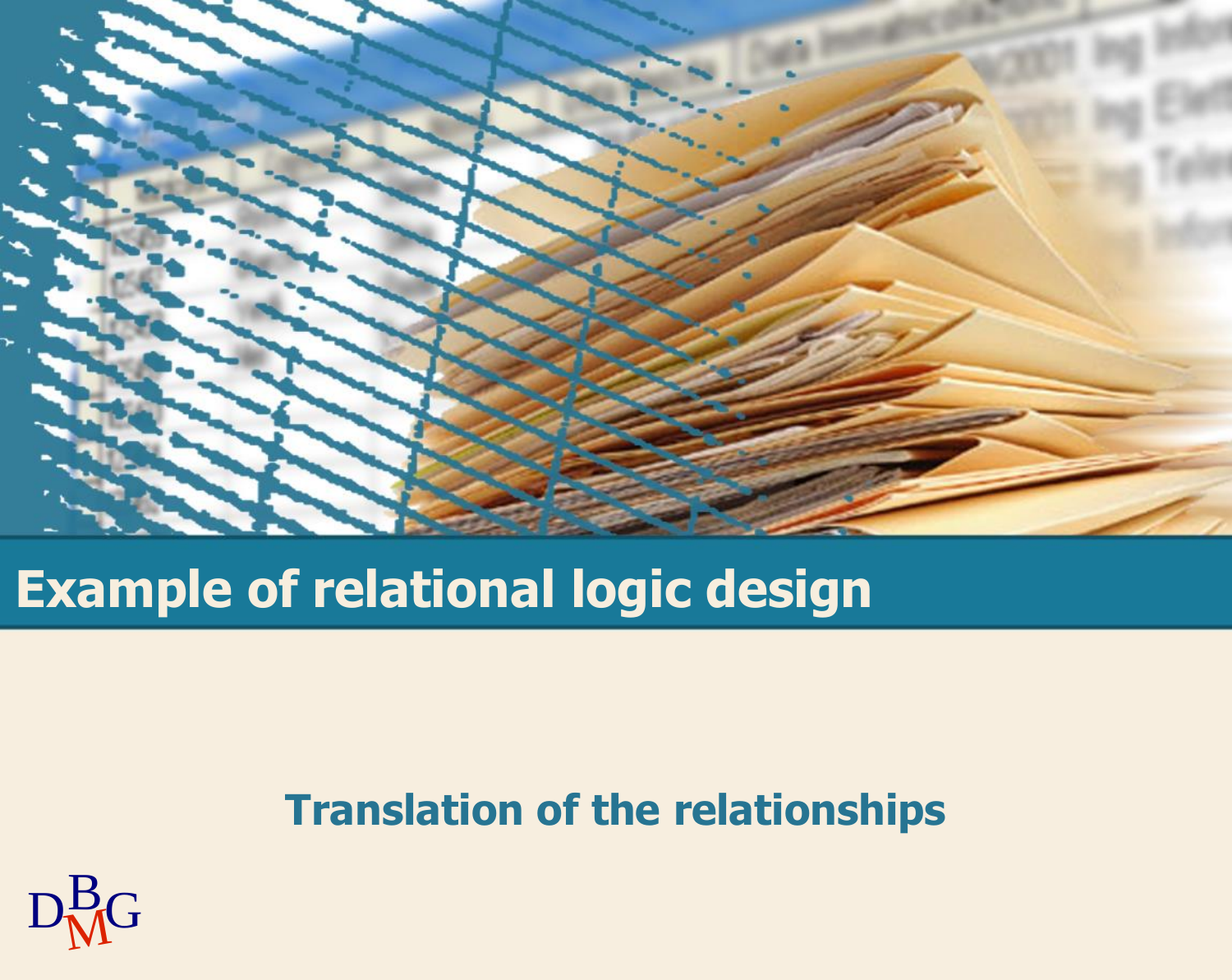#### **Binary one-to-many Carried out by relationship**

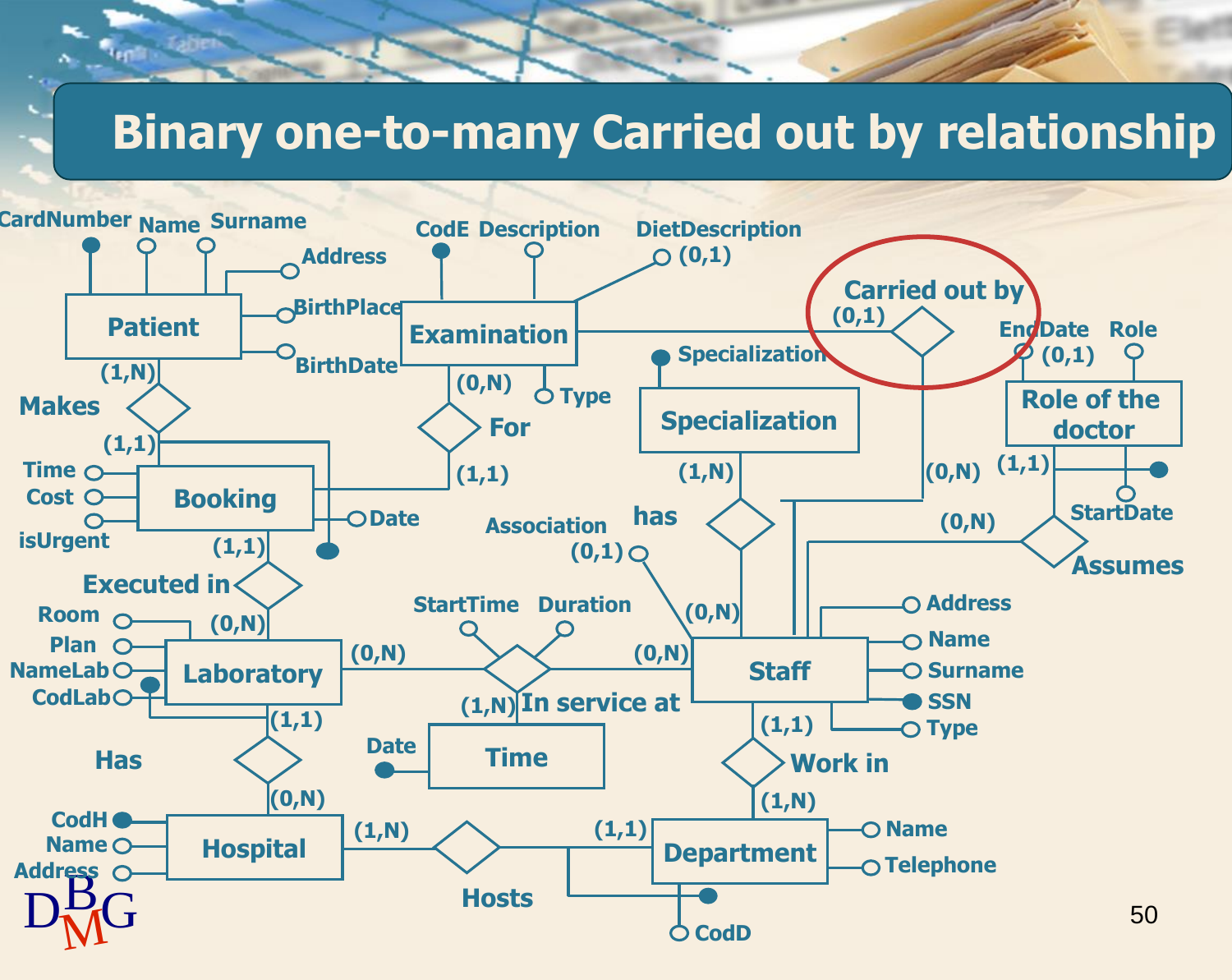## **Translation of the Carried out by relationship**

Patient(CodTes, Name, Surname, Address, BirthPlace, BirthDate) Hospital(CodH, Name, Address) Examination(CodE, Description, DietDescription\*, Type, SSN\*) Staff(SSN, Name, Surname, Address, Association\*,Type) Time(Date) Specialization(Specialization) Laboratory(CodLab, CodH, NameLab, Plan, Room) Department(CodD, CodH, Name, Telephone) Booking(CodTes, CodE, Date, Time, Cost, isUrgent) DoctorRole(SSN, StartDate, EndDate\*, Role)

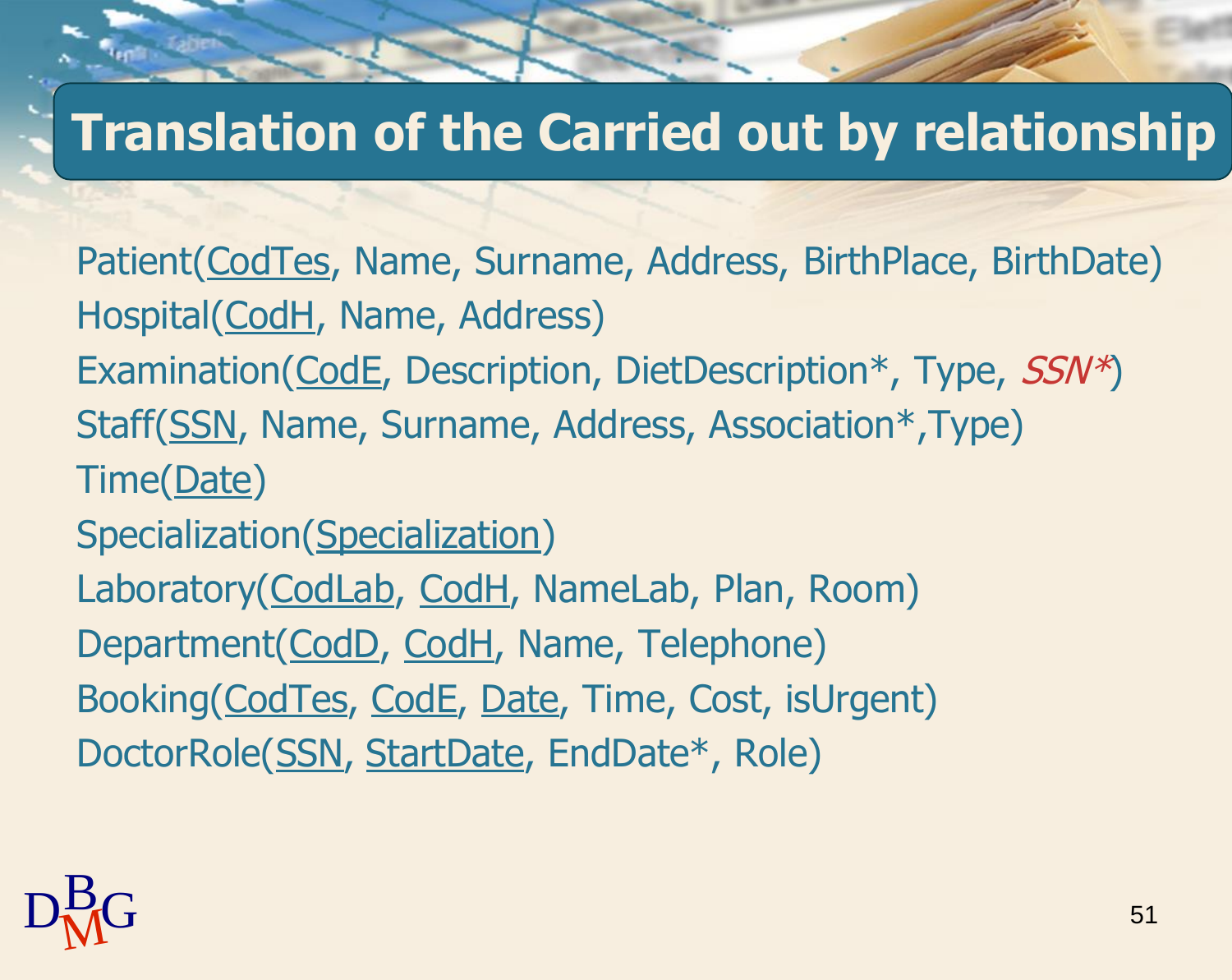#### **Binary one-to-many Work in relationship**

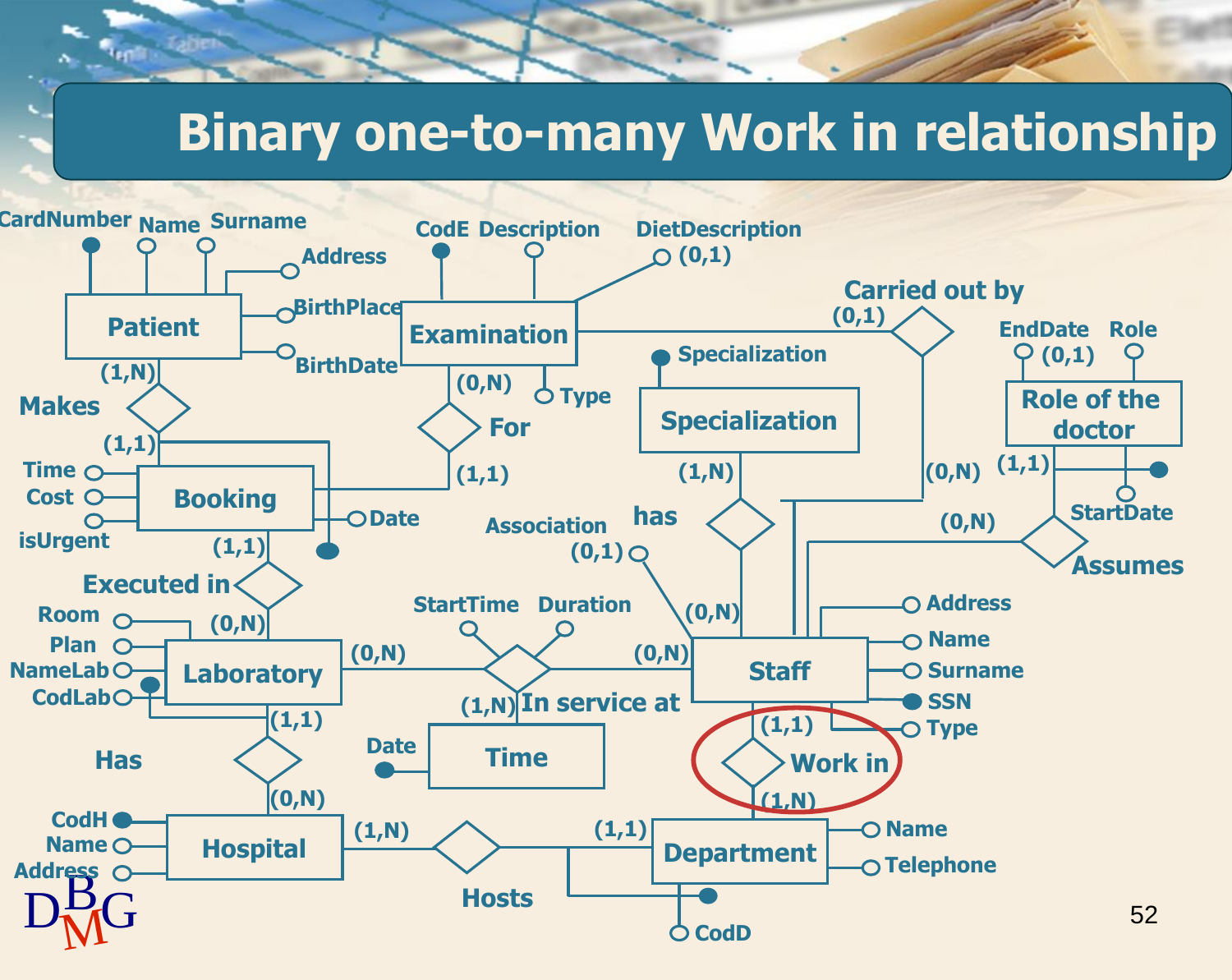## **Translation of the Work in relationship**

Patient(CodTes, Name, Surname, Address, BirthPlace, BirthDate) Hospital(CodH, Name, Address) Examination(CodE, Description, DietDescription\*, Type, SSN\*) Staff(SSN, Name, Surname, Address, Association\*,Type, CodD, CodH)

Time(Date)

Specialization(Specialization)

Laboratory(CodLab, CodH, NameLab, Plan, Room) Department(CodD, CodH, Name, Telephone) Booking(CodTes, CodE, Date, Time, Cost, isUrgent) DoctorRole(SSN, StartDate, EndDate\*, Role)

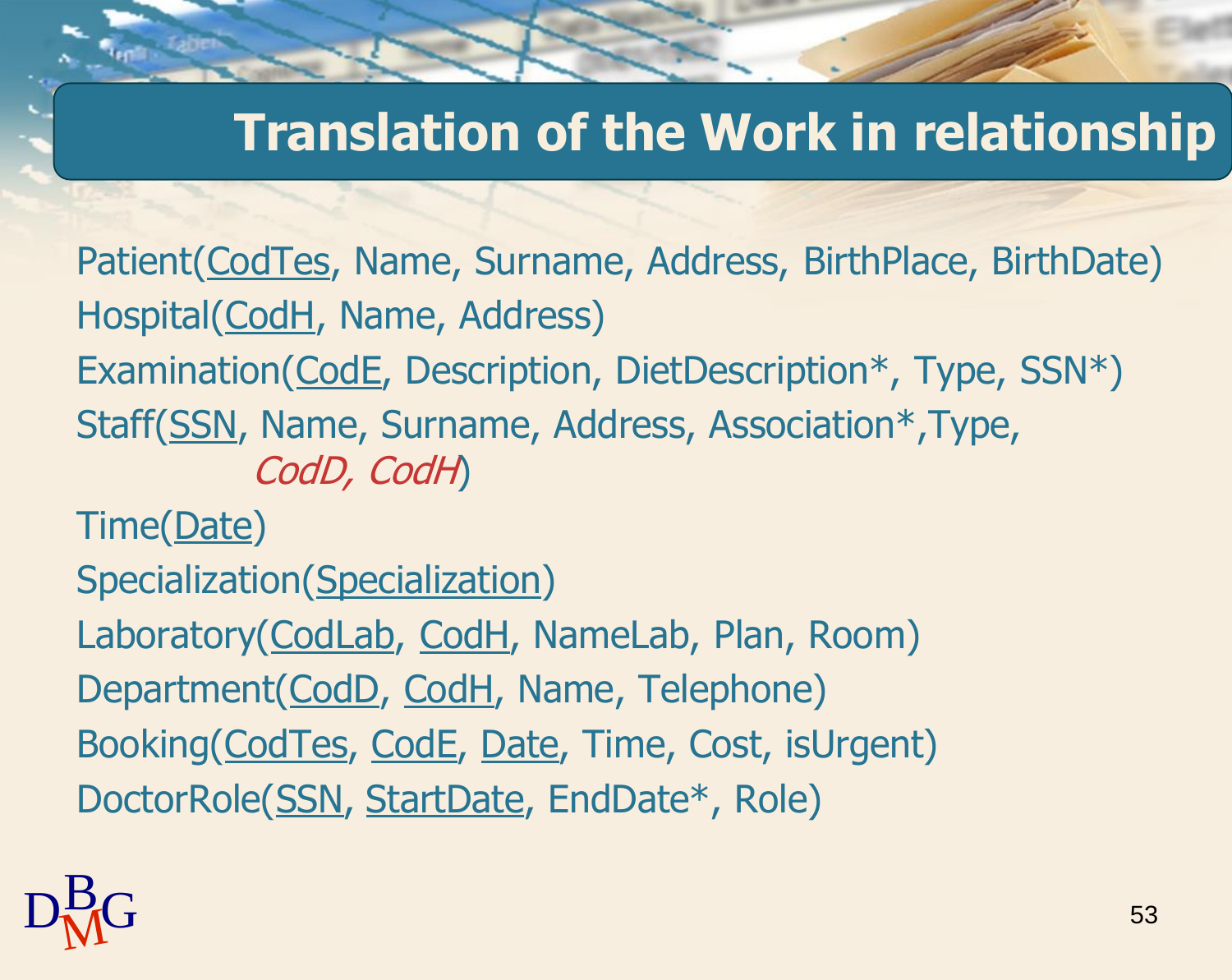#### **Binary one-to-many Executed in relationship**

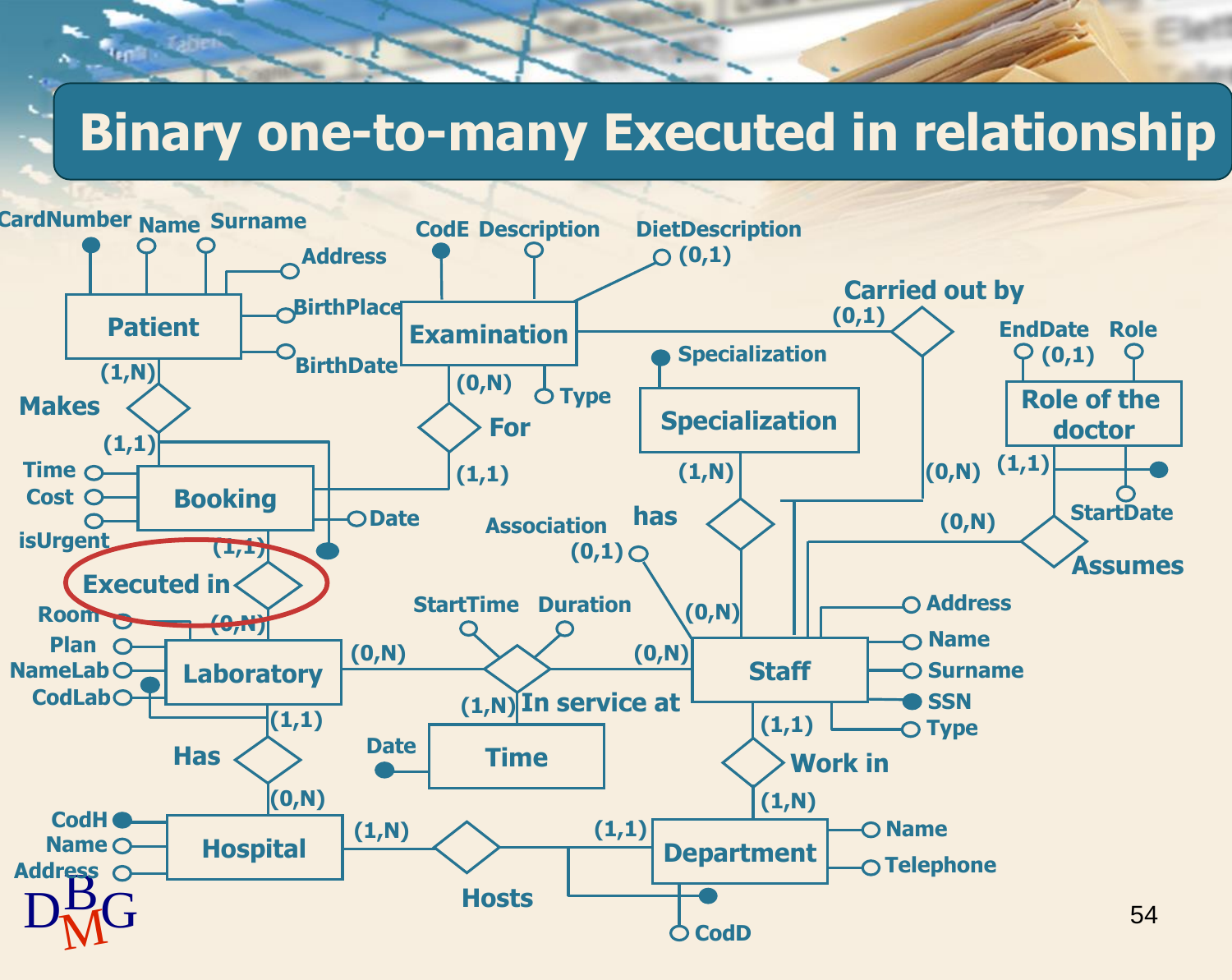## **Translation of the Executed in relationship**

Patient(CodTes, Name, Surname, Address, BirthPlace, BirthDate) Hospital(CodH, Name, Address) Examination(CodE, Description, DietDescription\*, Type, SSN\*) Staff(SSN, Name, Surname, Address, Association\*,Type, CodD, CodH) Time(Date) Specialization(Specialization) Laboratory(CodLab, CodH, NameLab, Plan, Room)

Department(CodD, CodH, Name, Telephone)

Booking(CodTes, CodE, Date, Time, Cost, isUrgent, CodLab, CodH)

DoctorRole(SSN, StartDate, EndDate\*, Role)

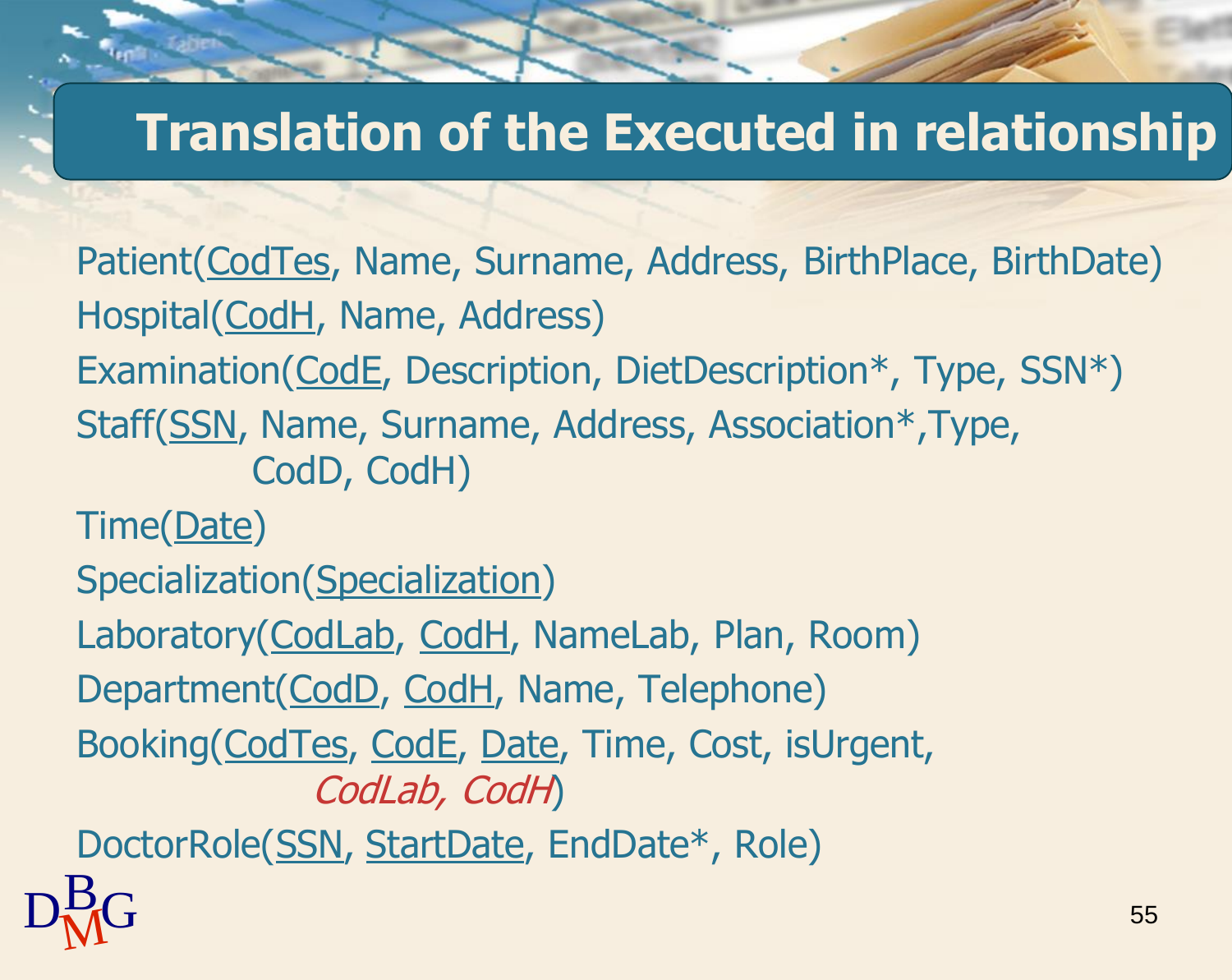### **Binary many-to-many Hosts in relationship**

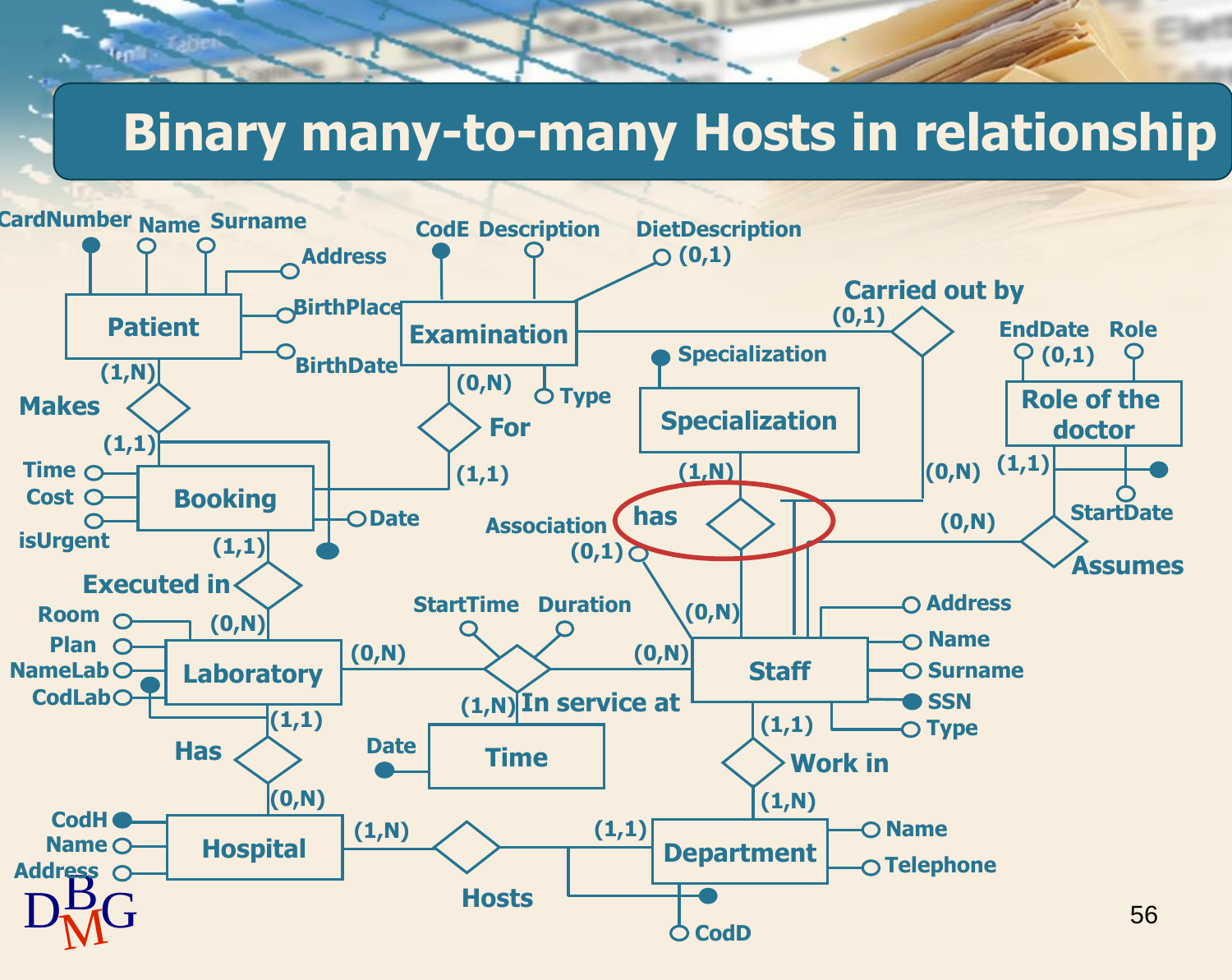## **Translation of the Hosts relationship**

 $D<sub>M</sub><sup>B</sup>G$  57 Patient(CodTes, Name, Surname, Address, BirthPlace, BirthDate) Hospital(CodH, Name, Address) Examination(CodE, Description, DietDescription\*, Type, SSN\*) Staff(SSN, Name, Surname, Address, Association\*,Type, CodD, CodH) Time(Date) Specialization(Specialization) Laboratory(CodLab, CodH, NameLab, Plan, Room) Department(CodD, CodH, Name, Telephone) Booking(CodTes, CodE, Date, Time, Cost, isUrgent, CodLab, CodH) DoctorRole(SSN, StartDate, EndDate\*, Role) HasSpecialization(SSN, Specialization)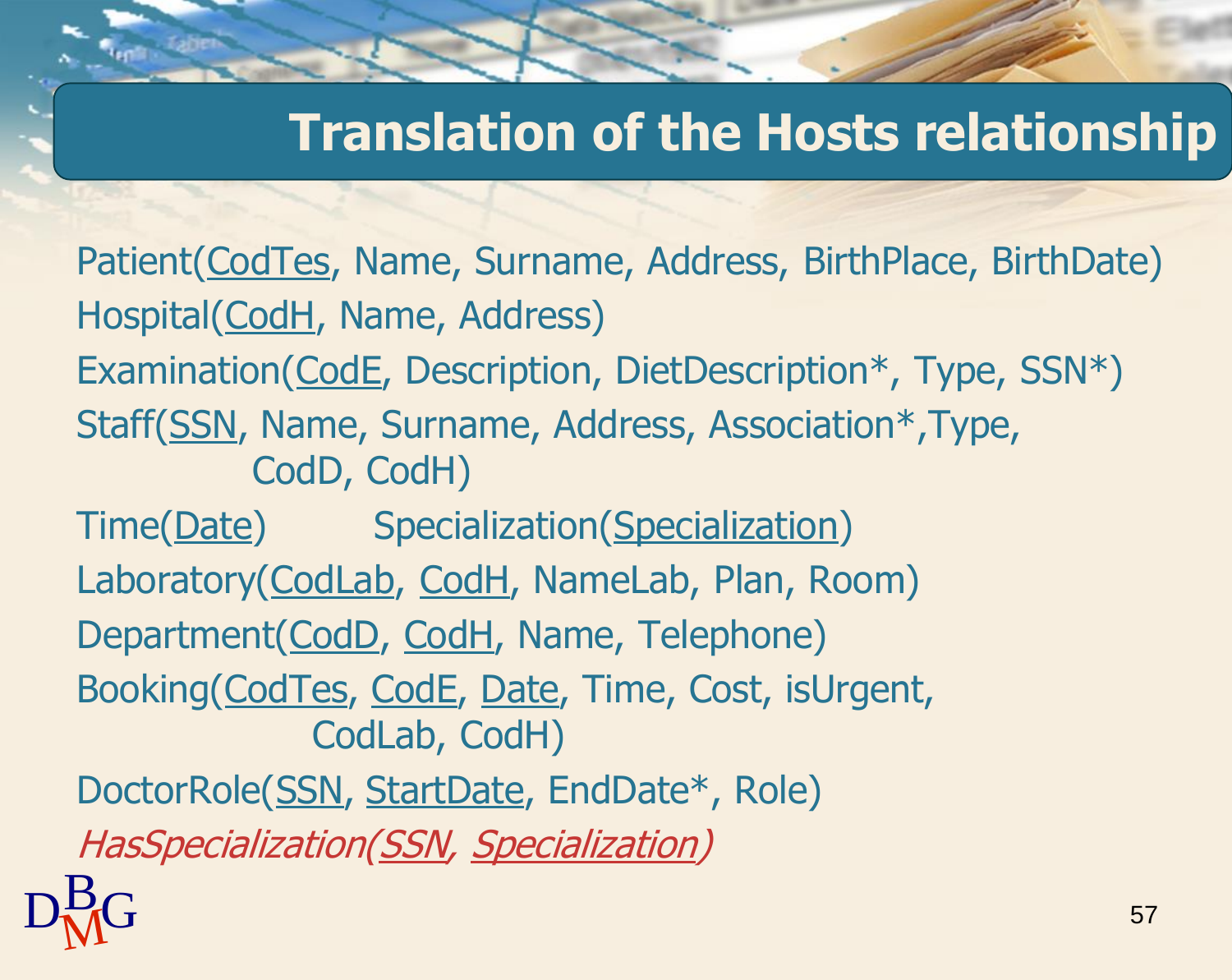#### **Ternary many-to-many In service at relationship**

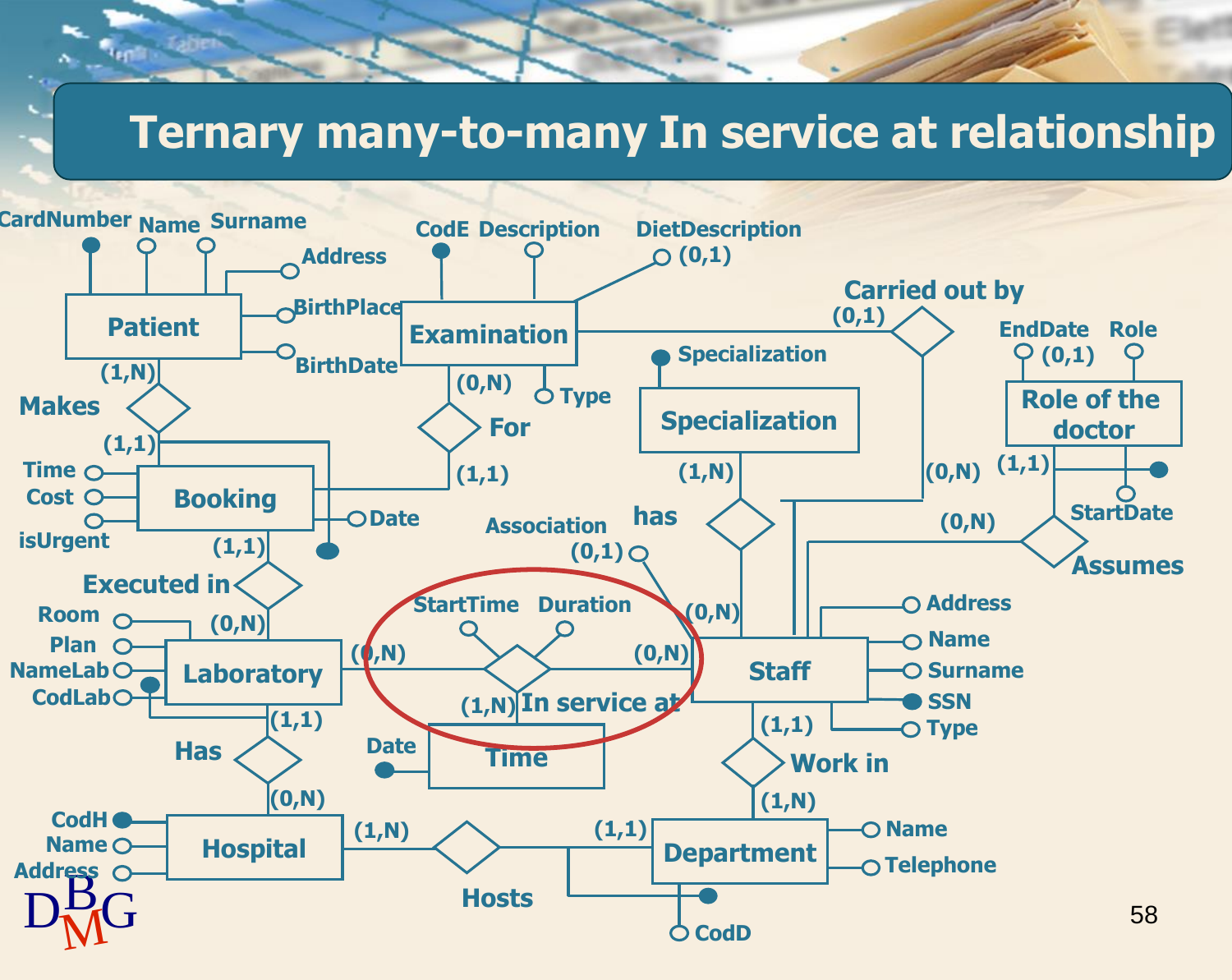## **Translation of the In service at relationship**

 $D_{\text{M}}^{\text{B}}$ G 59 59 Patient(CodTes, Name, Surname, Address, BirthPlace, BirthDate) Hospital(CodH, Name, Address) Examination(CodE, Description, DietDescription\*, Type, SSN\*) Staff(SSN, Name, Surname, Address, Association\*,Type, CodD, CodH) Time(Date) Specialization(Specialization) Laboratory(CodLab, CodH, NameLab, Plan, Room) Department(CodD, CodH, Name, Telephone) Booking(CodTes, CodE, Date, Time, Cost, isUrgent, CodLab, CodH) DoctorRole(SSN, StartDate, EndDate\*, Role) HasSpecialization(SSN, Specialization) InServiceAt(<u>SSN, CodLab, CodH</u>, <u>Date</u>,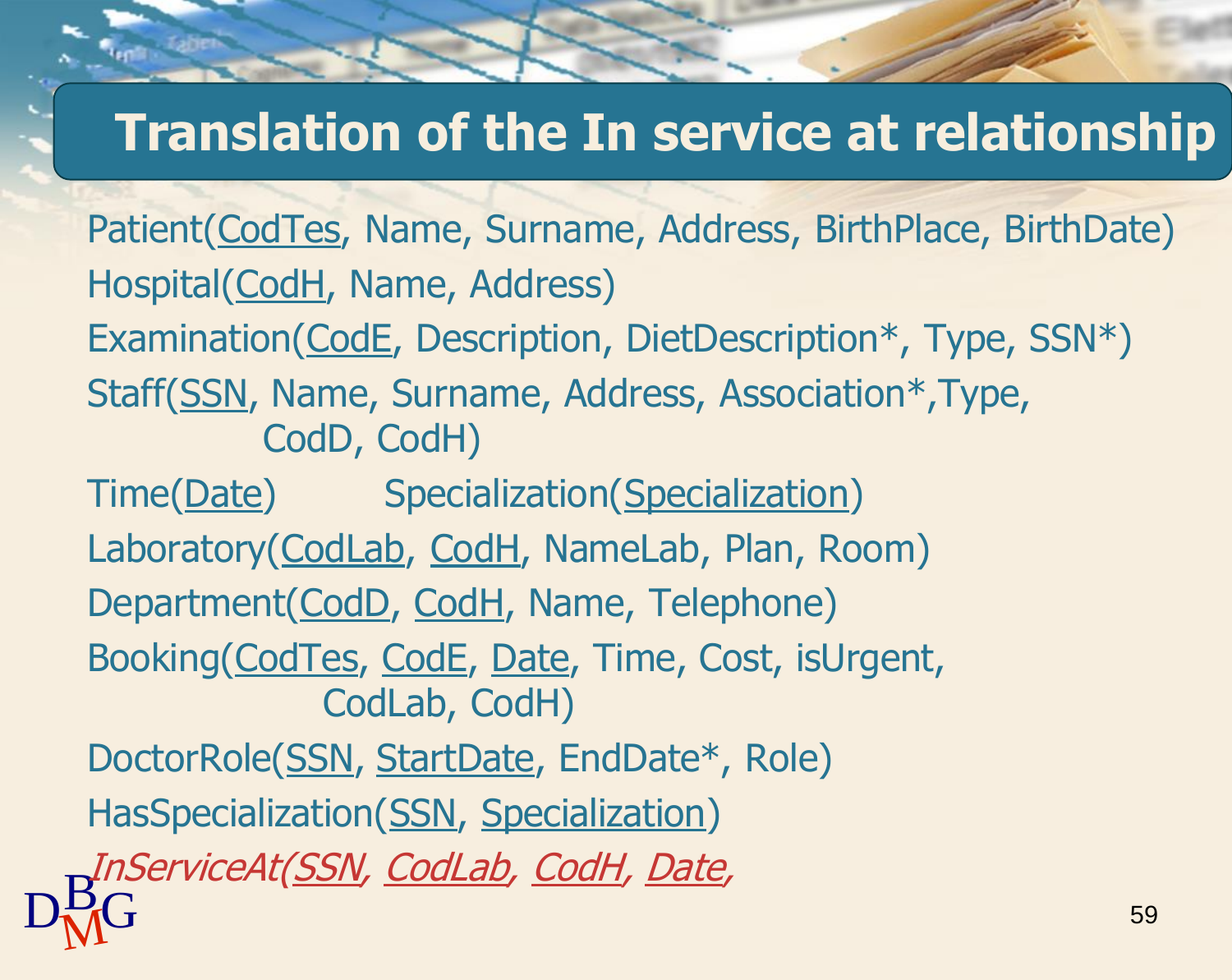# **Translation of the In service at relationship**

 $D_{\text{M}}^{\text{B}}$ G 60 Patient(CodTes, Name, Surname, Address, BirthPlace, BirthDate) Hospital(CodH, Name, Address) Examination(CodE, Description, DietDescription\*, Type, SSN\*) Staff(SSN, Name, Surname, Address, Association\*,Type, CodD, CodH) Time(Date) Specialization(Specialization) Laboratory(CodLab, CodH, NameLab, Plan, Room) Department(CodD, CodH, Name, Telephone) Booking(CodTes, CodE, Date, Time, Cost, isUrgent, CodLab, CodH) DoctorRole(SSN, StartDate, EndDate\*, Role) HasSpecialization(SSN, Specialization) InServiceAt(SSN, CodLab, CodH, Date, StartTime, Duration)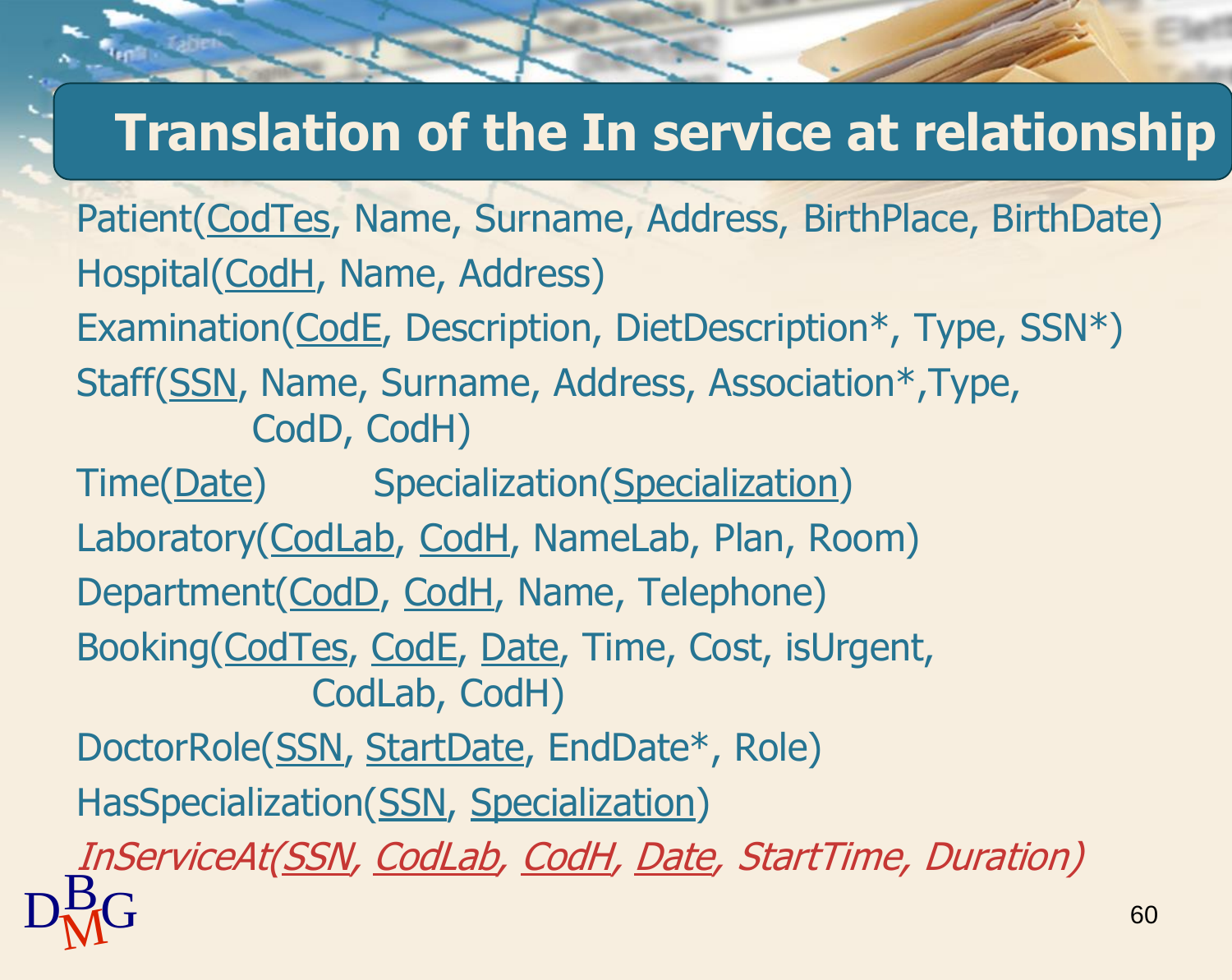# **Redundant tables elimination**

Patient(CodTes, Name, Surname, Address, BirthPlace, BirthDate) Hospital(CodH, Name, Address) Examination(CodE, Description, DietDescription\*, Type, SSN\*) Staff(SSN, Name, Surname, Address, Association\*,Type, CodD, CodH)

 $D_{\text{M}}^{\text{B}}$ G 61 Time(Date) Specialization(Specialization) Laboratory(CodLab, CodH, NameLab, Plan, Room) Department(CodD, CodH, Name, Telephone) Booking(CodTes, CodE, Date, Time, Cost, isUrgent, CodLab, CodH) DoctorRole(SSN, StartDate, EndDate\*, Role) HasSpecialization(SSN, Specialization) InServiceAt(SSN, CodLab, CodH, Date, StartTime, Duration)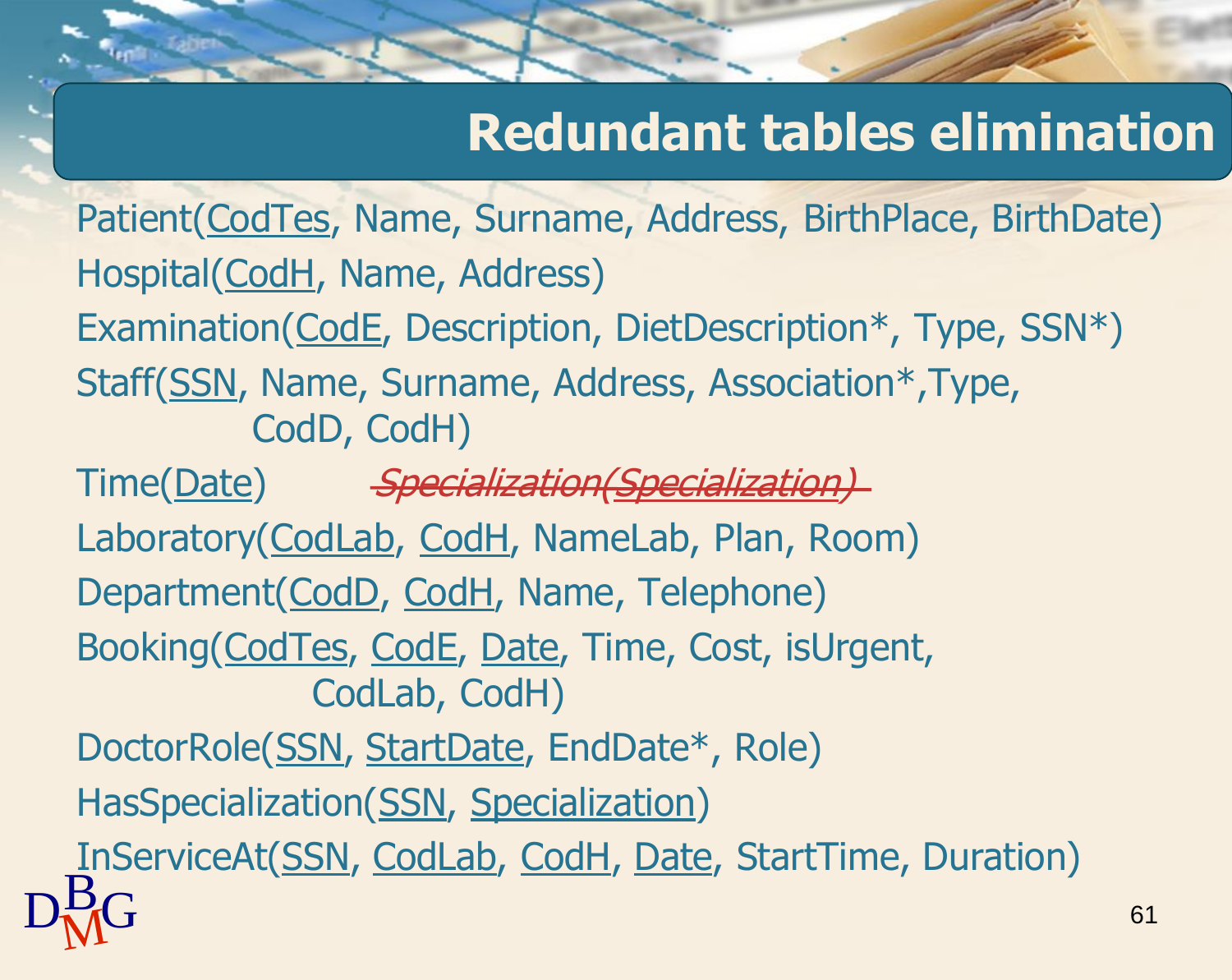# **Redundant tables elimination**

Patient(CodTes, Name, Surname, Address, BirthPlace, BirthDate) Hospital(CodH, Name, Address) Examination(CodE, Description, DietDescription\*, Type, SSN\*) Staff(SSN, Name, Surname, Address, Association\*,Type, CodD, CodH)

Time(Date)

Laboratory(CodLab, CodH, NameLab, Plan, Room)

Department(CodD, CodH, Name, Telephone)

Booking(CodTes, CodE, Date, Time, Cost, isUrgent, CodLab, CodH)

DoctorRole(SSN, StartDate, EndDate\*, Role)

HasSpecialization(SSN, Specialization)

 $D<sub>M</sub><sup>B</sup>G$  62 InServiceAt(SSN, CodLab, CodH, Date, StartTime, Duration)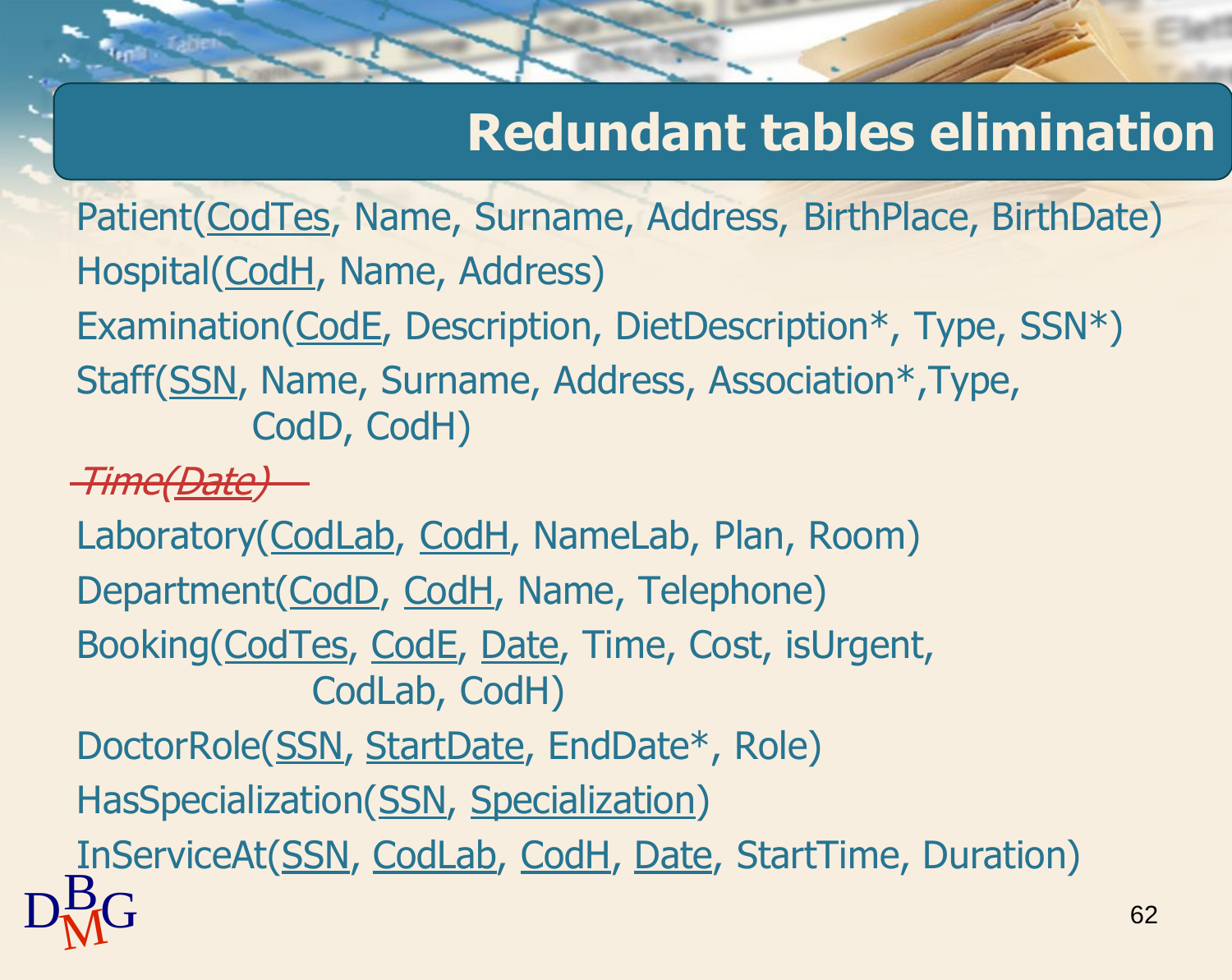# **Final relational scheme**

 $D_{\rm M}^{\rm B}$ G 63 Patient(CodTes, Name, Surname, Address, BirthPlace, BirthDate) Hospital(CodH, Name, Address) Examination(CodE, Description, DietDescription\*, Type, SSN\*) Staff(SSN, Name, Surname, Address, Association\*,Type, CodD, CodH) Laboratory(CodLab, CodH, NameLab, Plan, Room) Department(CodD, CodH, Name, Telephone) Booking(CodTes, CodE, Date, Time, Cost, isUrgent, CodLab, CodH) DoctorRole(SSN, StartDate, EndDate\*, Role) HasSpecialization(SSN, Specialization) InServiceAt(SSN, CodLab, CodH, Date, StartTime, Duration)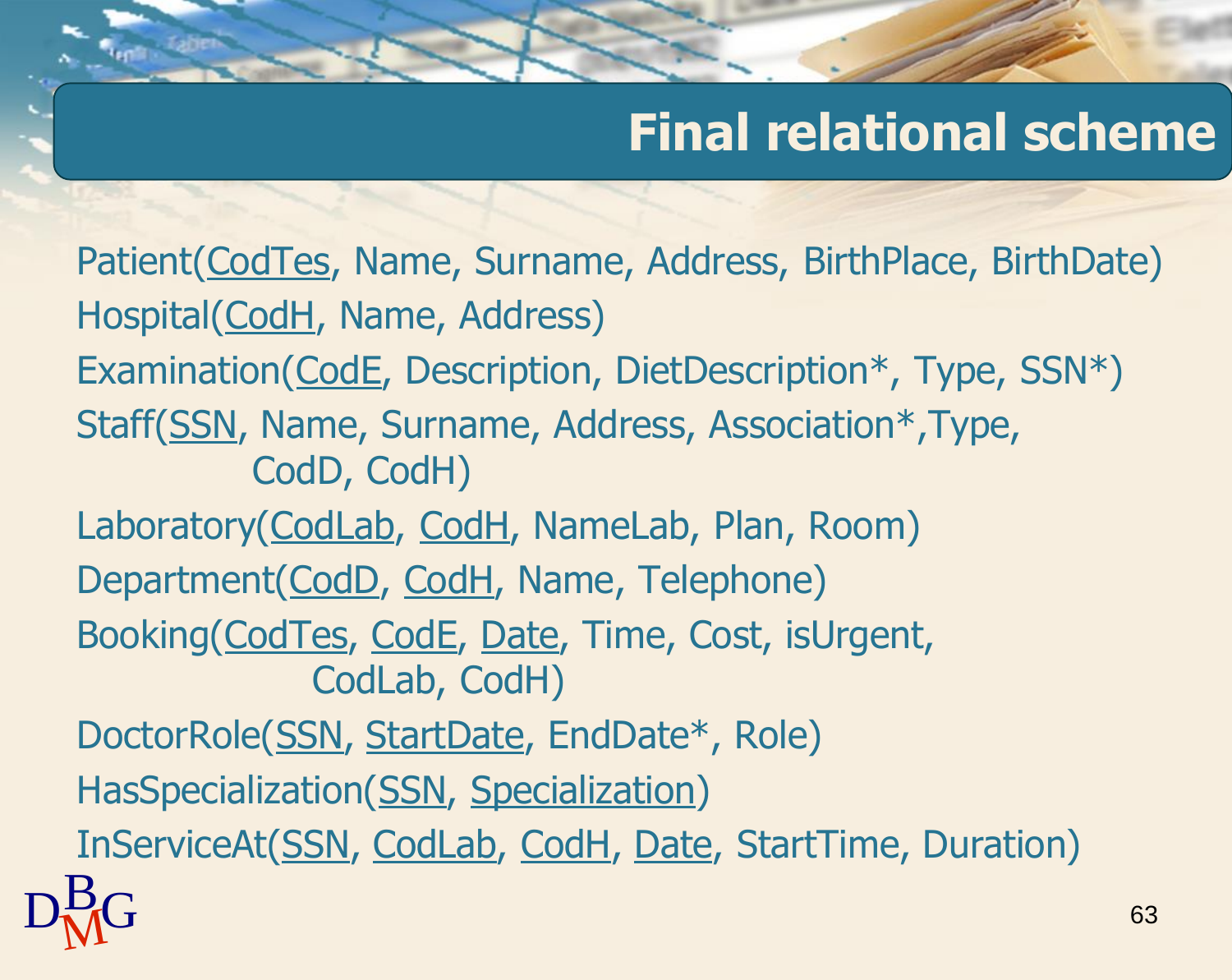

## **Example of relational logic design**

#### **Referential integrity constraints**

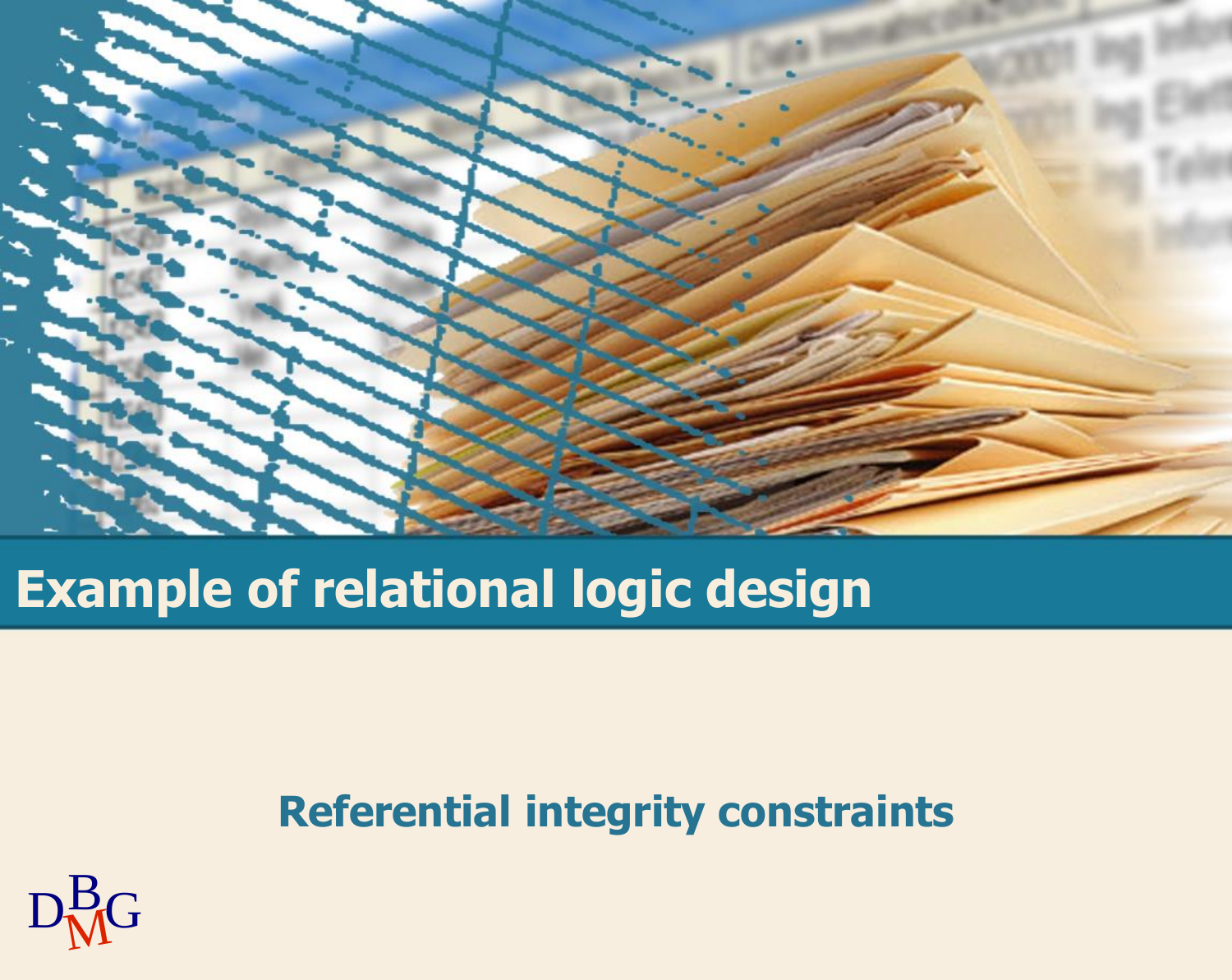#### **Referential integrity: Carried out by relationship**

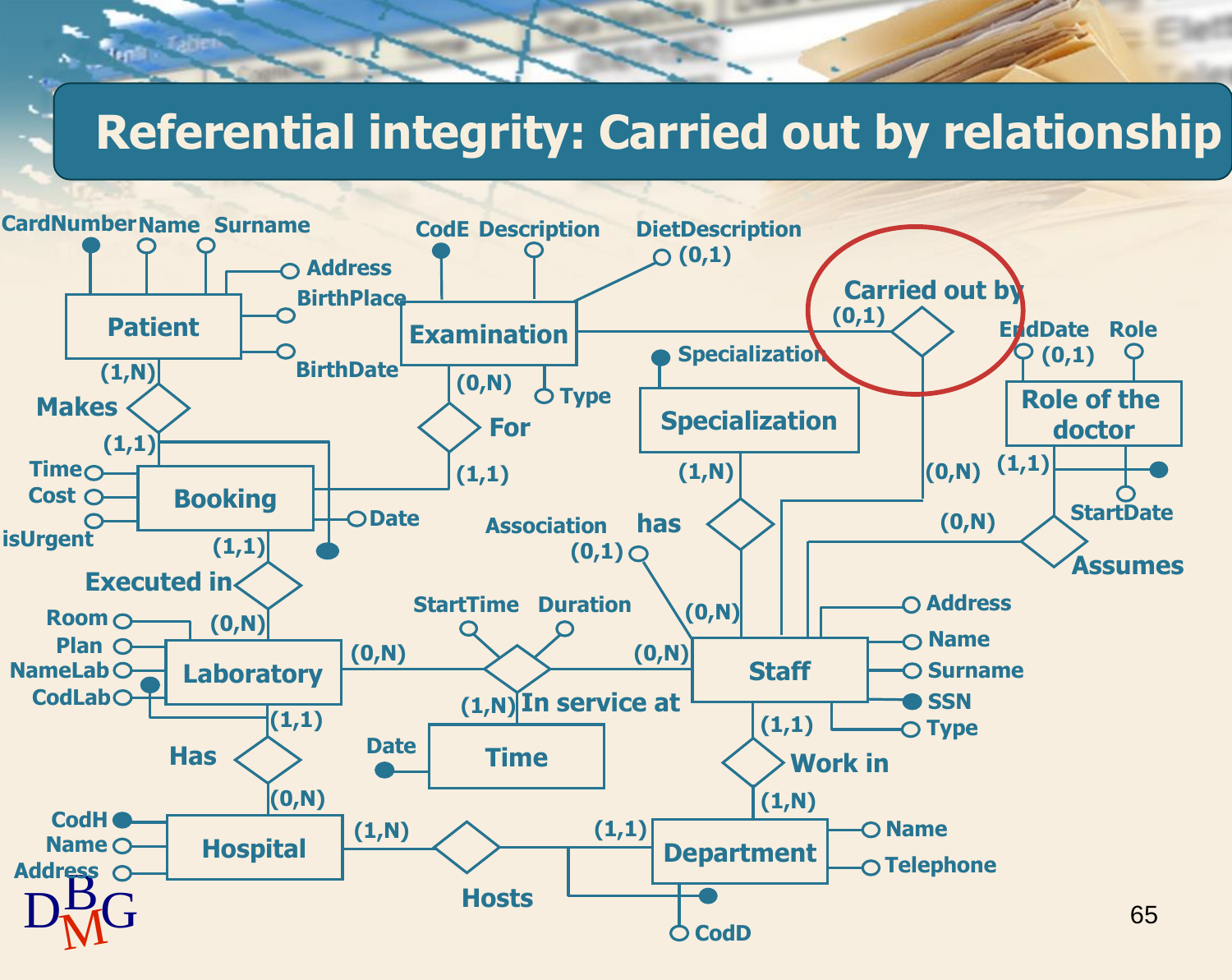#### **Referential integrity: Carried out by relationship**

#### $\sum$  Involved tables

Examination(CodE, Description, DietDescription\*, Type, SSN\*) Staff(SSN, Name, Surname, Address, Association\*,Type, CodD, CodH)

#### $\Sigma$  Referential integrity constraint Examination(SSN) REFERENCES Staff(SSN)

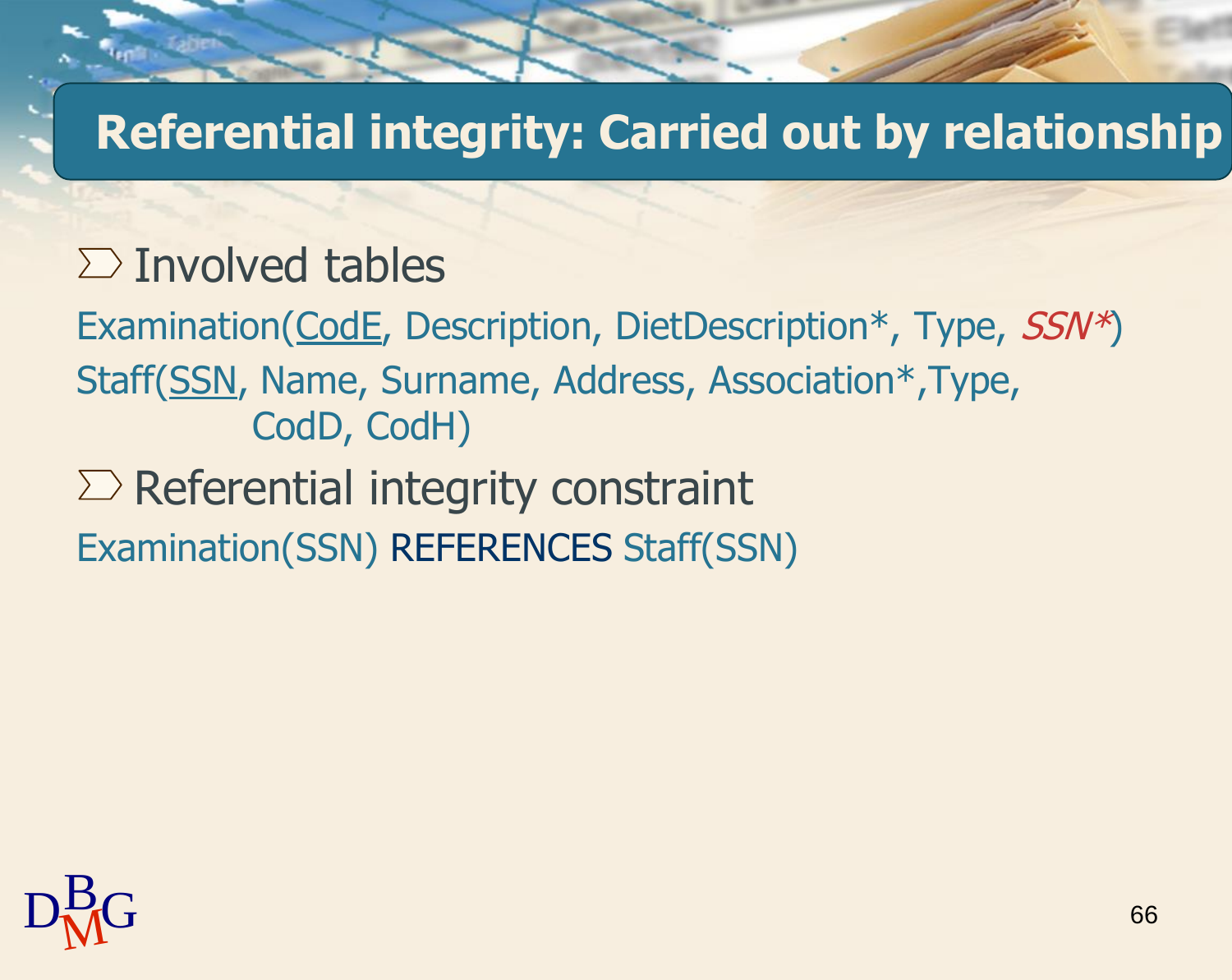### **Referential integrity: Work in relationship**

#### $\sum$  Involved tables

Staff(SSN, Name, Surname, Address, Association\*,Type, CodD, CodH) Department(CodD, CodH, Name, Telephone)  $\Sigma$  Referential integrity constraint

Staff(CodD,CodH) REFERENCES Department(CodD,CodH)

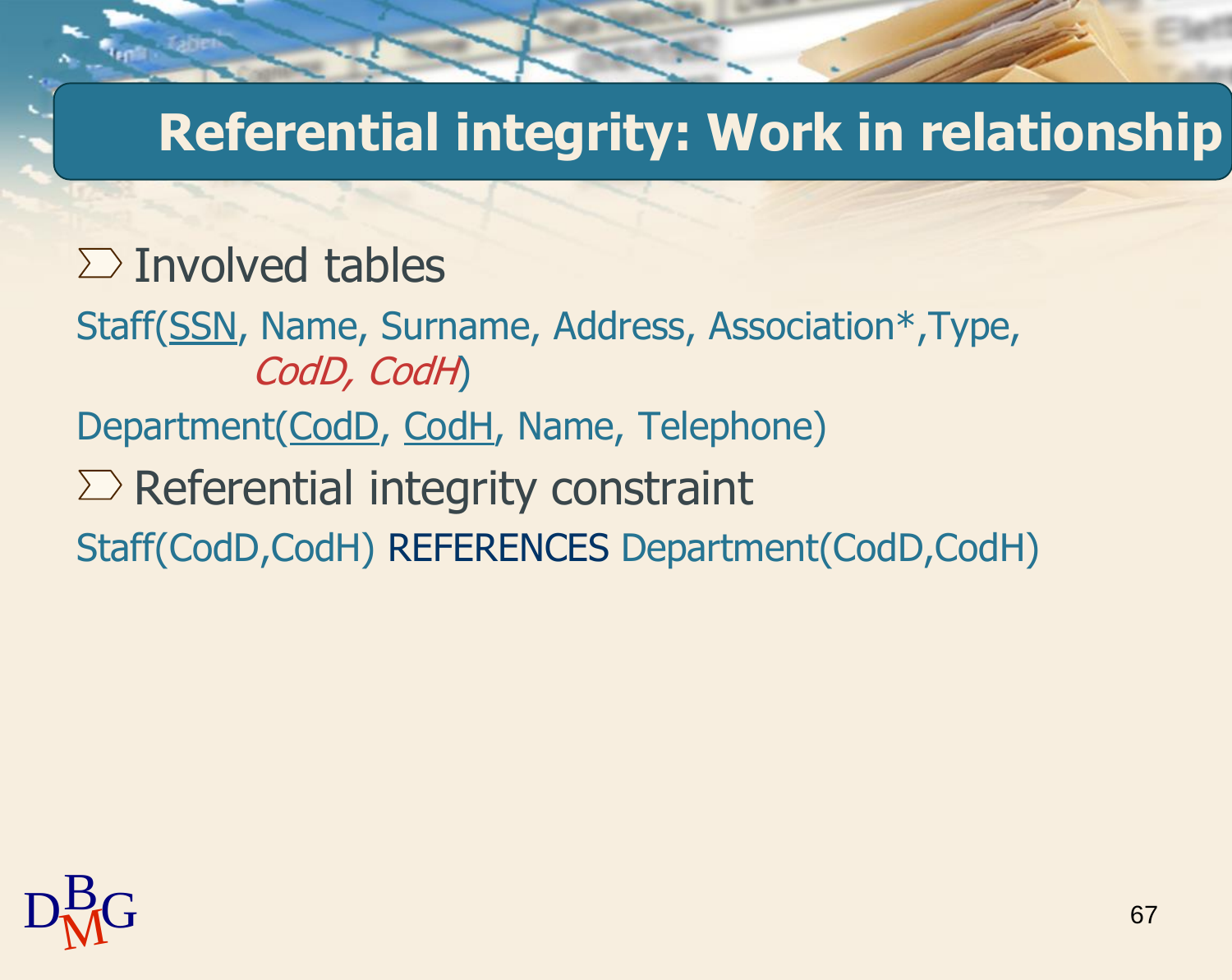### **Referential integrity: Hosts relationship**

 $\Sigma$  Involved tables Department(CodD, CodH, Name, Telephone) Hospital(CodH, Name, Address)  $\Sigma$  Referential integrity constraint Department(CodH) REFERENCES Hospital(CodH)

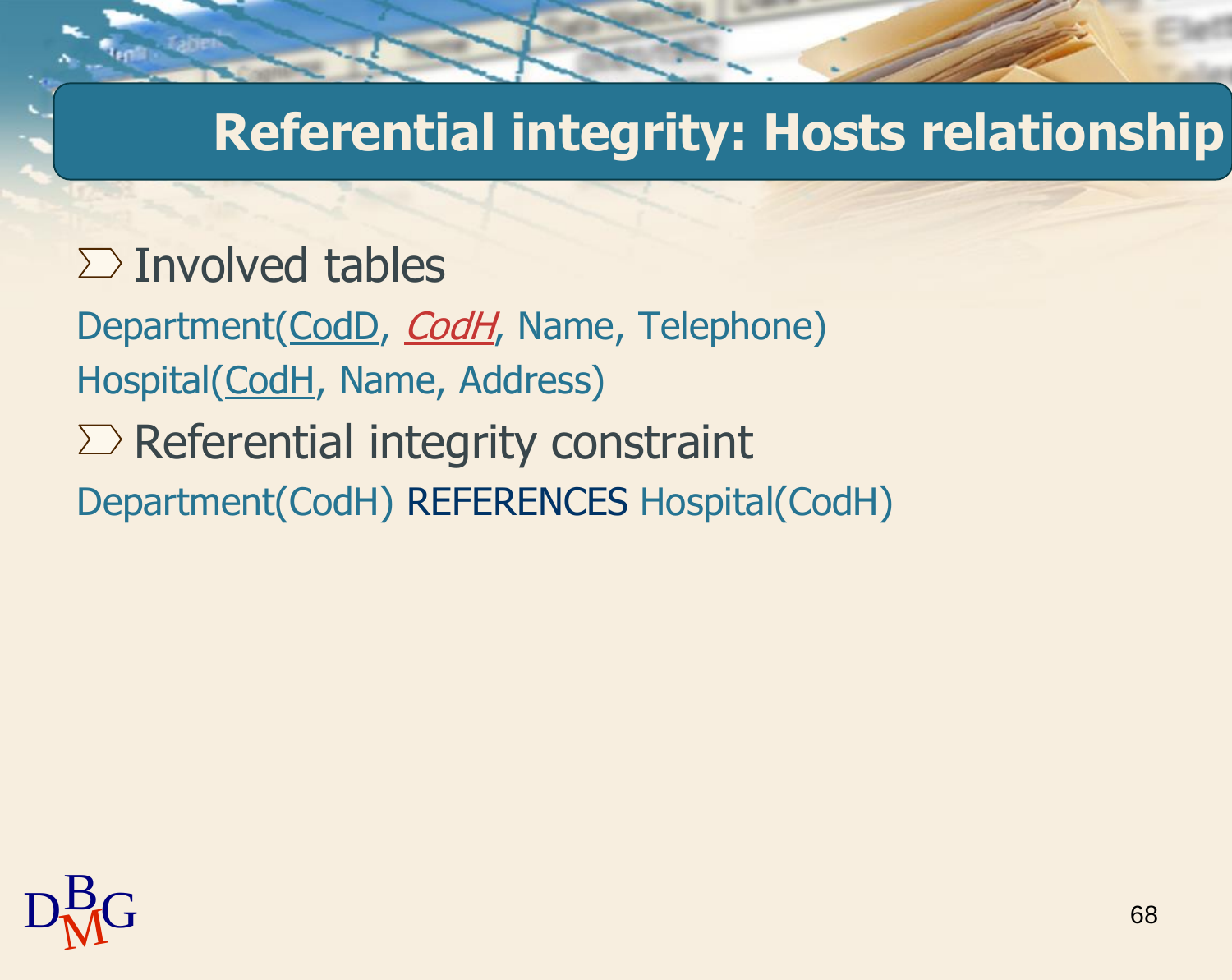## **Referential integrity: Has relationship**

 $\Sigma$  Involved tables Laboratory(CodLab, CodH, NameLab, Plan, Room) Hospital(CodH, Name, Address)  $\Sigma$  Referential integrity constraint Laboratory(CodH) REFERENCES Hospital(CodH)

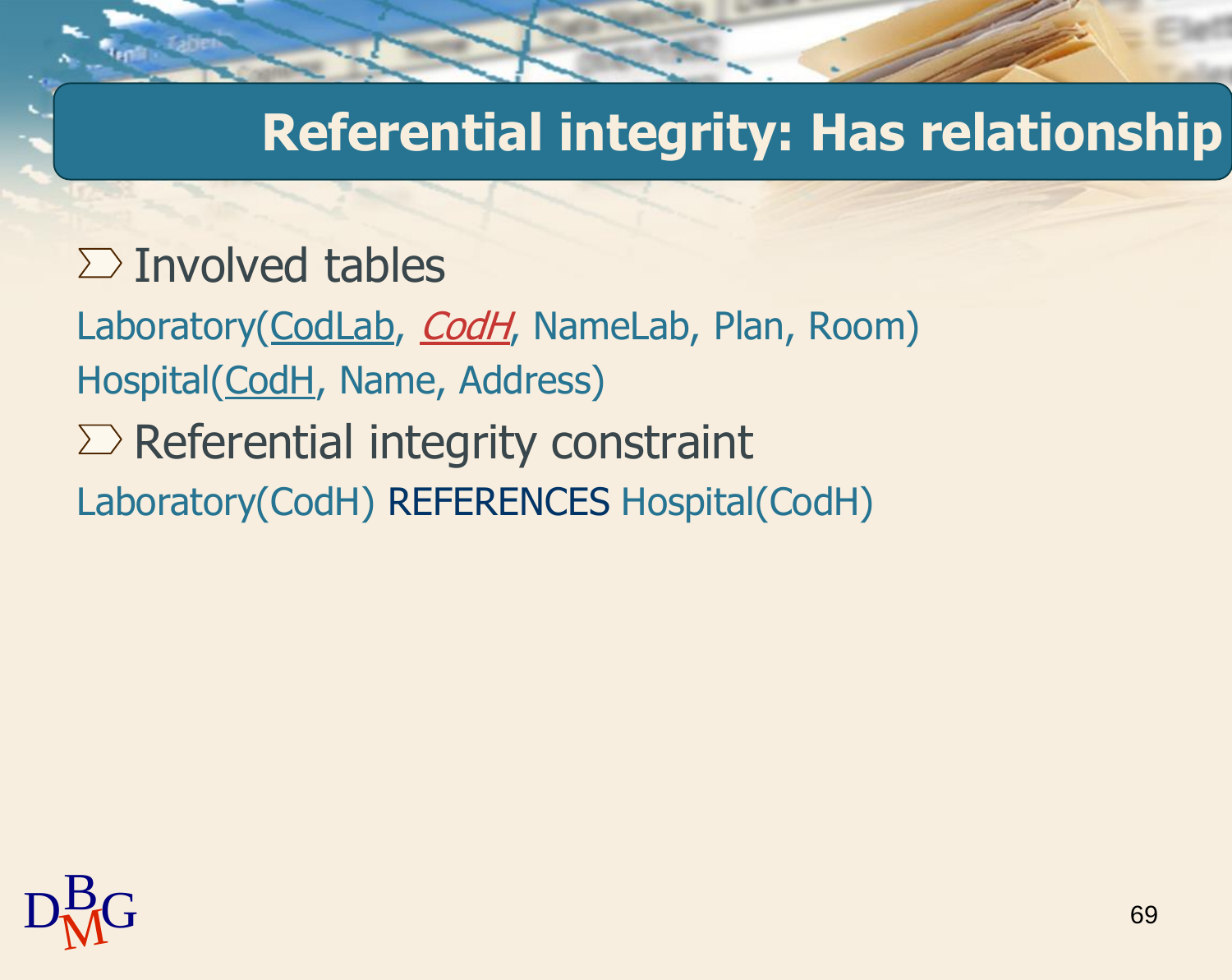## **Referential integrity: Makes relationship**

#### $\sum$  Involved tables

- Booking(*CodTes*, CodE, Date, Time, Cost, isUrgent, CodLab, CodH)
- Patient(CodTes, Name, Surname, Address, BirthPlace, BirthDate)
- $\Sigma$  Referential integrity constraint
- Booking(CodTes) REFERENCES Patient(CodTes)

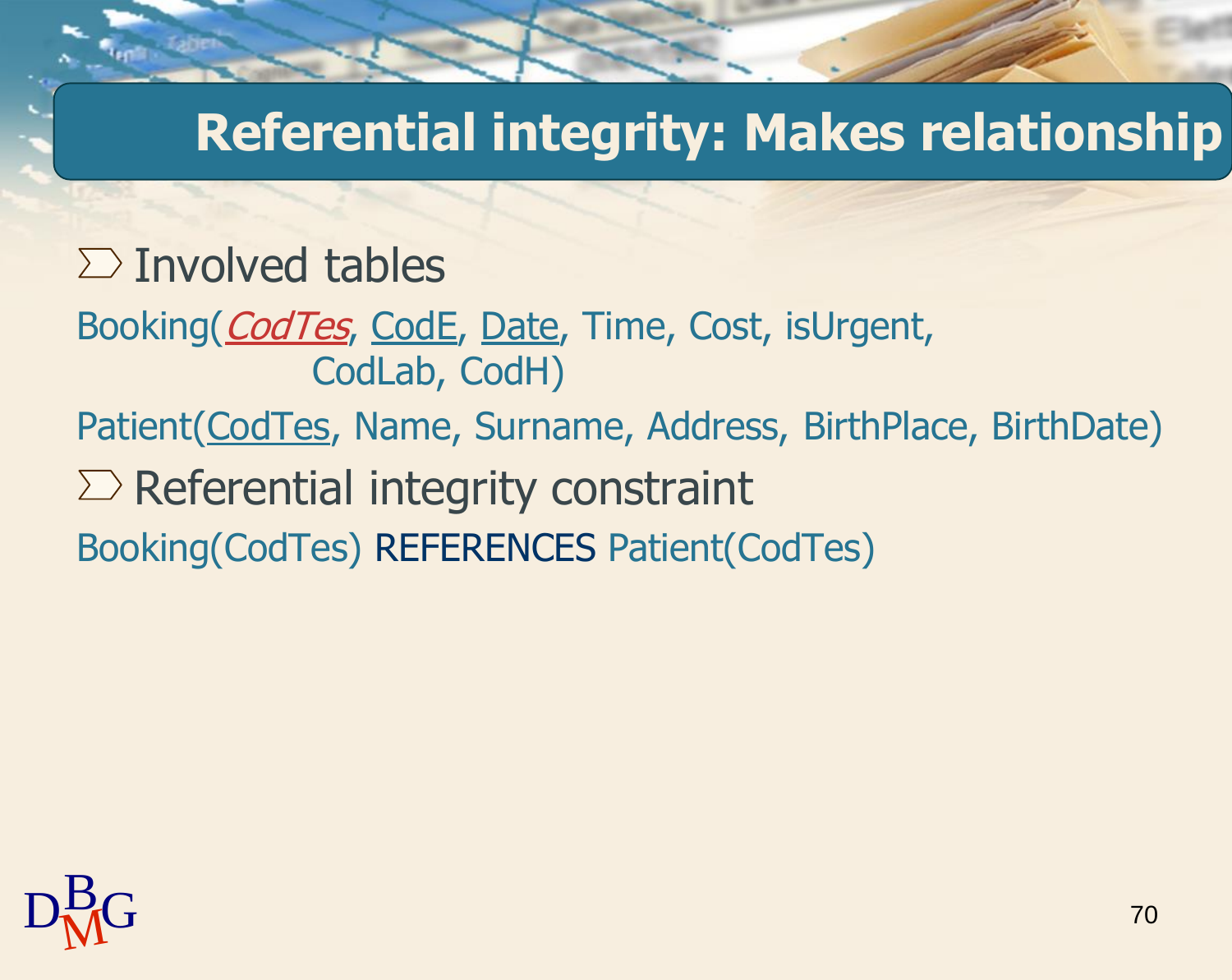## **Referential integrity: For relationship**

#### $\sum$  Involved tables

- Booking(CodTes, *CodE*, Date, Time, Cost, isUrgent, CodLab, CodH)
- Examination(CodE, Description, DietDescription\*, Type, SSN\*)
- $\Sigma$  Referential integrity constraint
- Booking(CodE) REFERENCES Examination(CodE)

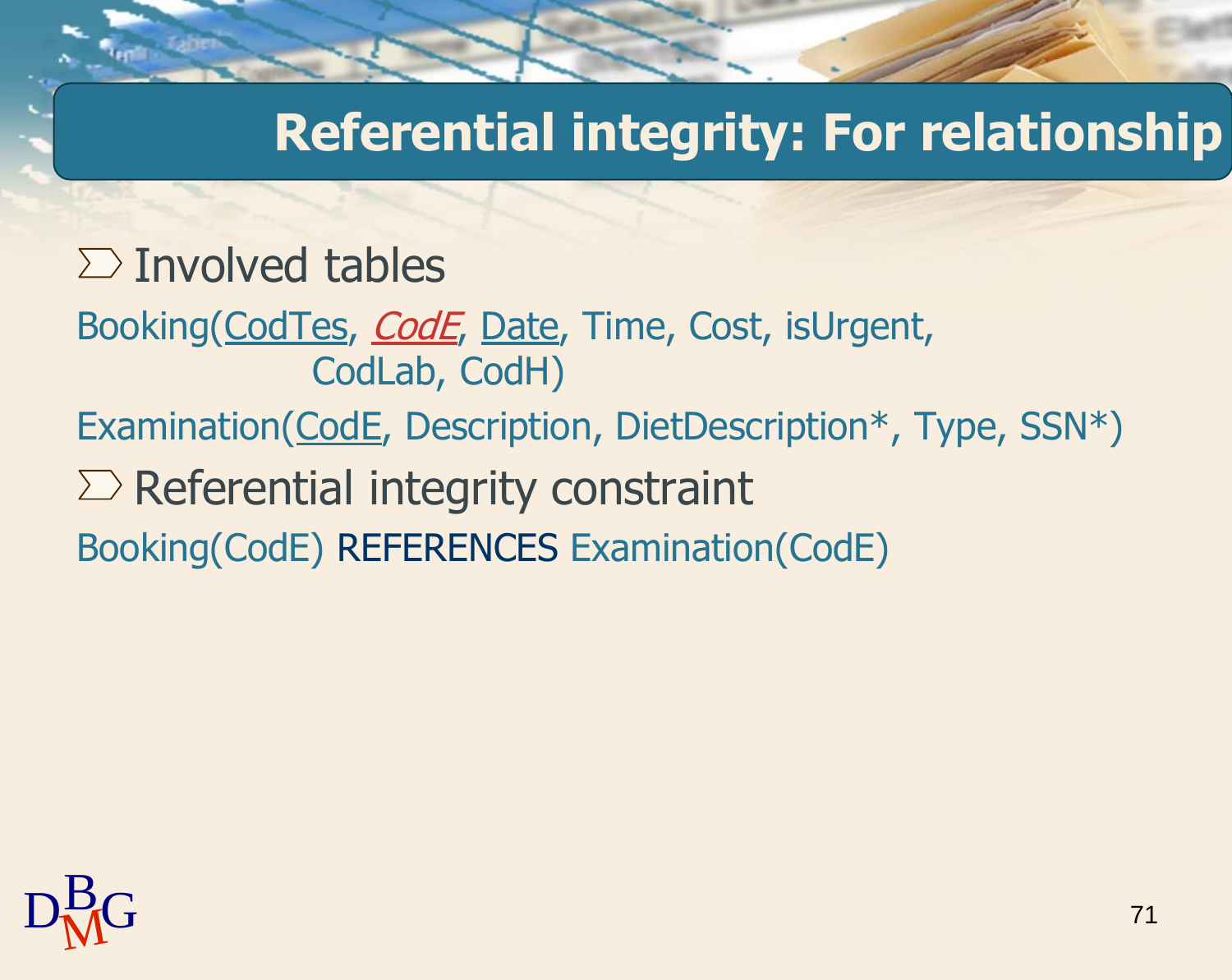# **Referential integrity: Executed in relationship**

 $\sum$  Involved tables Booking(CodTes, CodE, Date, Time, Cost, isUrgent, CodLab, CodH) Laboratory(CodLab, CodH, NameLab, Plan, Room)  $\Sigma$  Referential integrity constraint Booking(CodLab,CodH) REFERENCES Laboratory(CodLab,CodH)

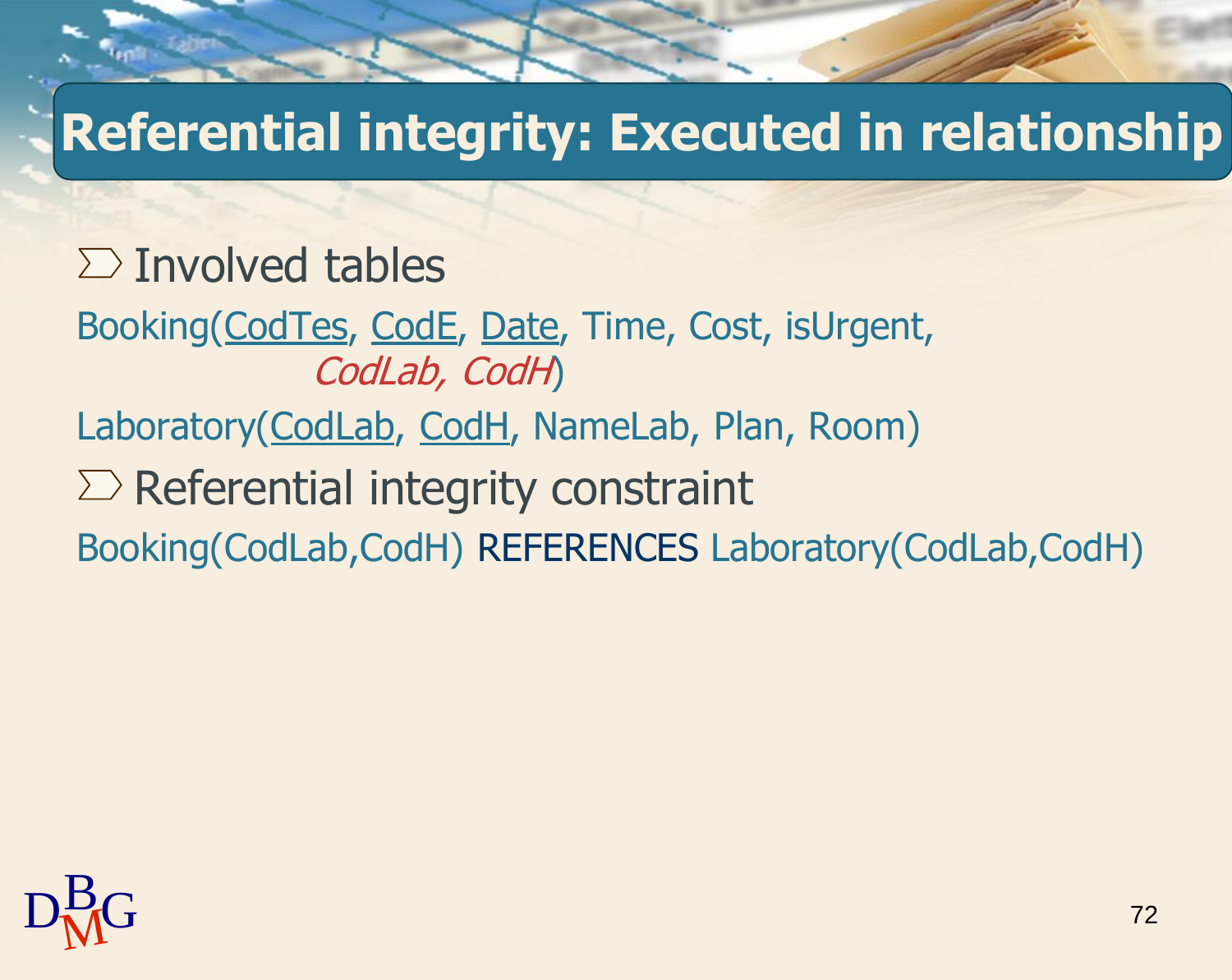# **Referential integrity: Assumes relationship**

 $\sum$  Involved tables DoctorRole(SSN, StartDate, EndDate\*, Role) Staff(SSN, Name, Surname, Address, Association\*,Type, CodD, CodH)  $\Sigma$  Referential integrity constraint

DoctorRole(SSN) REFERENCES Staff(SSN)

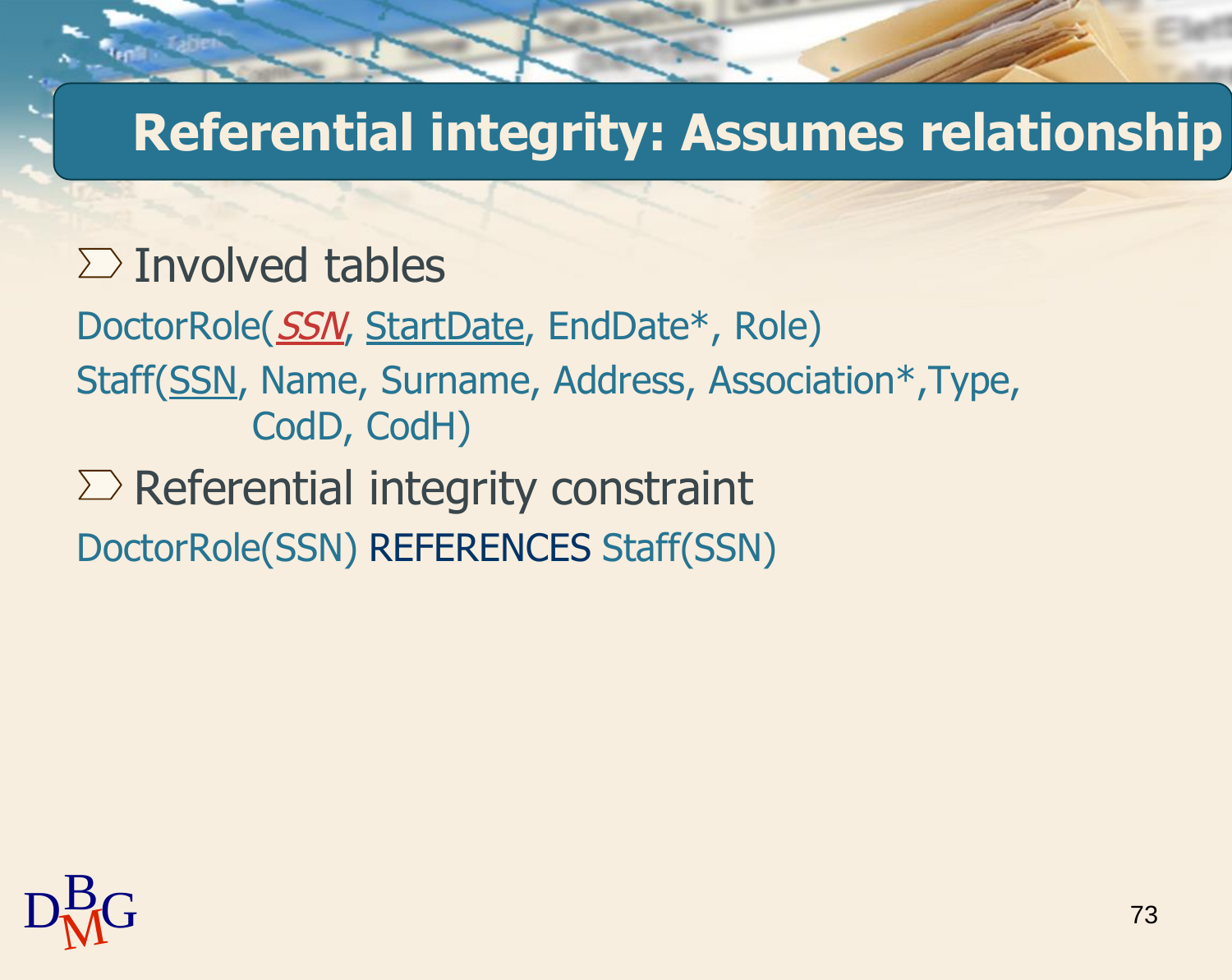# **Referential integrity: Hosts relationship**

 $\sum$  Involved tables HasSpecialization(SSN, Specialization) Staff(SSN, Name, Surname, Address, Association\*,Type, CodD, CodH)  $\Sigma$  Referential integrity constraint HasSpecialization(SSN) REFERENCES Staff(SSN)

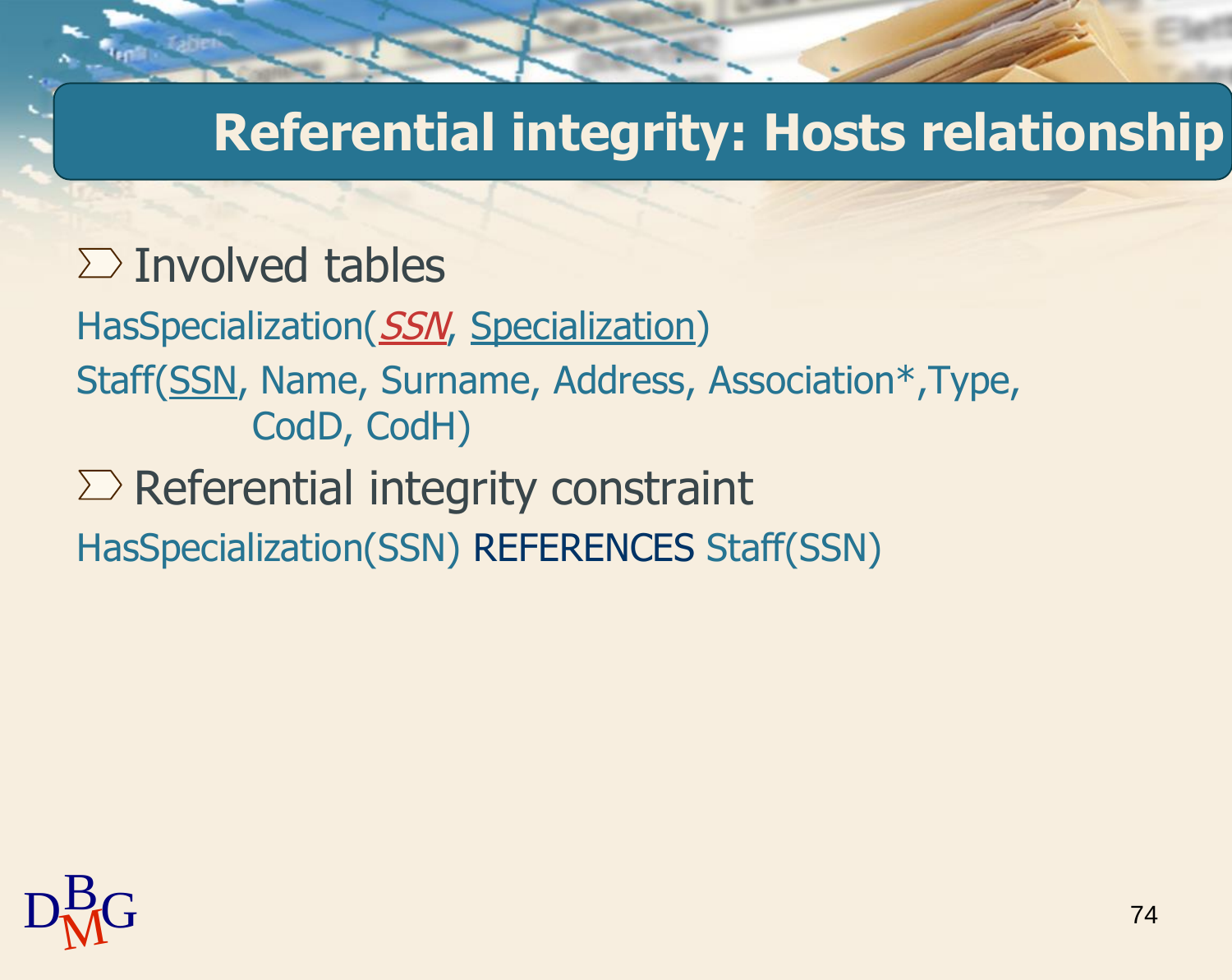# **Referential integrity: In service at relationship**

#### $\sum$  Involved tables

InServiceAt(SSN, CodLab, CodH, Date, StartTime, Duration) Staff(SSN, Name, Surname, Address, Association\*,Type, CodD, CodH)

### $\Sigma$  Referential integrity constraint InServiceAt(SSN) REFERENCES Staff(SSN)

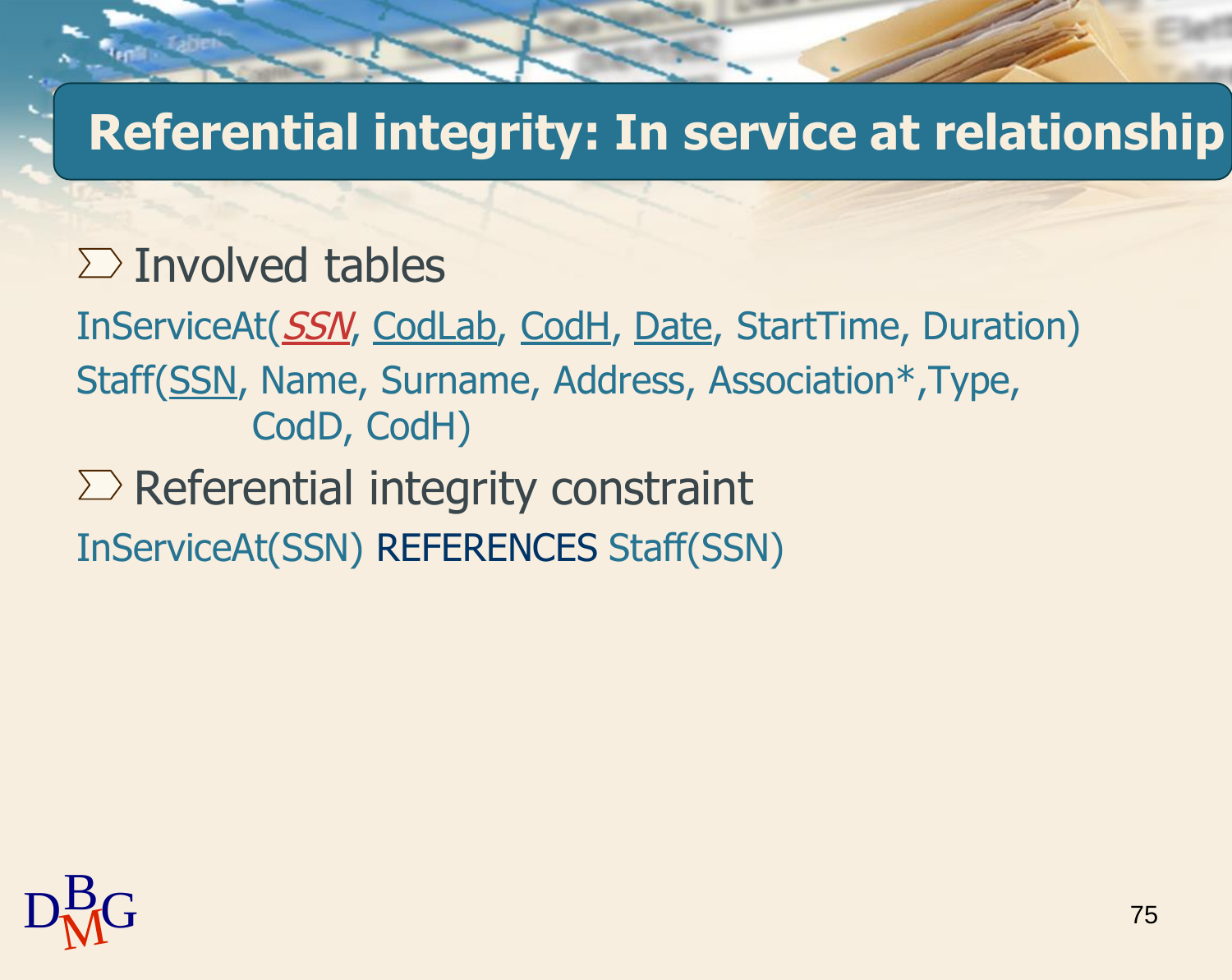### **Referential integrity: In service at relationship**

 $\sum$  Involved tables InServiceAt(SSN, CodLab, CodH, Date, StartTime, Duration) Laboratory(CodLab, CodH, NameLab, Plan, Room)  $\Sigma$  Referential integrity constraint InServiceAt(CodLab,CodH) REFERENCES Laboratory(CodLab,CodH)